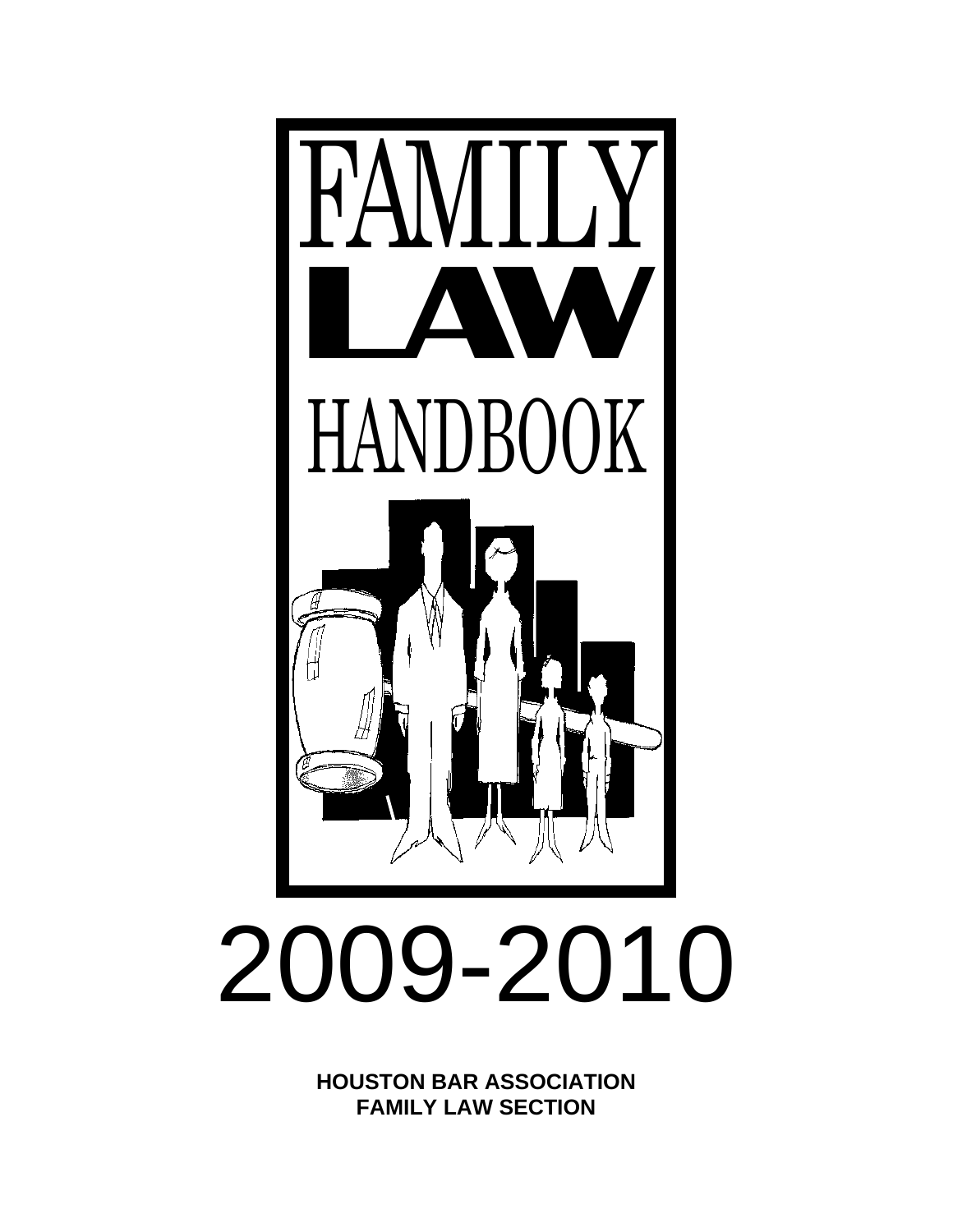# **CONTENTS**

The handbook is divided into topics affecting families in a question and answer format. All of the issues and rights of family members cannot be addressed in this handbook. We hope this gives a broad overview of your rights and remedies.

This handbook is based on Texas Law and is issued to inform and not advise. This is a general summary of the laws as they existed in September 2009. This is only general and basic information and exceptions may exist. You should seek legal advice from an attorney of your choice to advise you in your particular situation.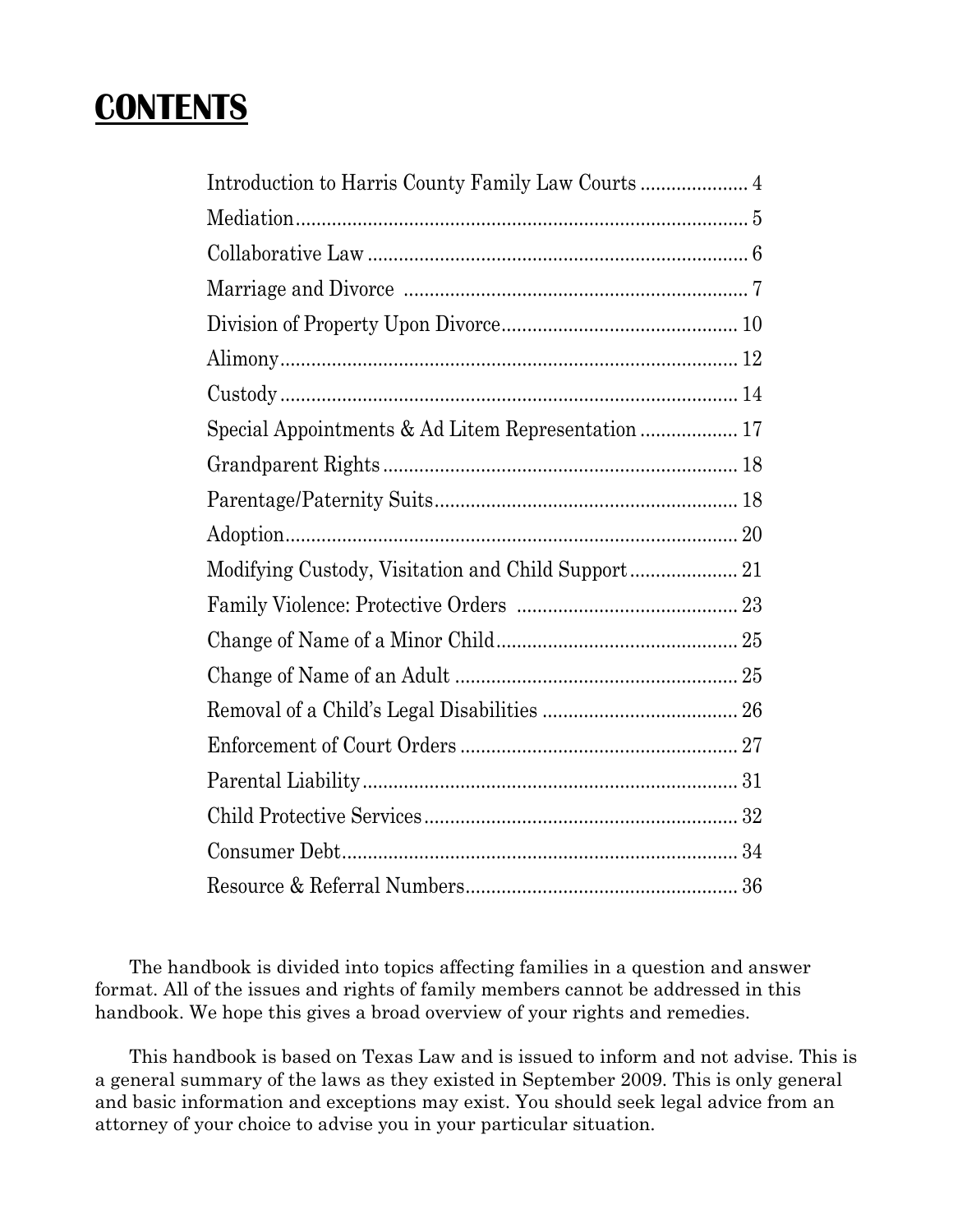FAMILY LAW HANDBOOK The Family Law Handbook is a project of the Houston Bar Association and the Family Law Section of the HBA.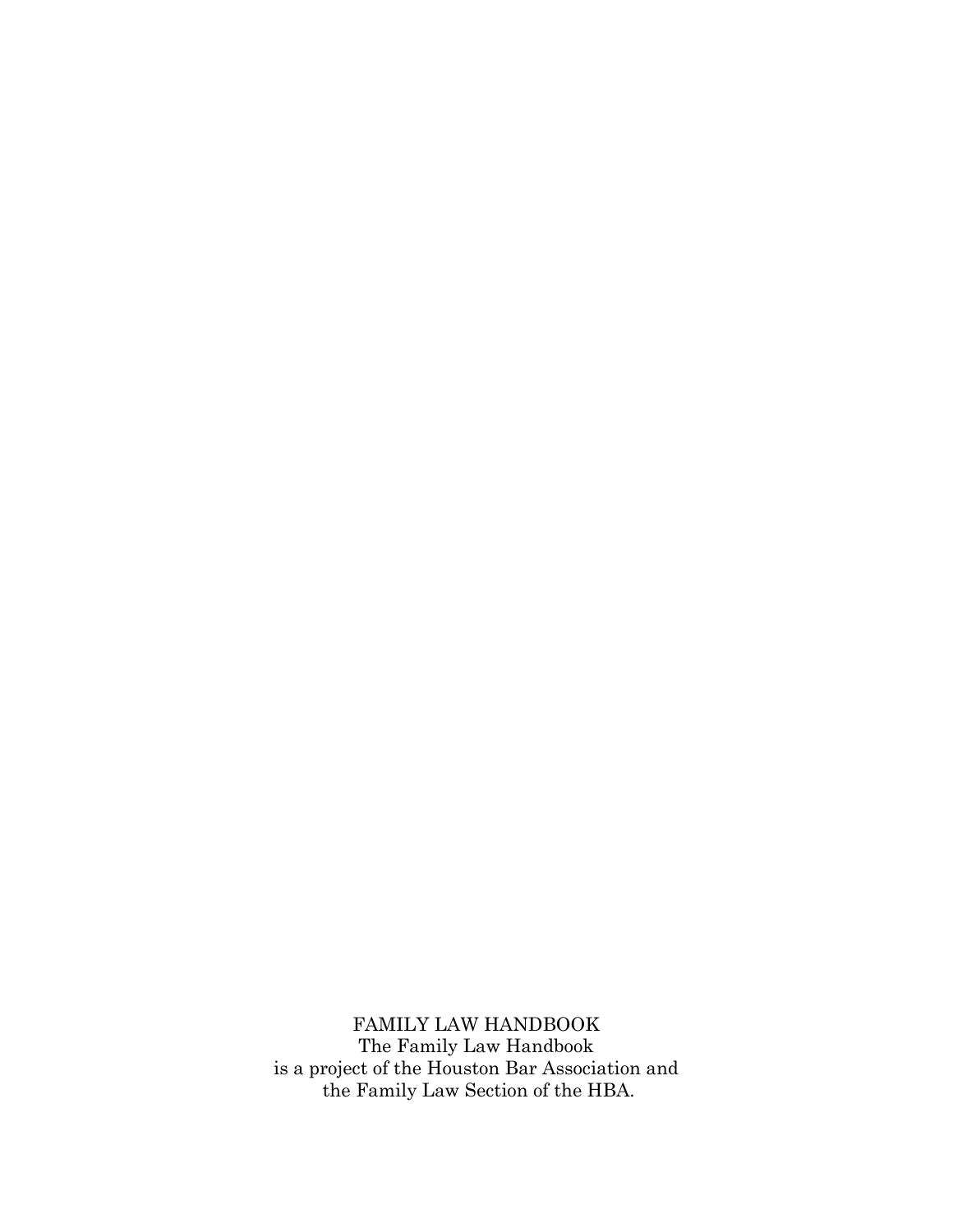#### FOREWORD

According to a recent survey, 85 percent of the people of this state who came in contact with the judicial system — as jurors, witnesses, or parties — did so through the criminal and family courts. A significant percentage of all civil cases filed in Harris County courts are filed in the family courts; in fact, almost 10 percent of all the civil cases filed in the State of Texas are filed in the Harris County Family Courts.

The family is the fundamental building block of our society. When our families are threatened, our communities are threatened. It is important, therefore, that family courts work efficiently and at a reasonable cost and endeavor to reduce the anxiety and antagonism that too often accompany family matters.

Our hope is that this Family Law Handbook will educate the public regarding basic procedures of the family courts and, by doing so, will help create an atmosphere of trust and understanding in those courts.

The Houston Bar Association thanks the Family Law Section for its continuing support in updating this handbook.

Barrett H. Reasoner 2009-2010 President, Houston Bar Association

The Houston Bar Association gratefully acknowledges the contributions of the following people for the 2009-2010 Family Law Handbook: Kristi Barnhill, Martha Bourne, Angela Pence England, Eileen Gaffney, Jolene Wilson-Glah, Carol Griffin, Katrina Griffith, James Hedleston, Jane Joseph, Dana Karni, Lynn Kamin, Robin Klein, Kate McConnico, Immy Pappadopoulos, Donald R. Royall, Norma Trusch, Sharon Wall and Ellen Yarrell.

Illustrations by C.P. Houston, Houston Chronicle.

Local funding and distribution provided by The Houston Bar Association.

Thirteenth Printing. Copyright © 2009 Houston Bar Association. All rights reserved.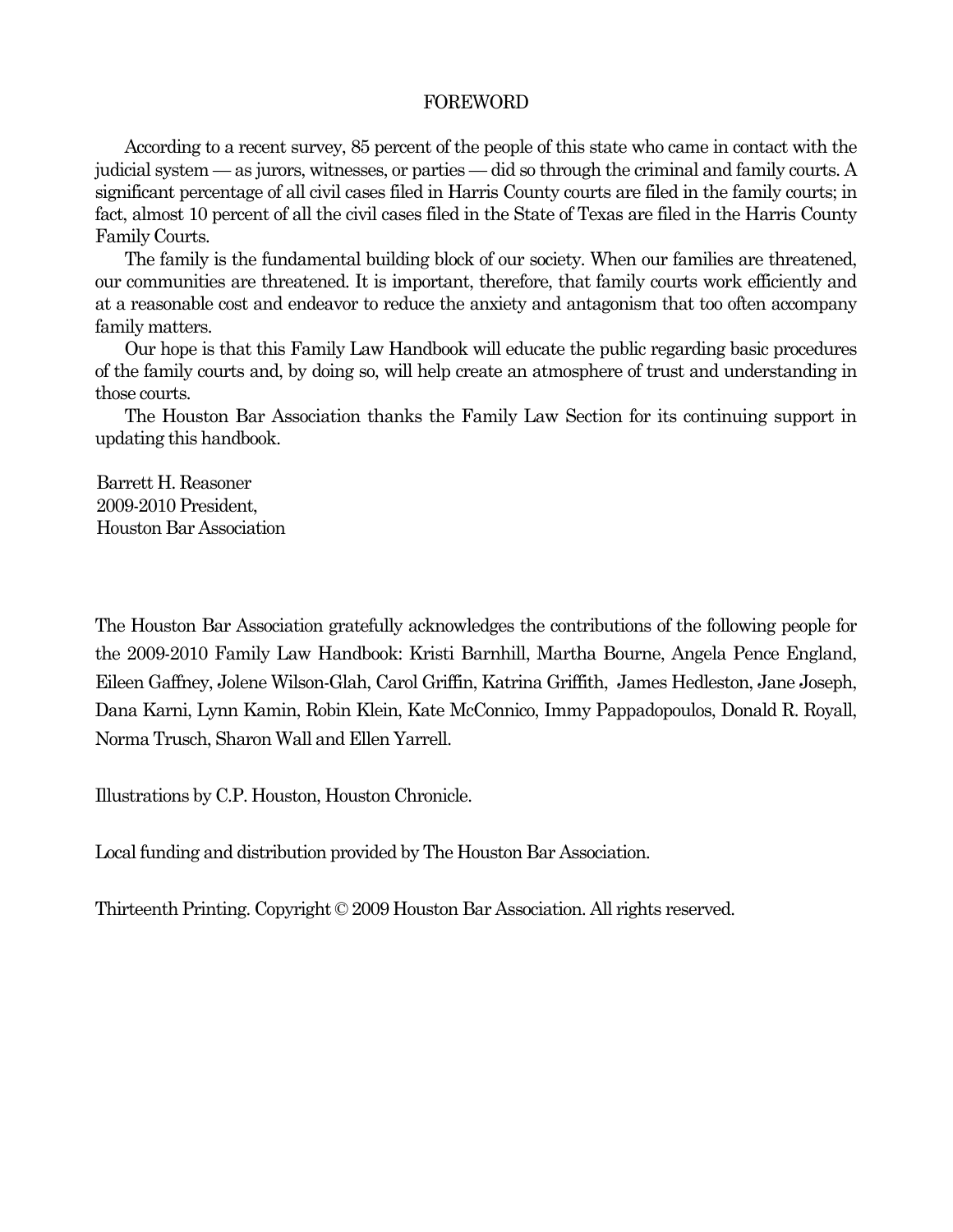# **INTRODUCTION TO FAMILY LAW COURTS**

#### *What are Family Courts?*

The judges of the Family Law Courts hear cases concerning family law matters, including divorce and child related matters. In Harris County, there are nine Family Law Courts, and each court is identified by a district number. The Family Law Courts are the 245th, 246th, 247th, 308th, 309th, 310th, 311th, and 312th. At the time of the filing of your lawsuit, the case will be randomly assigned to one of the nine Family Law Courts, unless you are filing an action related to a prior order of a Harris County court. In that case, you usually must file the action in the same court which ruled on the initial order.

#### *What are Associate Judges?*

The associate judge of the court is appointed by that court's presiding judge. The associate judge has met the same statutory qualifications as those of a state district judge. The associate judge hears all cases referred by the presiding judge. By law, an associate judge may not hear certain matters.

#### *Who works in the Courts?*

Each court has a presiding judge elected by the voters of Harris County. In addition to the presiding judge, there is also an associate judge, who is appointed by the presiding judge. The associate judge may handle many matters involving your case. In addition to the presiding judge and the associate judge, court personnel include the clerk, the court coordinator, the bailiff, and court reporter. The clerk maintains the papers in each case; the court coordinator keeps the court's calendar; the bailiff maintains order in the court; the court reporter takes a record of testimony.

#### *Where are the Harris County Family Law Courts located?*

Most of the Family Law Courts are located in the Harris County Family Law Center at 1115 Congress Avenue in downtown Houston. The Family Law Center is bounded by the streets Congress, Franklin, San Jacinto and Fannin.

The 245th, 247th, and 310th Family Law Courts are located at the Civil Courthouse at 201 Caroline, 15th Floor, as is the 280th, the Domestic Violence Court.

#### *What is a Courtroom like?*

The judge's bench is located in the front of the courtroom. The clerk and court reporter usually sit in the front of the courtroom at desks located on either side of the judge. The bailiff and court coordinator sit at desks in the courtroom. The jury sits in the rows of chairs located on one side of the courtroom.

#### *Who can go into the courtroom?*

The courtrooms themselves are open to the public. Generally, children should not be brought to the court unless the judge gives permission.

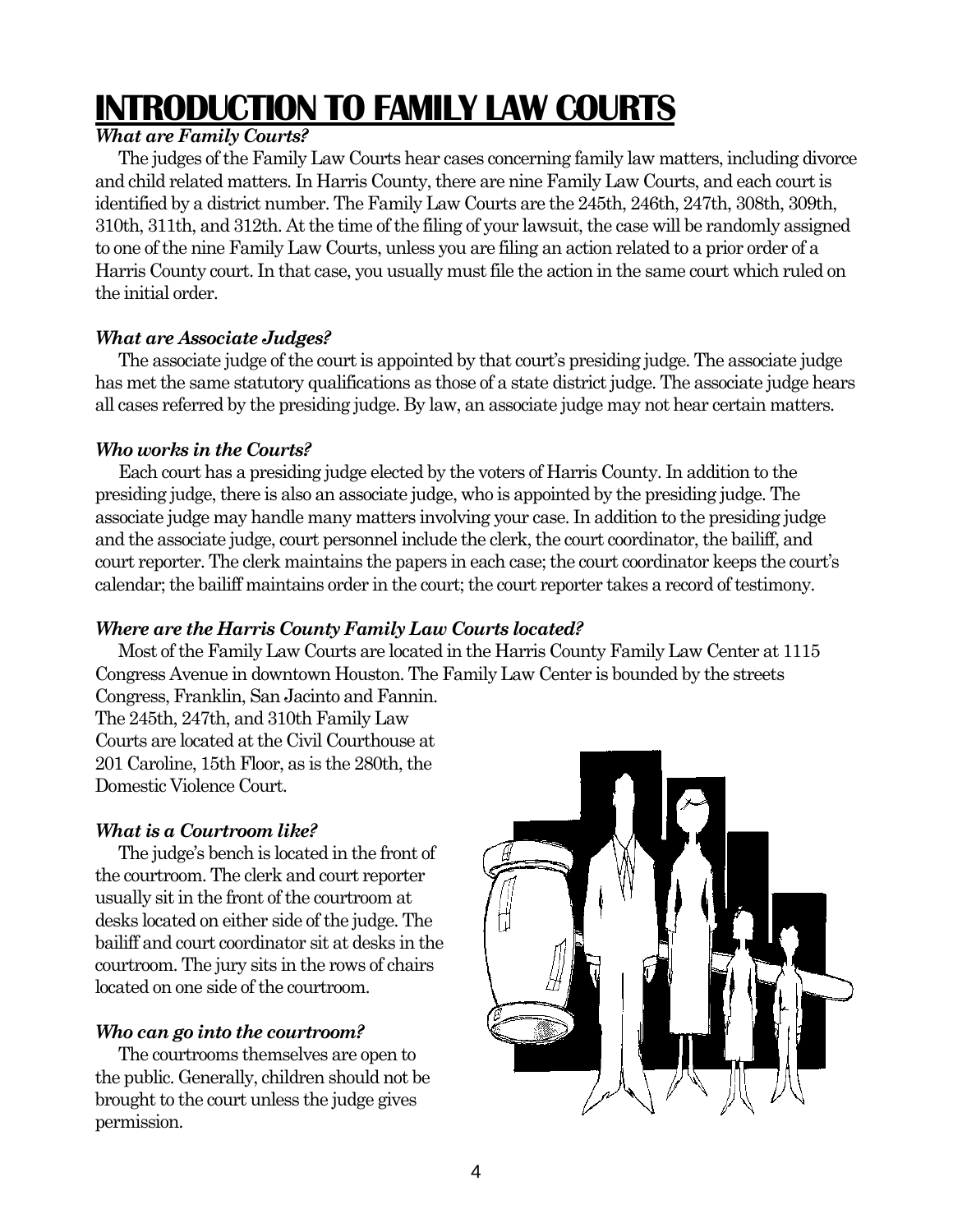#### *What are IV-D Courts?*

 In Harris County there are four IV-D Courts. In the IV-D Courts, the primary focus is on lawsuits related to child support involving the Attorney General's Office. Each court is identified by a number. They are 991, 992, 993, and 994, and they are informally known as IV-D Court numbers 1, 2, 3, and 4. They are located in the Family Law Center.

#### *What are Juvenile Courts?*

In the Juvenile Courts, the primary focus is on lawsuits filed by the Department of Family and Protective Services (sometimes referred to as "CPS") and cases brought by the District Attorney's office alleging violation of the law by a juvenile.

In Harris County, there are three Juvenile Courts and each court is identified by a district number. The Juvenile Courts are the 313th, 314th and 315th. They are located in the Harris County Juvenile Justice Center, at 1200 Congress Avenue, in downtown Houston.

#### *Are there rules that must be followed in a Family Law suit?*

Yes. The Texas Rules of Civil Procedure are the rules that apply generally to all Texas courts. Additionally, the Harris County Family Law Courts have adopted local rules which govern how family law cases proceed through the courts. A copy of the local rules may be obtained through the District Clerk's office online at www.hcdistrictclerk.com or at www.justex.net, and should be obtained at the beginning of a case.

#### *Can you represent yourself?*

Yes. A person who represents himself/herself is called a "pro se" litigant. A pro se litigant must follow the same rules as an attorney, including the rules of procedure, evidence, and the local rules.

#### *If I file a lawsuit, how long will it take before my case is finalized?*

There are approximately 36,000 family law cases filed each year in Harris County. The time required to complete your case may depend on the complexity and type of case. A completely uncontested divorce may take only the minimum time (61st day from the date of filing), while a child custody case or complex property case may take a year or more.

### **MEDIATION**

#### *What is mediation?*

 Mediation is a confidential settlement process where parties to a dispute meet with a neutral person, called a "mediator," to try to resolve areas of conflict. The parties, their attorneys, if applicable, and the mediator discuss the goals of each party and the reality of each party's position. If the parties reach a settlement, the mediator drafts a binding agreement that reflects the negotiated settlement.

#### *Is mediation required in family law matters?*

 Generally yes. Prior to the final trial, and sometimes prior to a temporary hearing, the court will likely order mediation. Either the court chooses the mediator or the attorneys agree to a mediator and schedule mediation.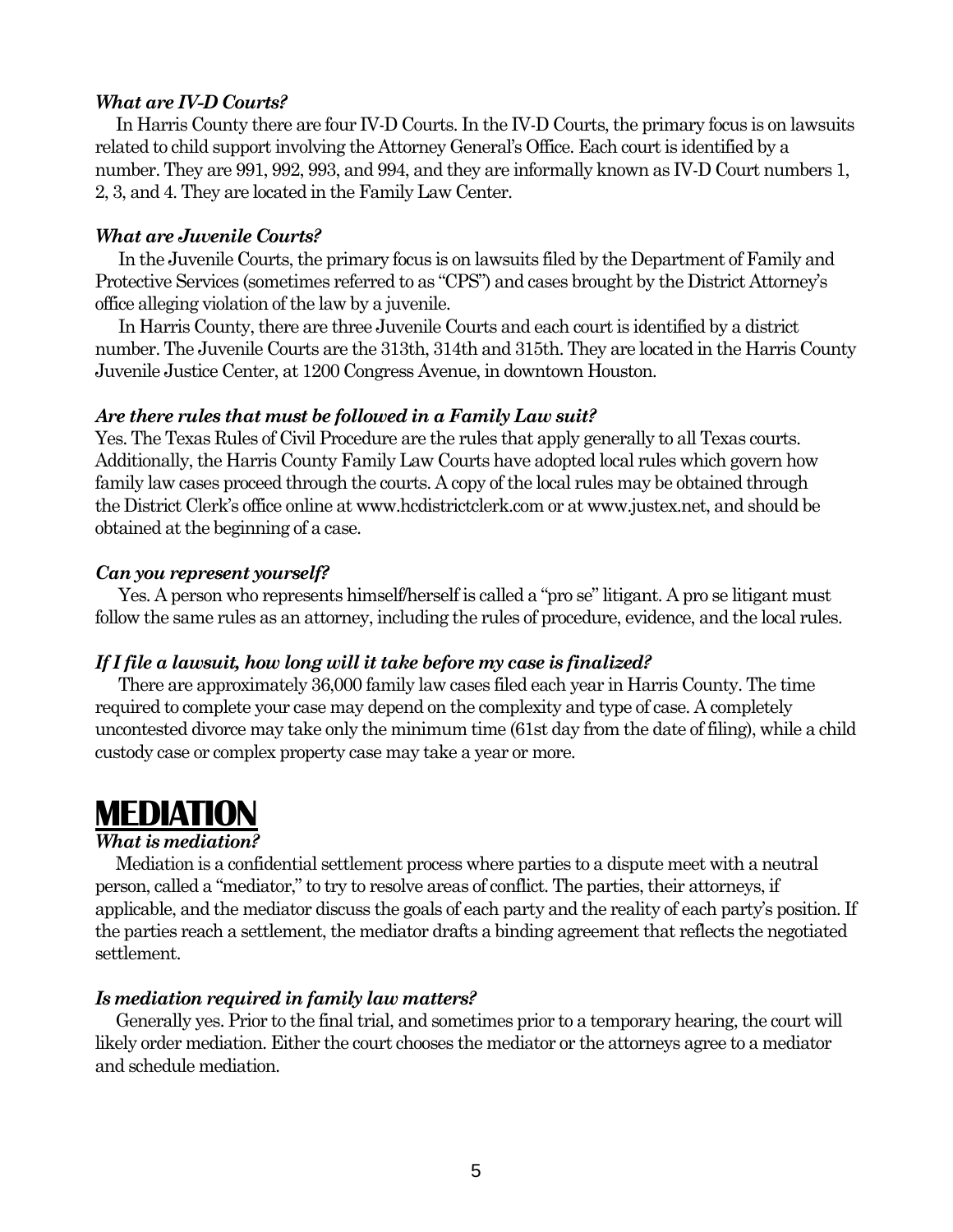#### *What are the advantages of mediation?*

 Mediation is the parties' process and decision and not the court's. The process gives the parties control over the outcome of their case; offers certainty to the outcome; can be creative based on the individual parties and their children; is generally less exspensive than a trial; and is a friendlier, less contentious process.

#### *Does the mediator have to be an attorney?*

 No, but an attorney-mediator experienced in family law is generally very beneficial in family disputes, whether involving children or property issues.

#### *Do mediators share a fee, and if so, who pays?*

 It depends. There are mediators and organizations in Harris County who perform mediations based on the ability of the parties

to pay. Generally the parties split the cost unless they agree otherwise. There is a considerable range in fees charged by mediators, often based on experience, qualifications and whether the session will be a full day or half day.

#### *Can parties attend mediation without an attorney?*

 Yes, but when parties are represented the attorneys normally participate in mediation to help their client make an informed and reasonable decision.

#### *What happens to the case after mediation?*

 If an agreement is reached at mediation, the written agreement is transferred by one of the attorneys into an Agreed Order and presented to the judge to approve. If no agreement is reached, the case proceeds to trial and the disputed issues will be decided by the judge or the jury, when appropriate.

# **COLLABORATIVE LAW**

#### *What is Collaborative Law?*

Collaborative law is a process used by some specially trained attorneys to help clients resolve disputes through an open sharing of information and cooperation by the attorneys and parties without the threat or fear of court intervention.

#### *How is Collaborative Law different for the attorneys?*

An attorney hired for collaborative law cannot represent the client in court. The clients and

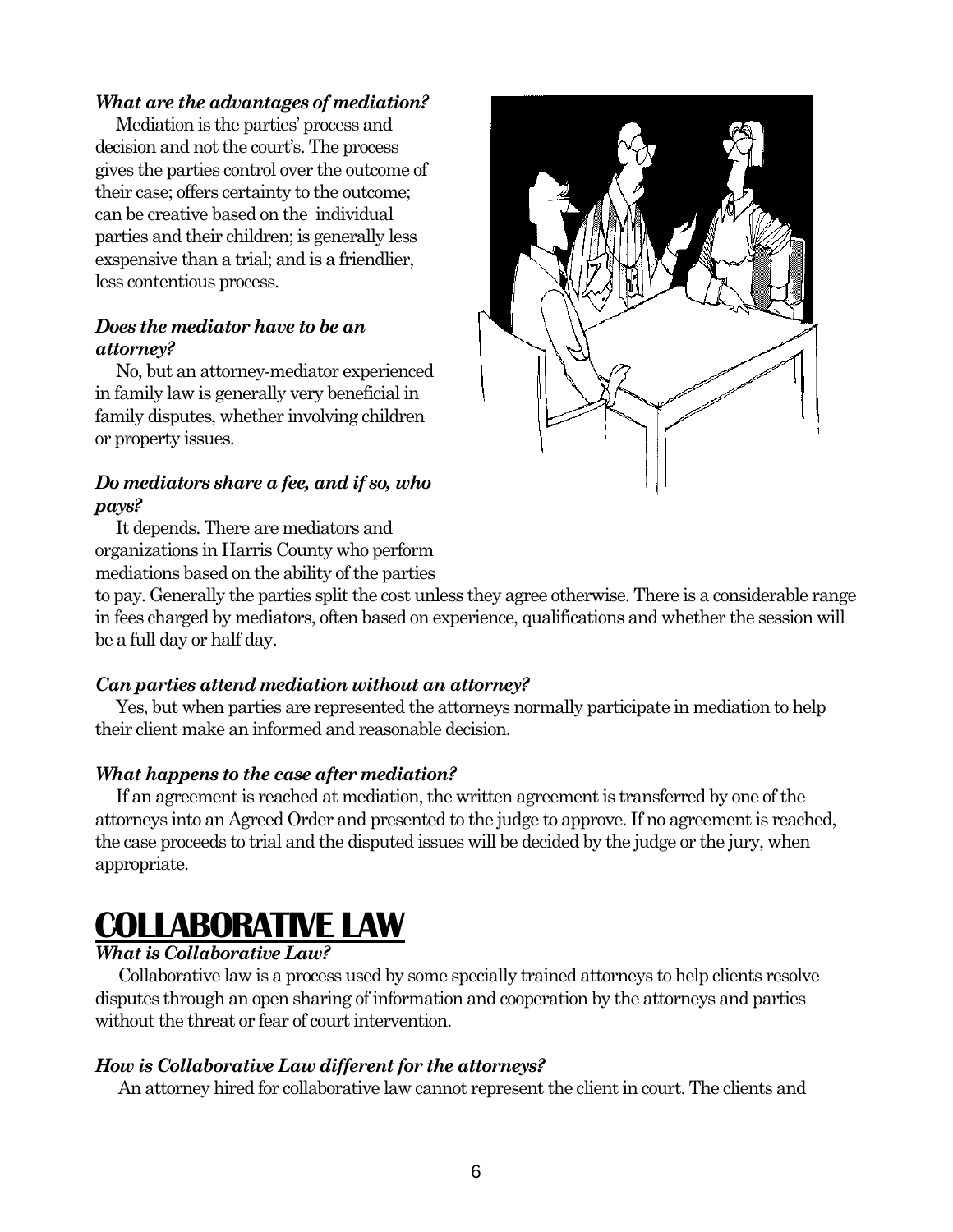attorneys sign an agreement that all disputed issues must be resolved through settlement procedures or the attorney must withdraw.

#### *How is Collaborative Law different for the parties?*

The parties must voluntarily disclose all relevant information and may not threaten to go to trial. The parties are expected to work with each other respectfully and honestly. If needed, neutral communications facilitators and neutral financial consultants can be brought in to assist the parties in developing options for settlement that meet both of their goals and interests.

#### *If the parties change their mind about Collaborative Law, can they go to trial or mediation?*

Yes. The process can be stopped at any time and the parties can proceed on their own or with other attorneys.

### **MARRIAGE AND DIVORCE**

#### *Does Texas have an age requirement for marriage?*

Yes. Both parties must be at least 18 years old to obtain a marriage license. If either party is under 18 years of age, parental consent or a court order is required.

#### *Can I marry someone who is related to me?*

It depends. You may not marry (1) someone who is an ancestor (mother, father, grandmother, grandfather, etc.) or descendent (son, daughter, grandson, granddaughter, etc.); (2) your brother or sister; (3) your parent's brother or sister (aunt or uncle); (4) your niece or nephew; (5) your cousin; or (6) your step-children or your step-parents.

#### *Can I legally marry someone of the same sex?*

In Texas, you may not marry someone of the same sex.

#### *What is a "licensed marriage?"*

A "licensed" or "ceremonial marriage" requires a marriage license and is performed by an authorized official (minister, priest, rabbi, judge, etc.).

#### *What is an informal marriage or "common-law marriage?"*

An informal marriage (sometimes called a common-law marriage) can be created when a man and woman sign and register an official document of marriage at the county clerk's office. A man and woman may also enter into an informal marriage if they agree to be married, live together in Texas as husband and wife, and represent to others in Texas that they are married. There is no minimum time period necessary to create an informal marriage, and living together, by itself, is not enough to create one. An informal marriage may not be entered into if either party is less than 18 years old.

#### *Is there a "common-law divorce?"*

No. If the parties to a non-registered informal marriage separate and live apart for two (2) years or more, the parties may or may not need a divorce depending on the circumstances. Parties to a registered informal marriage must be divorced the same as parties who were married in a ceremony with a marriage license.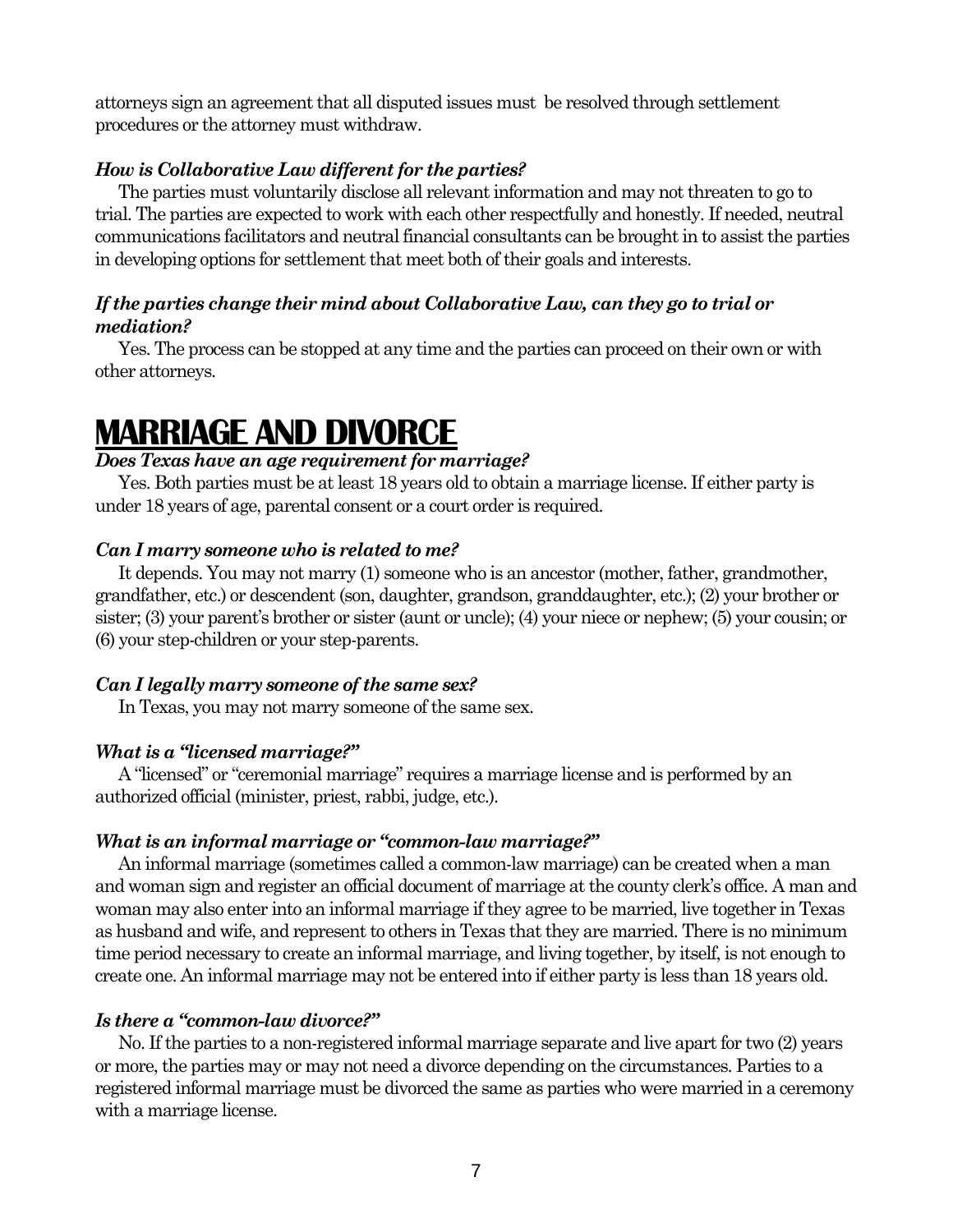#### *Is an annulment different from a divorce?*

Yes. An "annulment" is a proceeding to have a marriage declared void as if it never took place. A "divorce" is the proceeding to end a valid marriage. In both an annulment and a divorce, the court will divide property and issue orders regarding any children.

#### *What are the grounds for an annulment?*

An annulment will be granted if (1) the parties are related, by blood or adoption, or (2) either party was previously married and the prior marriage has not been dissolved. An annulment may be granted if at the time of the marriage one party to the marriage was (1) underage, (2) under the influence of alcohol or drugs, (3) impotent, (4) mentally incompetent, (5) forced to marry by fraud or duress, or (6) was misled about a prior divorce. In most cases, the law requires that the person seeking an annulment must stop living with the other party once the problem is discovered.

#### *Must fault be found against a party for a divorce to be granted?*

No. In Texas, a divorce may be granted without either party being at fault. However, a divorce may also be granted when one party is found to be at fault in the break-up of the marriage.

#### *How long must I live in Texas to get a divorce here?*

Before filing, one of the spouses must live in Texas for at least six (6) months and in the county where the divorce is filed for at least ninety (90) days.

#### *Is this different if I am in the military?*

Not really. Time spent by a Texas resident outside of Texas, while in the military, satisfies the residency requirement in Texas for a divorce.

#### *Am I entitled to a court-appointed attorney?*

Not unless there are special circumstances.

#### *What do I do if I can't afford an attorney?*

There are several programs in Harris County that offer help to persons who cannot afford to hire an attorney; however, you will be required to meet certain financial guidelines. See the resource guide at the back of this handbook for more information.

#### *What is a board-certified family attorney?*

Attorneys who meet certain qualifications set out by the State Bar of Texas and pass a special examination may become board certified in family law, evidencing their level of knowledge and experience in this area of the law.

#### *Do the rates charged by attorneys differ?*

Yes, attorneys set their hourly rates based upon their knowledge, experience, qualifications, and the complexity of the case.

#### *How do I begin my divorce suit?*

A petition for divorce must be filed in the district clerk's office and the required fees paid.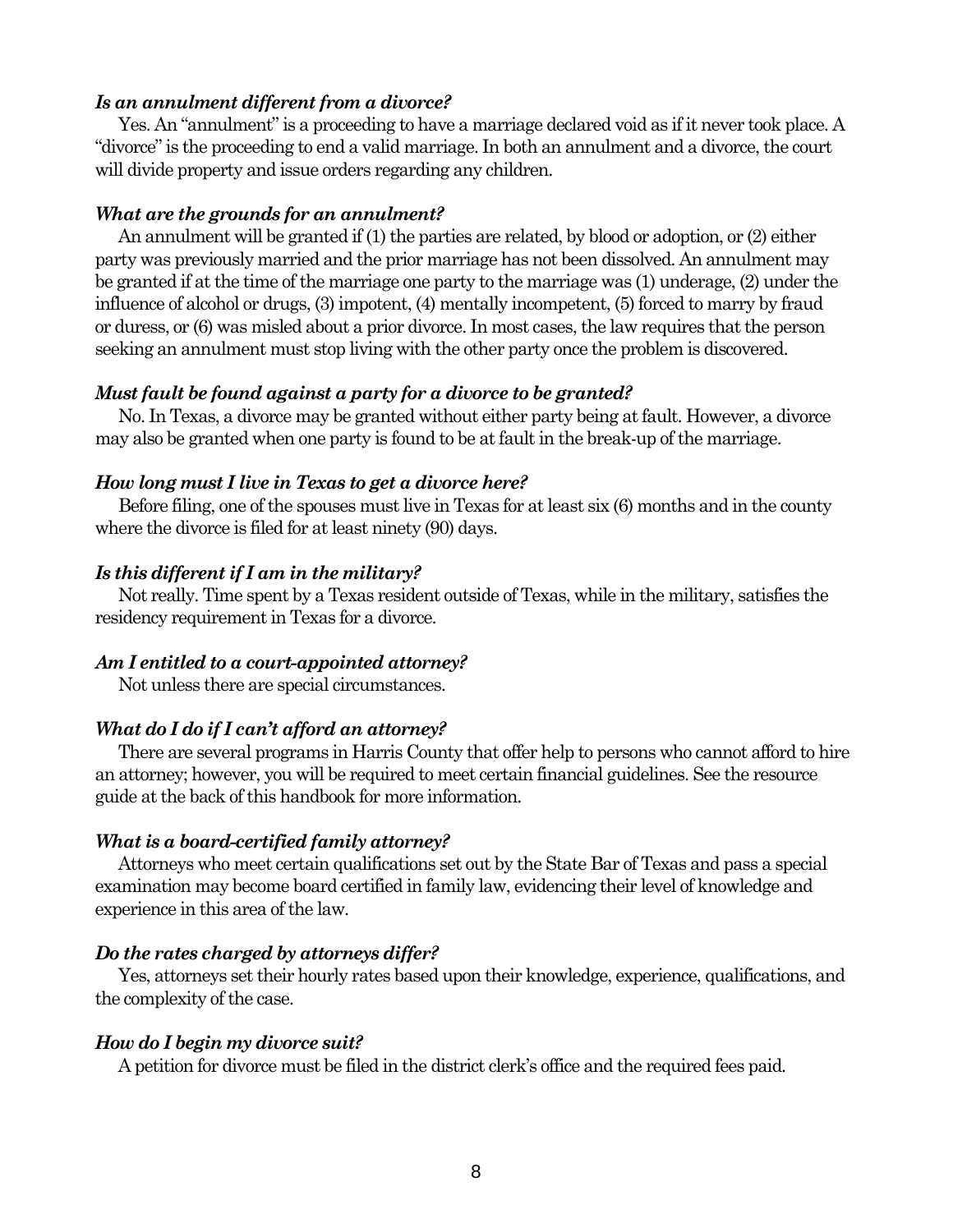#### *What if there are children of the marriage?*

If there are children born, adopted, or expected during the marriage, the suit for divorce must also address matters of custody, visitation, and child support. If a wife has given birth to a child or is expecting a child since the time she married, but the child is not or may not be the biological child of her husband, that information must be given to the court as soon as possible. If the wife is pregnant or becomes pregnant while the divorce action is pending, the parties must wait until the baby is born before the court can grant a divorce. This is true regardless of whether the husband is the baby's father.

#### *Who is the "Petitioner" and who is the "Respondent?"*

The party who files for divorce first is called the "Petitioner" and the other party is called the "Respondent."

#### *Does my spouse get notified after I file my petition?*

Yes, if you make certain the proper steps are followed to notify your spouse.

#### *How is my spouse notified?*

- 1. By receiving a copy of the petition from a sheriff, constable, or court approved private process server after you have made the request and paid the required fees; or
- 2. By certified mailing from the district clerk's office; or
- 3. If the parties agree, the non-filing spouse may, after the petition has been filed, sign and notarize a document called a "Waiver of Citation," which indicates that the non-filing spouse is accepting service of the lawsuit; or
- 4. If your spouse cannot be located, notice can be published in a court-approved newspaper or other court-approved publication.

#### *What happens after my spouse is notified of the filing?*

Once a respondent is officially notified, there is a deadline to file a response to the petition. If the deadline is not met, the petitioner may be able to go forward and obtain a divorce by "default."

#### *What is a temporary restraining order?*

A temporary restraining order is a court order that sets forth the acts which either one or both parties are prohibited from doing immediately after the petition is filed. Sometimes this order is called a "TRO." A TRO usually prohibits bad acts such as committing family violence, harassment, hiding money from the other spouse, attempting to hide a child of the parties, etc.

#### *Can I get a Temporary Restraining Order (TRO) without notice to my spouse?*

Yes, if the court approves the request for a TRO; however, it is effective only for a limited amount of time before you must go before the judge at a court hearing and ask that the TRO be put into effect until the divorce is granted.

#### *What happens if the TRO is violated?*

A person who violates a TRO, or any other court order, can be held in contempt of court and punished by a fine and/or a jail sentence.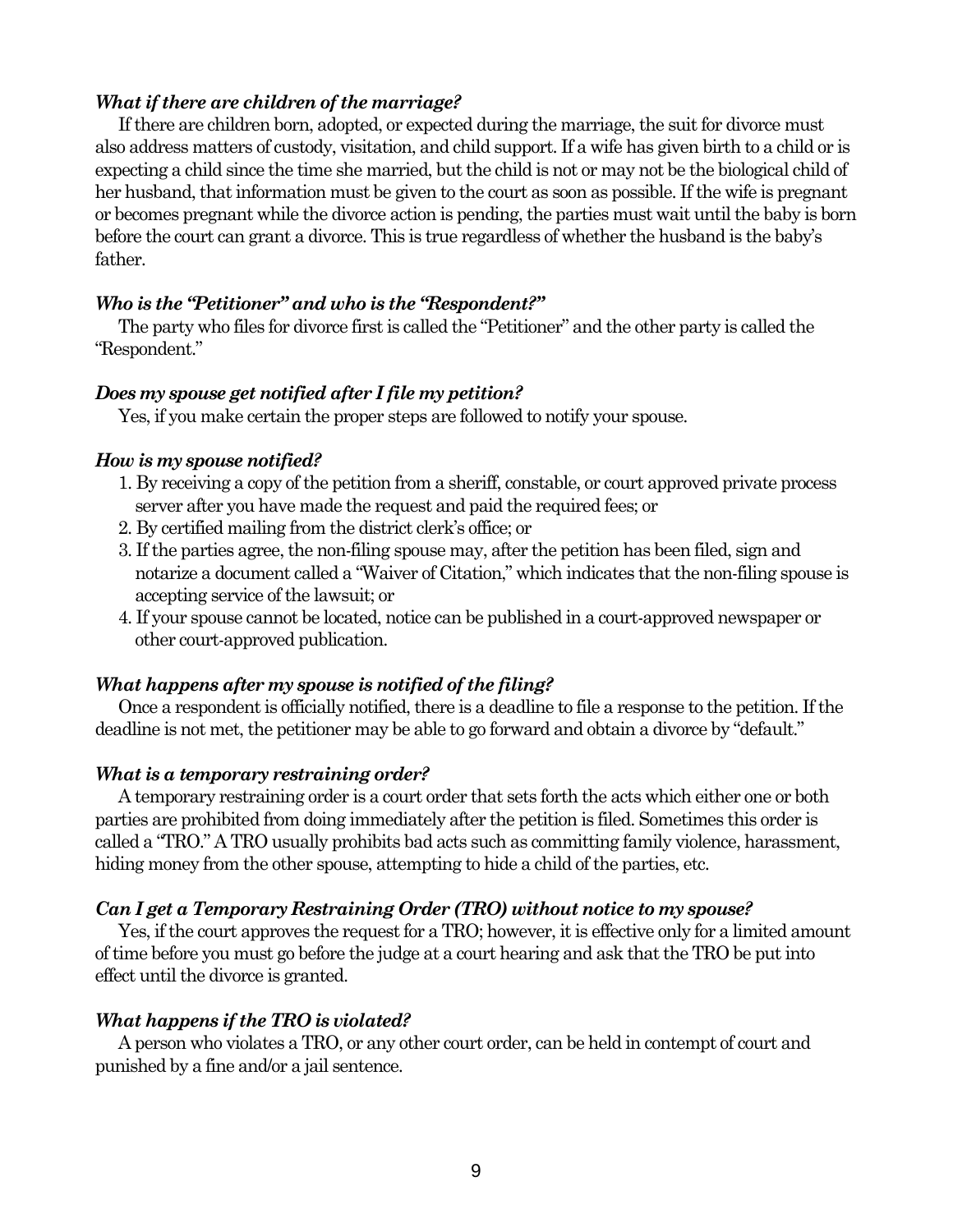#### *Can my spouse ask for a divorce also?*

Yes. The Respondent may file his or her own request for divorce in a document usually called a counter-petition for divorce.

#### *What happens if I reconcile with my spouse?*

You may dismiss your divorce proceedings by filing a request for nonsuit.

#### *How soon can the court grant a divorce?*

A petition for divorce must be on file with the court for at least sixty (60) days before the court can grant a divorce. The sixty (60) day waiting period may be waived in certain cases involving convictions for family violence and protective orders.

#### *How long does it take to get a divorce?*

If the parties are in agreement, a divorce proceeding can be finalized soon after the sixty (60) day waiting period is over. If the parties are not in agreement, the time it takes will depend on the court's schedule and the complexity of the case. From start to finish, the divorce process may go through a number of phases which might include temporary orders, exchange of financial information, psychological evaluations (in custody cases), alternative dispute resolution, trial, and appeal. A divorce in which the parties are not in agreement on some or all issues will usually take several months and up to one year if a trial is necessary.

#### *How do I know when my case is set for trial?*

The court will issue a scheduling order that will inform you of all the deadlines you are expected to follow. Each party must make sure that the court and other parties are notified in writing at their current address, so that each will receive the scheduling order and other notices.

#### *When am I divorced?*

You are divorced when all the property and child related issues are resolved and the presiding judge signs an order, usually called a Decree of Divorce.

#### *How long must I wait to get married again?*

In most cases, you must wait thirty (30) days, but the court can grant a waiver to permit you to marry sooner.

### **DIVISION OF PROPERTY UPON DIVORCE**

#### *What is Community Property?*

It is presumed that all property acquired by the parties during the marriage is community property.

#### *What is Separate Property?*

Separate Property is that property owned by a spouse prior to marriage or acquired by a spouse during marriage by gift or by inheritance. It can also include monies recovered for personal injuries.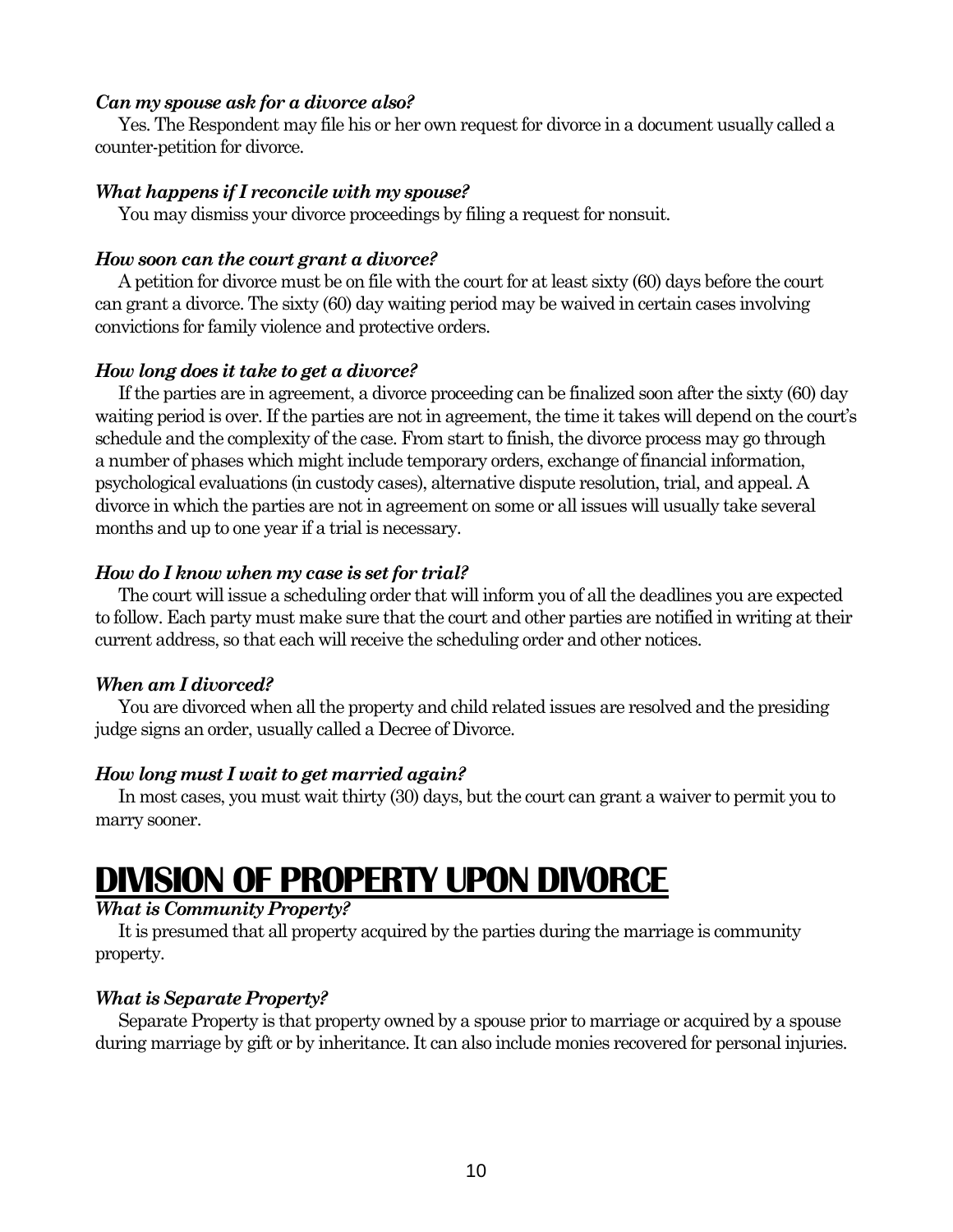#### *Does the judge divide community property and separate property 50-50 at the time of divorce?*

No. The judge only divides the community assets and community liabilities in a "just and right" manner, while taking into consideration the rights of each party and the children, if any. Depending on the circumstances, the judge may award more of the community property and/or the liabilities to one of the spouses.

#### *What happens to separate property?*

Once proven to be separate, that property is awarded to the party claiming it.

#### *How does a party prove that an item of property is separate property?*

There are a variety of methods to prove that property is separate. Generally, however, a party must provide clear and convincing evidence of when and how he or she received the property. If it has changed form by being sold and the money held or reinvested, then the party must also provide clear and convincing evidence tracing the change from one form into another.

#### *Does the judge divide the community property 50-50?*

Not necessarily. The judge divides community property and liabilities in a "just and right" manner and this may result in the judge giving more property to one spouse.

#### *What factors does the judge consider when dividing the property and liabilities?*

In making a division, the judge may consider any relevant factor, which might include evidence of:

- 1. Fault in the break-up of the marriage
- 2. Differences in earning capacities and education
- 3. Age of the parties
- 4. Health of the parties
- 5. Any special needs of the parties
- 6. Separate property available to either spouse

#### *Who decides the value of my property?*

Each party is required to provide the judge with an inventory which identifies all property, assets, accounts and their value, as well as all liabilities. The inventory also lists any separate property either party is claiming. The judge decides the value of the property, based on the evidence, when there is a dispute.

#### *Must the judge decide how to divide the property?*

It depends. As discussed elsewhere in this handbook, there are many ways to resolve a suit for divorce without having the judge decide the value or division of the assets and liabilities. If the parties agree on the division of their property, at the end of the case, the judge will typically approve the parties' agreement before granting the divorce. If there is no agreement, however, it may be necessary for the judge to make the decisions.

#### *How do I get the property that is awarded to me in the divorce?*

There are many methods to get the property you are awarded. These include obtaining signed real estate documents, orders to employers to divide retirement and other benefits, orders in the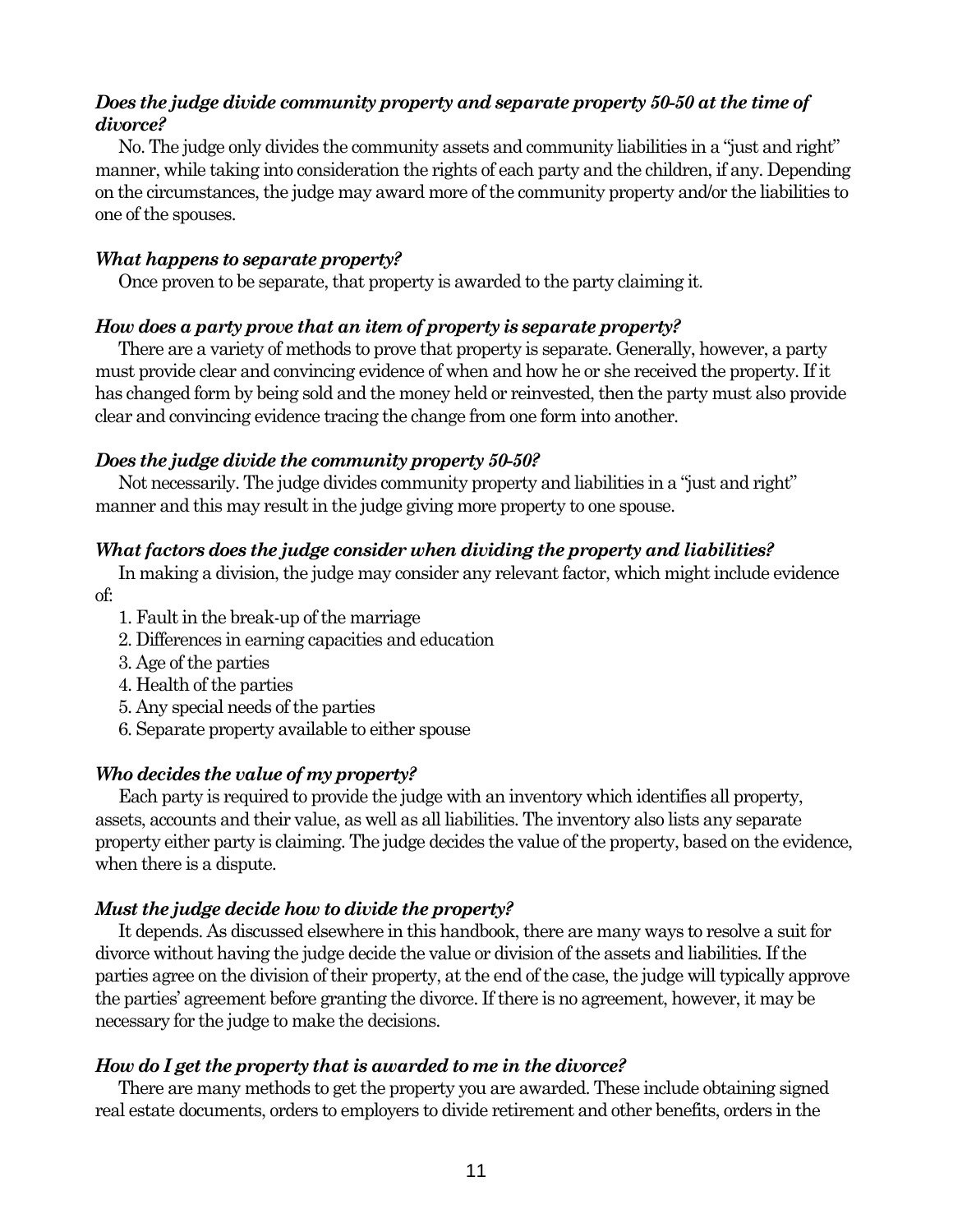divorce decree to transfer the property, documents required by banks and other financial institutions directing the division and transfer of funds and accounts, technical business documents and many, many others. Because there are so many types of property and so many ways to transfer property, this handbook cannot address any of them in detail, and an attorney should be consulted.

#### *What happens to community property that is not divided in a divorce?*

All community property should be brought to the attention of the judge and divided at the time of divorce. Any community property not divided upon divorce remains as property owned jointly by the parties. Either party may come back to court and request the judge to divide this jointlyowned property and the judge shall divide the property in a just and right manner, taking into consideration the rights of each party and any children of the marriage. If an asset was concealed, the judge has the authority to award it to the other party. If a liability was concealed, it will likely remain with the concealing party. There are time limits on when claims can be made, subject to when the fraud was discovered, so a lawyer should be consulted. Finally, agreements among spouses regarding who gets certain liabilities do not bind creditors, who generally may sue an ex-spouse to collect unpaid debts.

# **ALIMONY IN TEXAS**

#### *What is alimony?*

Alimony is a periodic payment of money from one spouse for the support of the other spouse.

#### *Does the State of Texas have court-ordered alimony?*

Yes, but it is referred to differently depending on whether it is ordered while a divorce is pending - "temporary spousal support"; or, agreed upon by the parties as part of the terms of a final court order "contractual alimony"; or, court-ordered in a divorce decree - "maintenance."

#### *What is temporary spousal support?*

While the divorce is pending, the court may make an order requiring one spouse to make temporary payments for the support of the other spouse, based on what the court finds to be necessary and equitable. This type of "alimony" is not subject to the same requirements as that set out for court ordered maintenance after divorce.

#### *What is contractual alimony?*

This is alimony paid by one spouse to another after divorce based on an agreement between the parties that forms a contract. Unlike temporary spousal support, the person receiving the alimony must usually pay income tax on the money. Contractual alimony is often used as part of the settlement of a divorce case.

#### *What is maintenance?*

This is alimony that may be ordered by the court for the support of a spouse after divorce and, like contractual alimony, the person receiving the alimony must pay income tax on the money.

#### *Can either a husband or a wife receive maintenance?*

Yes.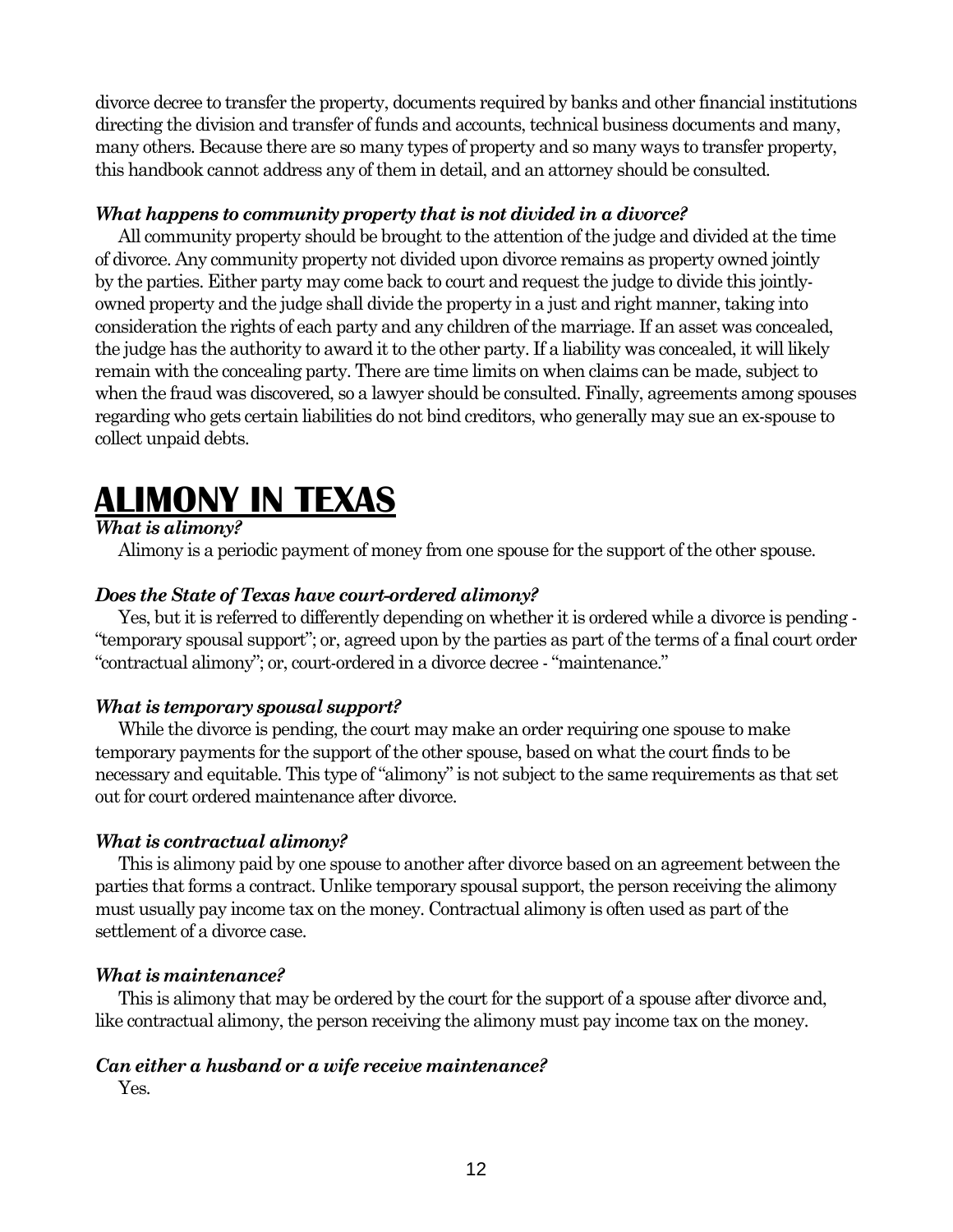#### *Under what circumstances would the judge order maintenance in a final decree of divorce?*

The judge can order maintenance if either one of the following two circumstances exist: 1. A spouse has been convicted of a crime or received deferred adjudication for a crime that can also be considered an act of domestic violence and this has occurred within two years of the filing of the suit or while the divorce is pending;

2. The parties have been married at least 10 years and the financial resources (including any property received by the requesting party in the divorce) of the requesting spouse are limited. In this situation, the spouse asking for maintenance must also be able to prove one of the following:

- a. They are unable to support themselves because of a physical or mental disability;
- b. They have custody of a child of the marriage of any age who requires substantial and continuous care and this makes it impractical for them to work outside the home; or
- c. They clearly lack the ability to earn a living which would meet their minimum reasonable needs.

#### *How long can court-ordered maintenance last?*

The judge can set a time not to exceed three years, unless the spouse receiving maintenance cannot become self-supporting in that time period due to an incapacitating physical or mental disability or is the custodian of a child of the marriage of any age who requires substantial care and personal supervision because of a physical or mental disability.

#### *How does the judge determine the amount of maintenance to be ordered?*

The amount of maintenance will either be \$2,500.00 per month or 20% of the paying spouse's average monthly gross income, whichever is less.

#### *Can the judge order that maintenance payments be withheld from the paying spouse's income?*

Yes. Just like child support, the judge may order that the maintenance payments be withheld from the paying spouse's paycheck. However, they cannot be taken from a person's unemployment insurance benefit payments.

#### *Can the judge order that contractual alimony payments be withheld from the paying spouse's income?*

No, unless the contract specifically permits income withholding or the alimony or maintenance payments are not timely made under the terms of the contract.

#### *If my spouse doesn't pay the alimony, what can I do?*

Depending on the type of alimony, you may do one or more of the following: (1) ask for a wagewithholding order as described above; (2) sue to enforce the contract if the alimony is contractual; (3) sue for enforcement by contempt of the court's order; or (4) seek a money judgement if the alimony is maintenance ordered by the court.



#### *What is "Custody"?*

In Texas, the term "custody" is referred to as "conservatorship." Conservatorship means the right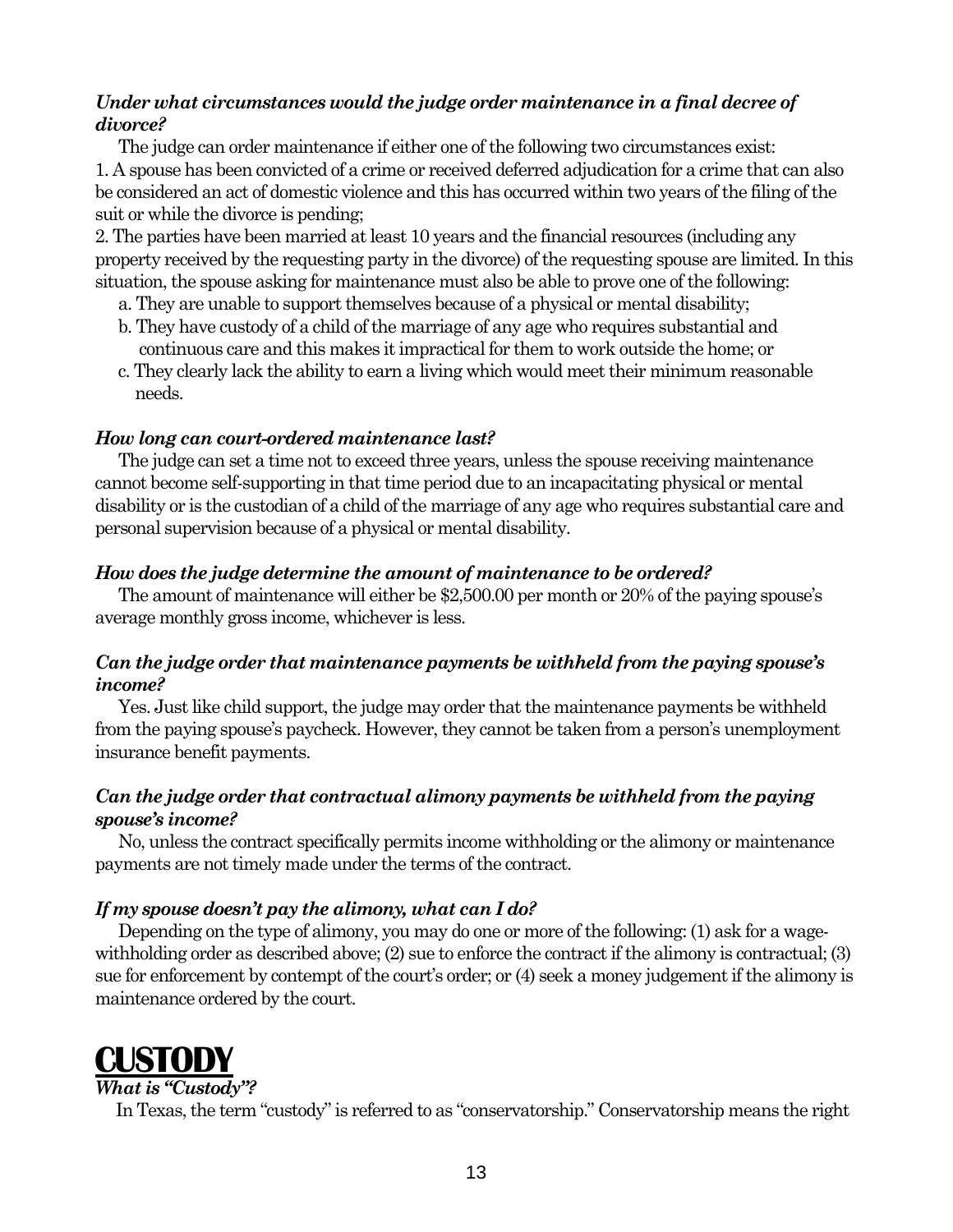a parent has to make certain decisions relating to his or her child. These decisions include the right to determine where the child lives, the right to determine where the child goes to school and to make other educational decisions for the child, the right to consent to certain medical procedures, and other specific rights, as set out in the Texas Family Code. These rights can be shared by the parents or given exclusively to one parent over the other. One parent may be given more rights than the other parent or the parent may share the rights.

#### *What is "Visitation?"*

 In Texas, the term "visitation" is referred to as "possession and access." Possession and Access means the right a parent has to have actual possession of his or her child on specific dates and at specific times.

#### *Who decides what right each parent is given and what periods of possession each parent has with the child?*

 The parents may reach an agreement concerning the rights to make decisions and the time each parent will spend with the child, subject to the approval of the judge who determines if the agreement is in the best interest of the child. If the parents are unable to reach an agreement, the judge will make the decision.

#### *Does joint custody (or Joint Managing Conservatorship) mean the child lives half of the time with each parent?*

 No, conservatorship, generally, is not a question of time with the child. Joint managing conservatorship is a sharing of the rights, duties, and powers parents have concerning their children. The specifics should be discussed with an attorney. It is now the preference in Texas; however, there can also be orders naming a sole managing conservator instead. The difference between sole and joint custody should be discussed with an attorney.

#### *Where will my child live after the divorce?*

 More than likely, your child will live the majority of the time with the parent who is given the legal right to decide the child's place of residence.

#### *Will the type of custody (sole vs. joint) affect a parent's time of possession with the child?*

 Generally, "no." No matter what the custody arrangement is called, the court's goal is to keep the child in a stable environment while encouraging a relationship with both parents. There are guidelines for visitation between each parent and the child, which make provisions for weekends, spring break, Father's Day, Mother's Day, summer, Thanksgiving, and Christmas. These guidelines are called a "standard possession order." The times with the child are shared, especially during the holidays. There are guidelines for visitation if the parties live within 100 miles of each other and another set of guidelines if the parties live further away. The second set of guidelines are sometimes called "long distance visitation" and they provide extra time such as spring break and in the summer. There may also be provisions for other religious holidays such as Hanukkah or Ramadan. The parents can always make their own agreements about visitation. The court will order specific times in case the parties cannot agree.

#### *Is there an age when a child may decide for himself where he will reside?*

 No, but at age 12 a child may consult with the Judge to provide the Judge with information concerning the child's preference.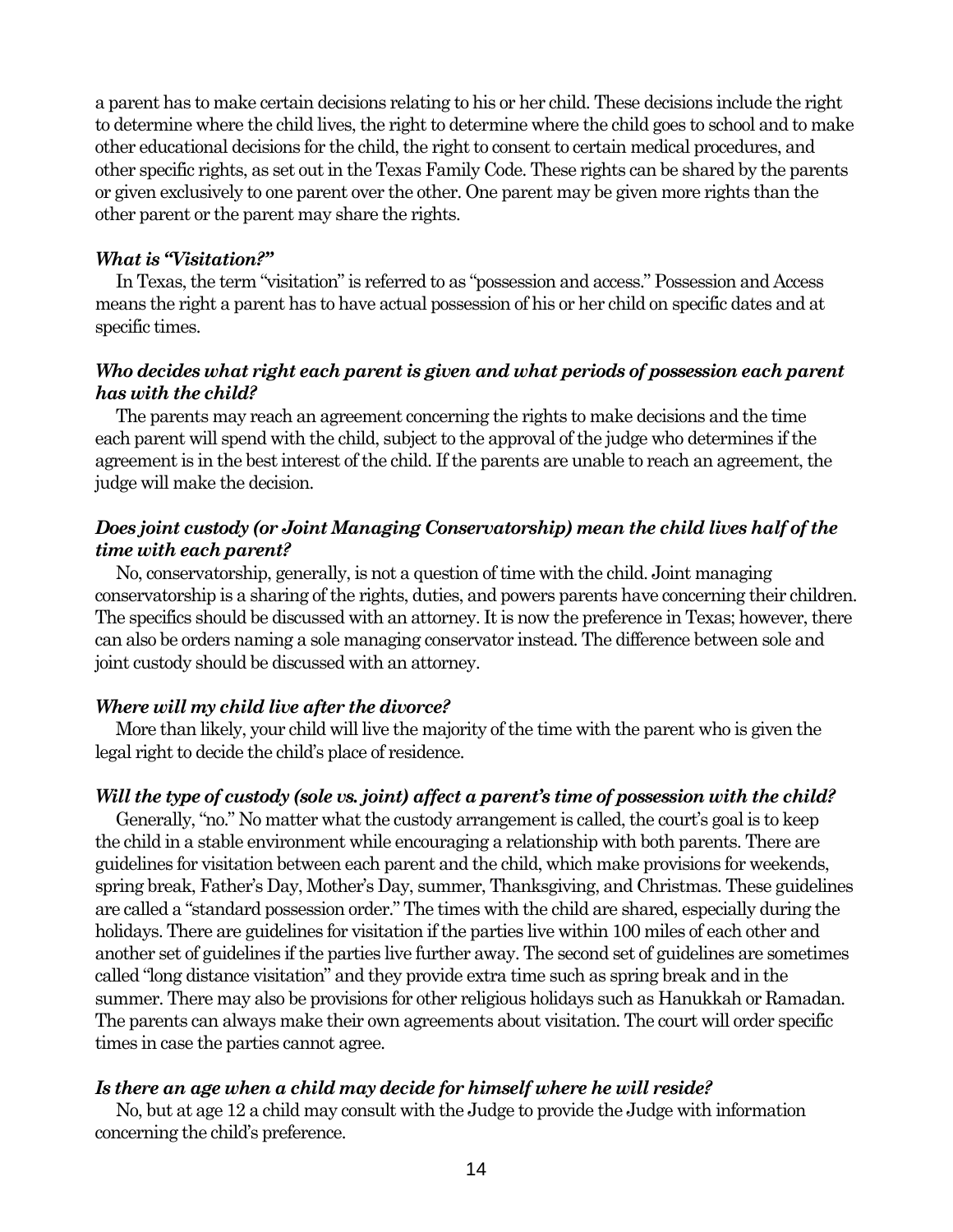#### *What if I have to move after the order is signed by the Judge?*

 If the child lives with you under an order restricting the county to where the child may live and you have to move outside that area, you must receive permission from the Court before the child can move. If the court has not restricted where the child lives, you may move but you must give notice of your plans to move to the other parent.

#### *How much child support will I receive or will I have to pay?*

 Child support is usually set according to a formula and the specifics should be discussed with an attorney. Generally, however, under Texas law, child support is presumed to be proper if set at the following percentages: 20% of net resources for 1 child 25% of net resources for 2 children 30% of net resources for 3 children 35% of net resources for 4 children 40% of net resources for 5 children Not less than 40% for 6 or more children.

 Net resources include salary, commissions, overtime, tips, bonuses, dividend income, self-employment income, net rental income,



severance pay, retirement benefits, pensions, trust income, annuities, capital gains, social security benefits, unemployment benefits, interest income, gifts, prizes, spousal maintenance, and alimony.

 In determining net resources, the court will take the total amount of money received from all sources and deduct social security taxes, federal taxes using only one deduction, state income tax, union dues, and the cost of the child's health insurance. The court will consider if the parent paying support has other children to support, which will usually entitle the paying parent to a discount. The court may also consider other factors when setting a child support amount, which should be discussed with an attorney.

 The court will order health insurance to be provided for the child. The parent paying child support will probably be the parent ordered to provide health insurance. Both parents are usually ordered to share payment of the medical costs that are not paid by the insurance company.

#### *How will the child support be paid?*

 Normally, the court will order that the child support be paid monthly or semimonthly. Unless the parties agree or the court finds a good reason not to, the child support will be deducted from the paycheck of the parent paying support. This is called wage withholding.

#### *Will the child support be paid directly to me?*

 In most cases, child support is ordered to be paid through the state child support disbursement office. It is helpful for both parties to keep records of child support paid or received, as the case may be, either through the child support office or if paid directly to the receiving party.

#### *What if the support is not paid?*

 You may ask the court for help in enforcing the order. Enforcement of court orders is discussed in a later section of this handbook.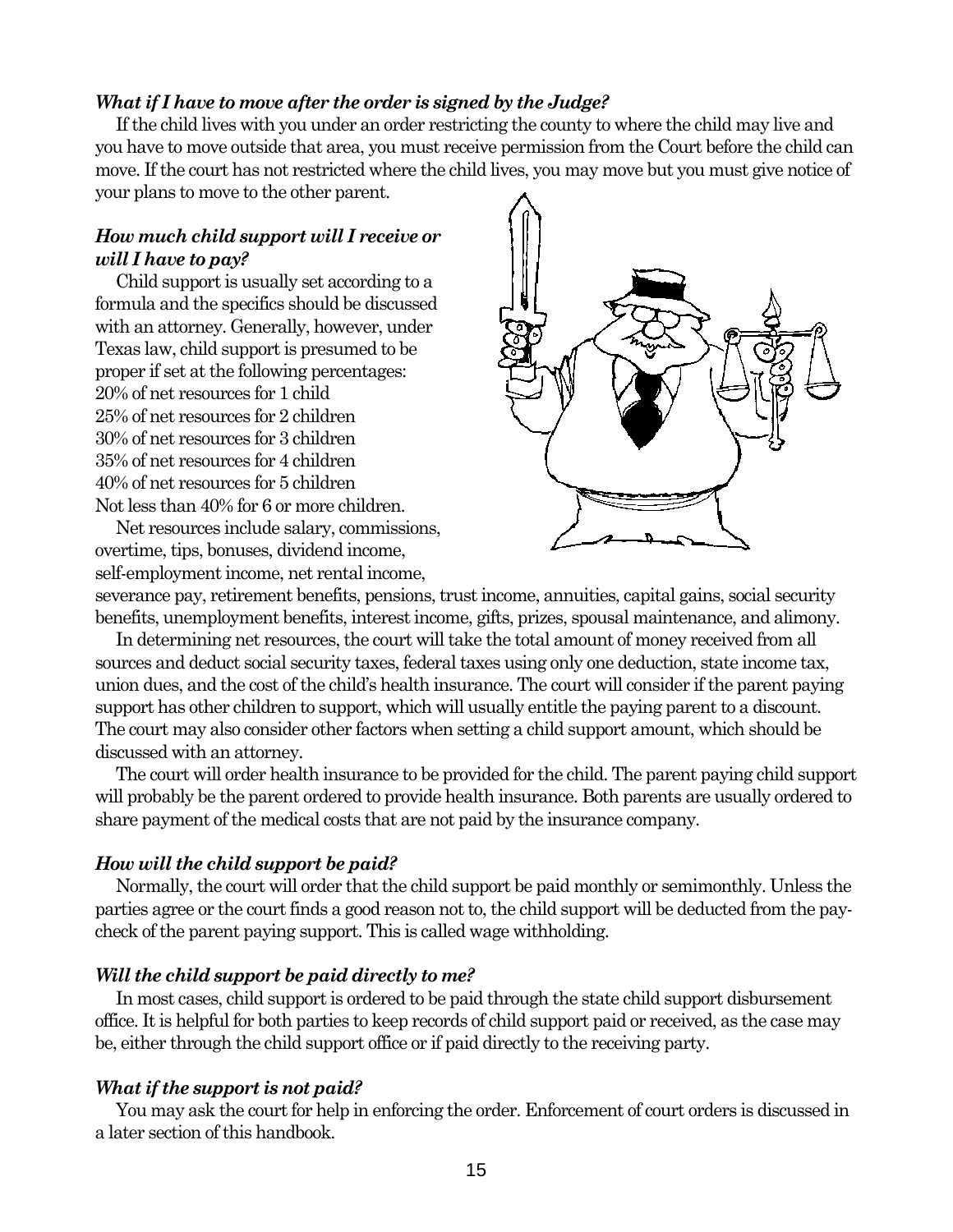#### *What is a typical possession order?*

 There is no standard possession order for children under the age of three years old. However, for children over the age of three, Family Code Chapter 153 Subchapter F outlines what periods each parent may have throughout the year. There is a presumption that parents will have a standard possession order and that it is in the best interest of a child for the "non-custodial" parent to have periods of possession which comply with a Standard Possession Order. In very basic terms, a Standard Possession Order provides for weekend time on the 1st, 3rd, and 5th Fridays of each month at 6:00 p.m. until the following Sunday at 6:00 p.m. or return to school the following Monday; on Thursdays of each week during the regular school term beginning at 6 p.m. and ending at 8 p.m., or at the election of the noncustodial parent, made before or at the time of the order granting periods of possession, beginning at the time school is recessed on Thursday and ending at the time school resumes on the following Friday; 30 days in the summer; and every other holiday period.

 The Standard Possession Order is divided into two sections based upon whether or not parents reside within 100 miles of each other. Furthermore, the Standard Possession Order provides for periods of possession during school and during the summer as well as for holidays.

 The Standard Possession Order also provides for general terms and conditions for conservators to abide by when exchanging the child. See Texas Family Code 153.316.

#### *Can the parties vary from the Standard Possession Order?*

Yes, by agreement, and with the approval of the judge.

#### *Can the court vary from the Standard Possession Order?*

 Yes. The judge's main concern is always what is in the best interest of the child. If the Standard Possession Order is not in the child's best interest, the judge will impose a possession order which the judge believes is best for the child. If there is a history of, or a current problem involving child abuse, drug abuse, domestic violence or inappropriate parenting, the judge may modify and restrict a parent's possession time. Additionally, if a standard possession order is unworkable because of a parent's work schedule (such as shift work or off-shore work) or a child's schedule, the judge can modify the possession and access order to fit the parents' and child's needs. Particular fact structure should be discussed with an attorney.

# **SPECIAL APPOINTMENTS AND AD LITEM REPRESENTATION**

#### *What is an ad litem?*

An ad litem is a special person appointed by the judge to protect or represent the interests of a person involved in a lawsuit, usually a child or children. The services of an ad litem end when the lawsuit is over.

#### *Is an ad litem appointed only to represent children in custody lawsuits?*

No. Ad litems are also appointed to represent (1) persons who are legally incompetent; (2) persons whose parental rights are sought to be terminated when they cannot afford to hire a lawyer; (3) any party in a lawsuit when the judge feels representation is necessary to protect the interest of a child; (4) "missing" or "unknown" parties; or (5) children in a termination and/or adoption case.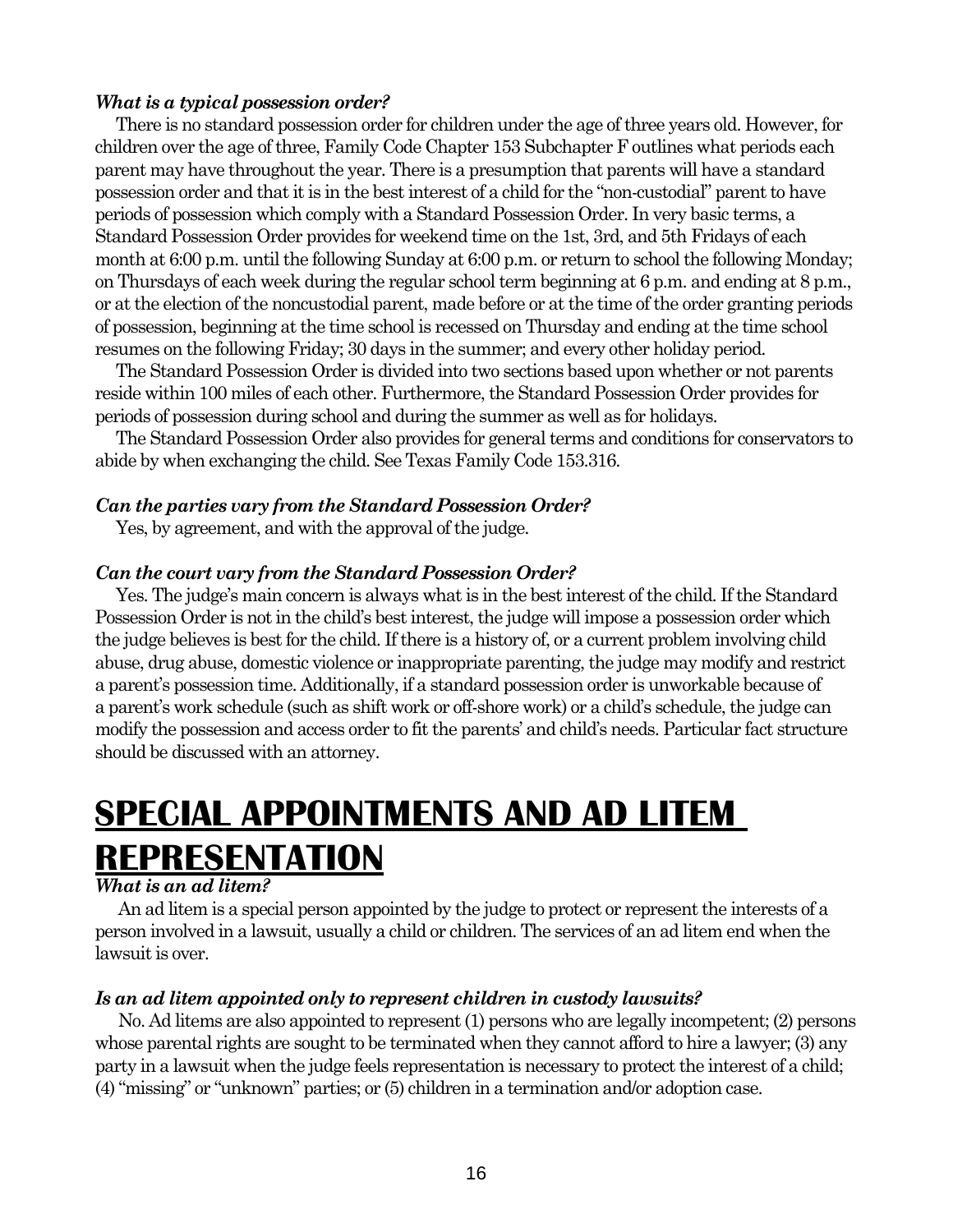#### *Who appoints the ad litem?*

The judge of the court where the lawsuit is pending will make the appointment.

#### *Are there different kinds of ad litems?*

Yes, there are three different kinds of ad litems: Attorney Ad Litem, Attorney/Guardian Ad Litem (Dual Role), and Guardian Ad Litem. The ad litem's role and duties may vary depending if it is a guardian or attorney ad litem. Whether the court appoints an attorney ad litem, guardian ad litem, or amicus attorney, depends on the type of case. The ad litem's specific duties are set forth in the Texas Family Code and should be discussed with an attorney.

#### *Does an ad litem have to be an attorney?*

An attorney ad litem must be an attorney. A guardian ad litem need not be an attorney, but often is.

#### *Do ad litems charge a fee, and if so, who pays it?*

Ad litems are generally allowed a fee for the reasonable and necessary services they perform. Unless the parties agree, the judge decides who will pay the ad litem's fee.

#### *Can the ad litem be dismissed or fired?*

A party may object to the ad litem at any time before the trial of the lawsuit actually begins. The judge may order the removal of an ad litem if the judge finds that the objection raised by a party to the lawsuit is reasonable.

#### *What is an Amicus Attorney?*

An Amicus Attorney is an attorney appointed by the court in certain cases to help the judge make decisions about a child's best interests. It is a role similar to an Attorney Ad Litem, but the difference is that an Amicus Attorney is appointed specifically to help the judge and does not provide legal services directly to a child.

### **GRANDPARENT RIGHTS TO VISITATION**

*May I ask the judge for visitation with my grandchild?*

Yes, under certain limited circumstances.

#### *Under what conditions could a judge grant my request for visitation with my grandchild?*

If at the time you make a request to the court for access and possession of your grandchild and your child is a biological parent or an adoptive parent of your grandchild who has not had their parental rights terminated, you must overcome the presumption that your child is acting in the best interest of the child and that your denial of or access to your grandchild would significantly impair your grandchild's physical health and emotional well being. In addition, at the time of the filing of your petition one of the following must apply: (1) your child has been incarcerated during the three month period prior to your filing of your petition; (2) your child has been found by a court to be incompetent, (3) your child has died; or (4) your child does not have actual or court-ordered possession or access to your grandchild.

If you are considering filing a lawsuit seeking to visit with your grandchild, you should discuss the specific facts of your case with an attorney. You will be required to file a sworn affidavit with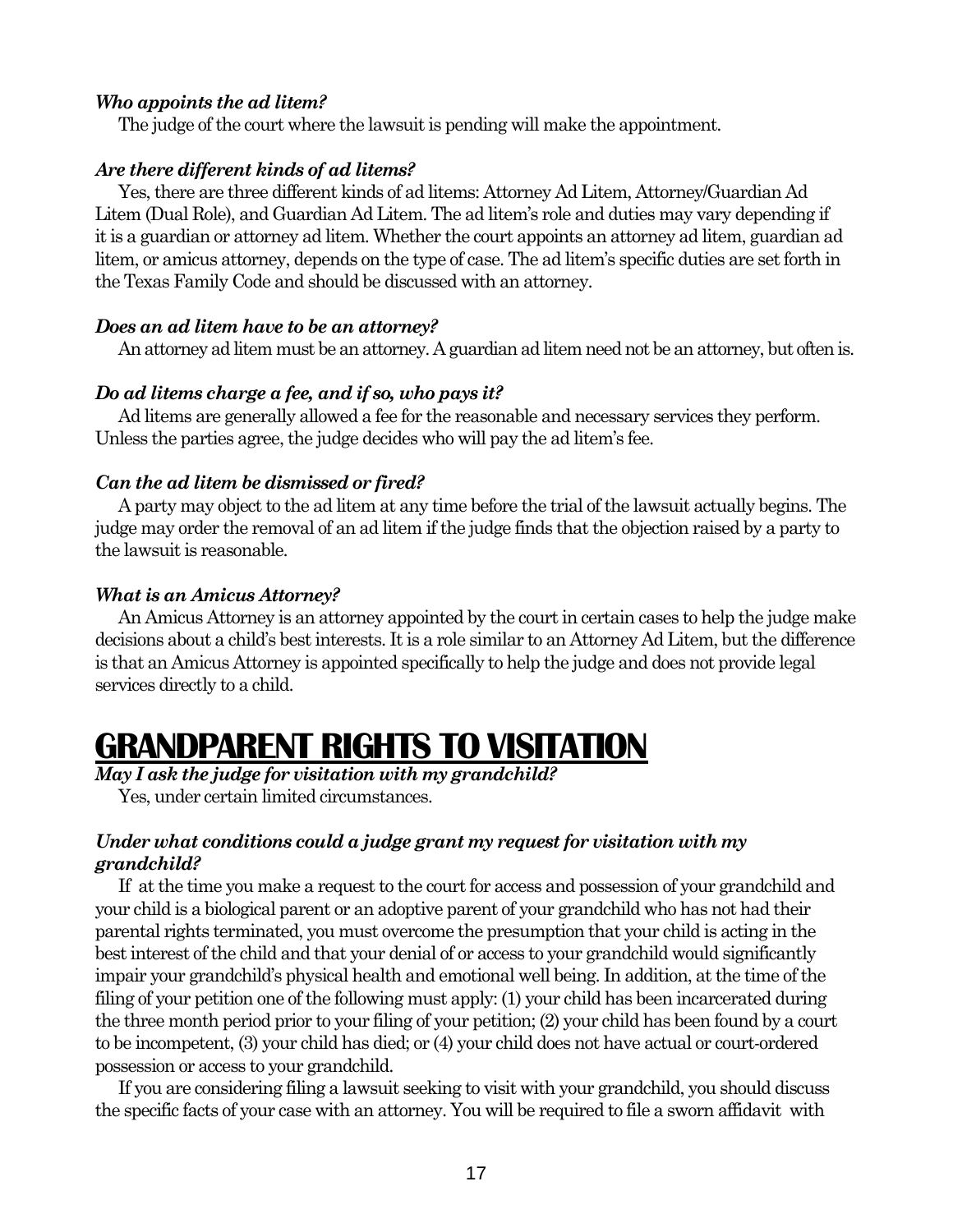the court containing facts supporting your belief that denial of access to your grandchild will significantly impair your grandchild's physical health and emotional well being and that the child's parent (your child) isn't acting in the child's best interest.

### **PARENTAGE/PATERNITY SUITS**

#### *What is a parentage suit?*

This is a lawsuit to determine a legal biological parent.

#### *What is the Registry of Paternity?*

The Bureau of Vital Statistics maintains a registry for fathers who wish to be notified of a proceeding for the adoption of or termination of parental rights regarding a child he may have fathered. The father may register with the registry of paternity (1) before the birth of the child, or (2) not later than the 31st day after the birth of the child. A father is entitled to notice of an adoption or termination of parental rights even if he has not registered with the registry of paternity if (1) a father-child relationship was established by law or (2) the man commences a proceeding to adjudicate his paternity before the court has terminated his parental rights.

#### *What is a presumed father?*

A presumed father is a man who is recognized to be the father of a child until that status is either rebutted or confirmed in a later court proceeding. A man is a presumed father if he is married to the mother of the child at the time of the child's birth, or was married to the mother within 301 days of the child's birth. A man is also a presumed father if he married the mother after the birth of the child, AND (1) he voluntarily asserted his paternity of the child and that assertion is filed with the bureau of vital statistics; (2) he is voluntarily named as the child's father on the birth certificate; or (3) he promised in writing to support the child as his own. Finally, it may be presumed that a man is the father of the child if during the first two years of the child's life, the man continuously resided in the household in which the child resided and the man represented to others that the child was his own.

#### *What is an acknowledged father?*

An acknowledged father is a man claiming to be the father of a child who, along with the mother of the child, has signed an acknowledgment of paternity. An acknowledgment of paternity is a form that is signed by the mother and the man claiming to be the father, under penalty of perjury. The acknowledgment is filed with the Bureau of Vital Statistics. Once filed, an acknowledgment has the same effect as a determination of parentage by a court. If the child has a presumed father who is not the man claiming to be the father of the child, the presumed father must also sign the acknowledgment.

#### *What is an adjudicated father?*

An adjudicated father is a man who has been found to be the father of a child by a court.

#### *Under what circumstances is a parentage suit filed?*

A parentage suit is filed when there is a need or a desire to legally determine the biological parent of the child.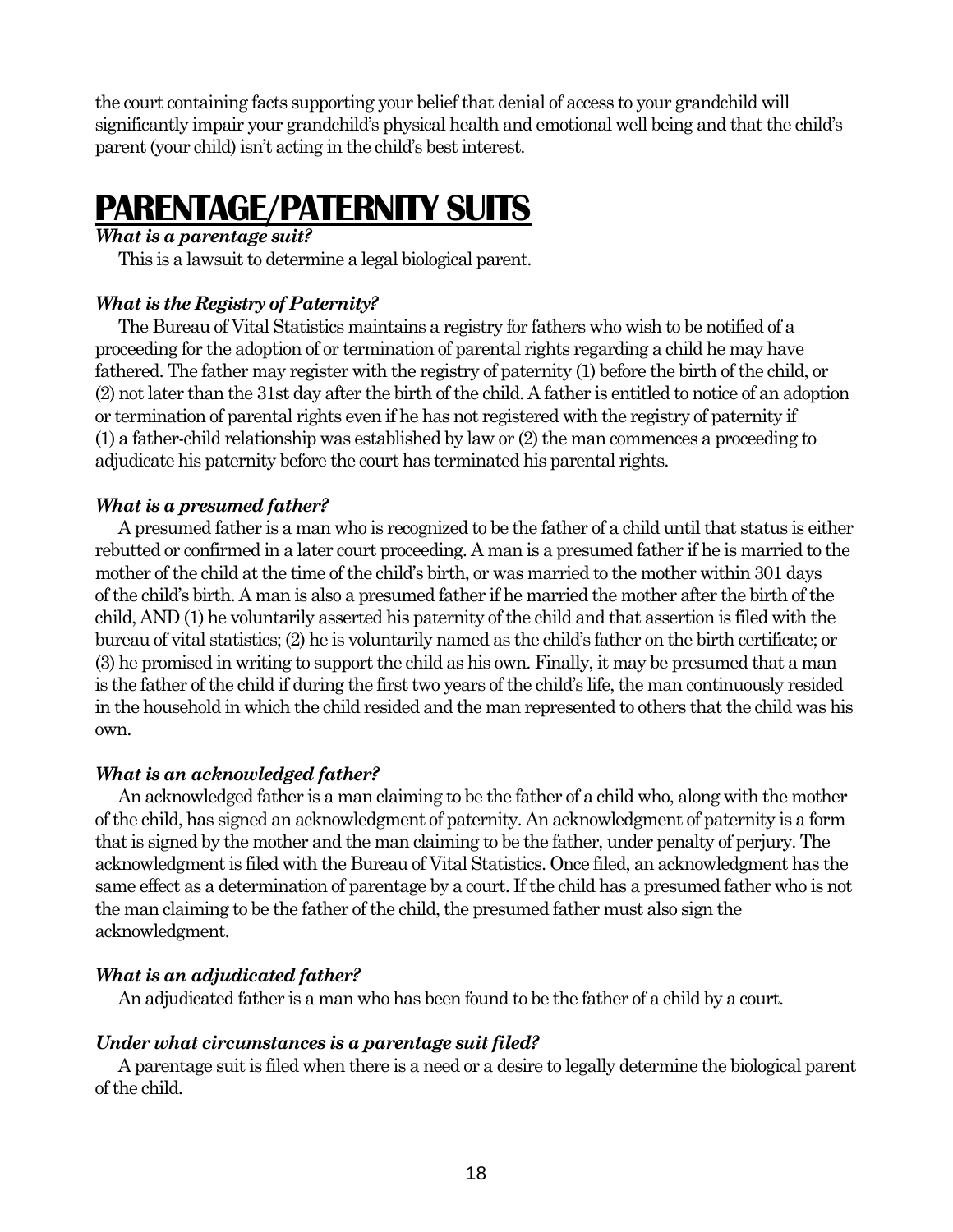#### *Who may file a parentage suit?*

Generally, the following people may file: (1) the child; (2) the mother of the child; (3) the man whose paternity of the child is to be adjudicated; (4) a relative of the child's mother, within the 2nd degree of consanguinity, if the mother is deceased; (5) any government agency, including the support enforcement agency, authorized by law; (6) an authorized adoption agency or licensed child-placing agency; (7) a representative authorized by law to act for an individual who would otherwise be entitled to maintain a proceeding but who is deceased, is incapacitated, or is a minor; or (8) a person who is an intended parent.

#### *When can you file?*

A suit to determine the parentage of a child may always be brought before the birth of the child. If the child does not have a presumed, acknowledged, or adjudicated father, the suit to determine parentage may be filed at any time, including after the child becomes an adult. If the child has a presumed father, a suit to determine parentage must be brought before the child's fourth birthday. However, if the court finds that the presumed father and the mother did not live together or engage in sexual intercourse with each other during the probable time of conception and the presumed father never openly treated the child as his own, a suit to determine parentage may be brought at any time. If the child has an acknowledged or adjudicated father, a man who did not sign the acknowledgment or who was not a party to the court proceeding may file a suit to determine parentage of a child within four (4) years of the acknowledgment or adjudication.

#### *Where can you file?*

A suit to determine the parentage of a child shall be filed in the county in this state where (1) the child resides or is found, (2) where the respondent resides or is found if the child does not reside in this state, or (3) a proceeding for probate or administration of the presumed or alleged father's estate has commenced.

#### *Why is a parentage suit filed?*

A parentage suit is filed to establish the child's legal relationship with a biological parent and to establish child support, visitation, and custody of the child. In certain cases, the court may also reimburse the biological mother for pre-natal and postnatal expenses related to the child's birth.

#### *What happens after a parentage suit is filed?*

Unless the parties agree on parentage, the court will order the child and the parties to submit to genetic testing. Genetic testing can be of blood, buccal cells, bone, hair, or other body tissue, but it is now usually done by a cheek swab. The court may not order genetic testing of a child before it is born.

#### *Who pays for the genetic tests?*

If the parties cannot agree, the court will decide. In most cases, the costs will be shared equally by the parties.

#### *What happens after the genetic tests?*

The lab conducting the test will prepare a report for the court. If the test shows that the tested man is not the parent, the court will dismiss the case. If the test shows that there is a 99% probability that the tested man is the parent, the court will find the man to be the biological parent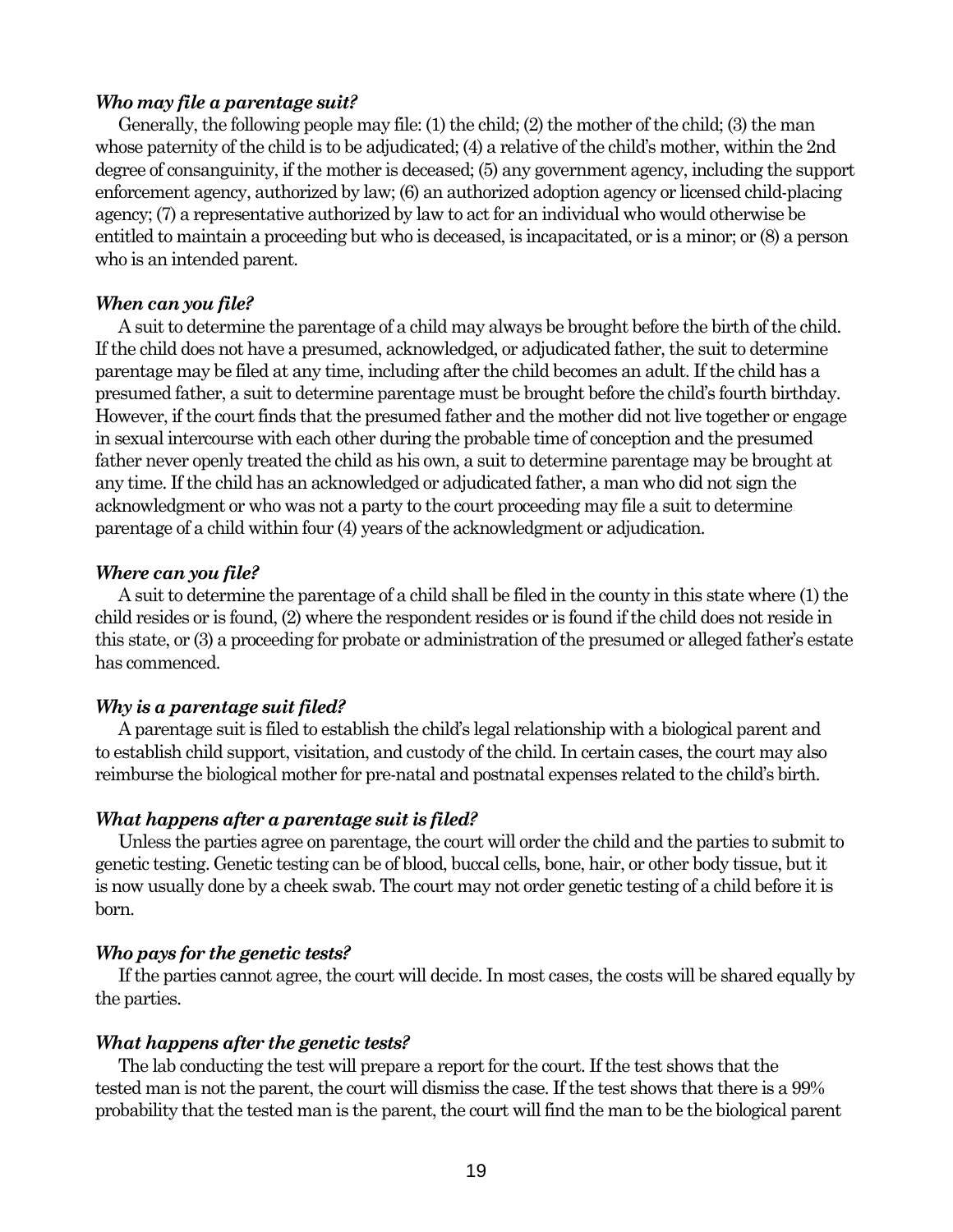of the child unless other testing excludes the man as the father or identifies another man as the possible father. Once the man is found to be the father by the court, the court will decide custody, visitation, and support if the parties cannot agree.

#### *Is the child's name affected?*

If the father requests, the court may order that the name of the child be changed to the father's last name. However, in some circumstances, the child may retain the mother's name.

#### *What if the biological father does not want to have anything to do with the child and wants to terminate his rights to the child?*

A proceeding for the termination of the father's rights may be filed. Whether this is granted will depend on the court's finding that it is in the best interest of the child. This procedure is discussed in more detail in the "Adoption" section in this handbook.

#### *Can I settle my case out of court?*

Yes. The case can be settled between the parties and through their attorneys or through a process called mediation, which is discussed in the "Mediation" section of this handbook. If you settle without mediation, the court may appoint an attorney to make sure that the child's interest is protected under the law. The court must find that all parts of the settlement are in the best interest of the child before it will approve the agreement.

#### *What if the biological father wants to voluntarily admit he is the father of the child?*

A man may voluntarily admit he is the father of the child by signing an acknowledgment of paternity, with the mother, or by filing a suit to determine parentage and admitting he is the father.

#### *How does an unmarried man protect his rights as a father?*

It is presumed that a man who has sexual intercourse with a woman should know that the act can result in a pregnancy. Therefore, to protect the parental rights of a father who is not the presumed biological father, has not been found to be the biological father of a child by a court order, or has not signed an acknowledgment of paternity, the man should register a claim of parentage with the Bureau of Vital Statistics. These forms are found in hospitals, birthing centers, the Harris County Clerk's office, and other locations. The registration should occur prior to the child's birth, and may not be filed more than 31 days after the birth of the child. If the registration is not filed, the man must sign an acknowledgment or file a suit to determine parentage.

# **ADOPTION**

#### *Who can place a child for adoption?*

Either a birth parent or a licensed child-placing agency may place a child.

#### *How do I find a licensed child-placing agency?*

Contact the Texas Department of Protective and Regulatory Services at (512) 834-4485 and they can provide you a list of agencies.

#### *What is involved in the adoption process?*

Before an adoption can be finalized, the parental rights of the birth parents must be terminated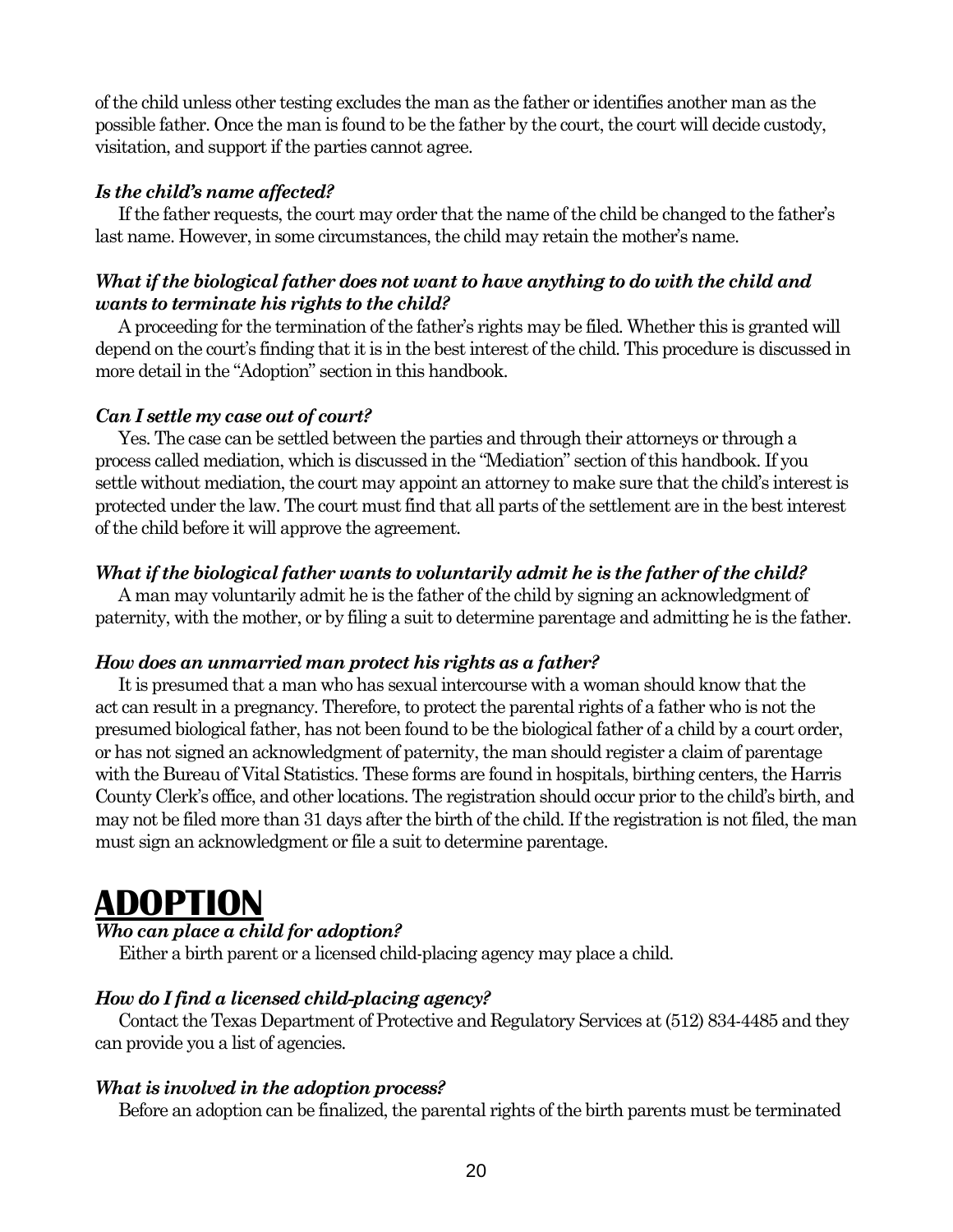by court order. Next, a petition for adoption must be filed with the proper court, and the child must live with the adoptive parents for at least six months. An ad litem for the child may be appointed and a social study, background check, and criminal history check of the adoptive parents must be performed. If the adoptive parents are the petitioners in the termination suit, the social study report must be completed and filed with the court before the court can terminate the parental rights of the birth parents. It will then be updated at the time of the adoption. A health, social, education, and genetic history report of the child must also be prepared (except in a stepparent adoption). Once these matters have been completed, a hearing is held for the court to determine if the adoption is in the best interest of the child.

#### *My current spouse wants to adopt my child from a previous marriage. What is the process?*

The process is the same as any other adoption except that the parental rights between the child and the spouse of the stepparent seeking adoption are not terminated and a health, social, education, and genetic history report of the child are not necessary.

#### *Under what circumstances may a court terminate a birth parent's rights?*

Parental rights may be terminated as follows:

1. Voluntary relinquishment by the birth parent upon signing an affidavit giving up that parent's rights or an alleged father's failing to register with the state's paternity registry; or 2. Involuntary termination by the court upon finding specific reasons set out in the Texas Family Code, as well as a finding that termination of the parent-child relationship is in the child's best interest.

#### *How do I begin the adoption process?*

If you and the birth parents agree to an adoptive placement, contact an attorney to start the process to terminate the parental rights of the birth parents. If you select a licensed agency, the agency will begin the process.

#### *Are the court records of an adoption open to the public?*

In most cases, no. However, once an adopted child reaches 18 years of age, the child may request that the court open the records. Contact the Texas Department of Regulatory and Protective Services, P.O. Box 149030, Austin, Texas, 78714-9030 (phone (512) 834-4485) for further information.

#### *Do I get a new birth certificate for my adopted child?*

Yes. The new birth certificate looks identical to any other birth certificate. The parent information names the adoptive parents and does not indicate that the child is adopted.

# **MODIFYING CUSTODY, VISITATION**

# **& CHILD SUPPORT**

*Can the terms of a divorce decree regarding children be changed?* Yes, through a process called modification.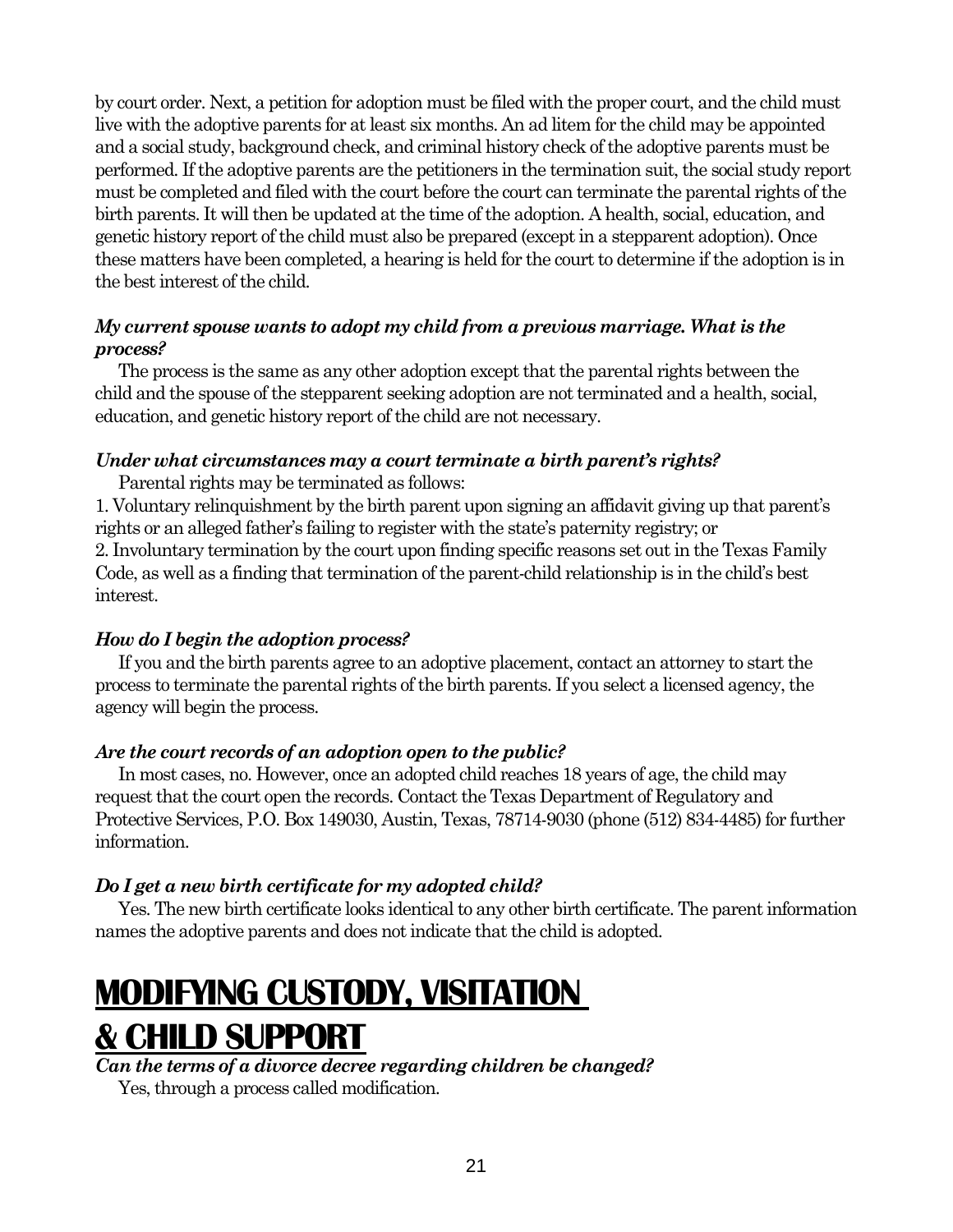#### *What terms can be modified?*

A court can modify provisions for custody (conservatorship), visitation, and child support.

#### *Which court can modify an order regarding children?*

A request to modify custody, visitation or child support must be filed in the court that last entered an order regarding the children.

#### *Who can file a request to modify an order regarding children?*

Generally, any person who is affected by the court order can request a modification.



#### *What are the reasons (grounds) that a court will modify custody of a child?*

The grounds for a change of custody are complex and should be discussed with an attorney. The court may consider whether there has been a significant change in the circumstances of the parties or of the child, or whether a person with visitation has been convicted of child abuse or family violence.

#### *Do I have to wait a certain amount of time before I can file a motion to modify custody?*

Generally, no. However, if you are seeking to change custody less than one year after the original order was signed, then the court has special requirements that you must show in a sworn affidavit before the suit can go forward. In the case of an emergency, the timing of the suit is usually not an issue. But in other circumstances, it is probably wise to wait at least one year before you attempt to change custody.

#### *At what age can my child choose where to live?*

A child 12 years or older may file a document with the court naming the parent with whom the child wishes to live; however, this choice is not binding on the court because the court must also consider what is in the child's best interests.

#### *How can I get legal custody if my child is living with me but the other parent has courtordered custody?*

If the person having custody of the child under the last court order voluntarily leaves the child in the possession of another for a period of more than six months and the court finds that this arrangement is in the best interest of the child, the court may modify custody upon the filing of the proper motion with the court.

#### *What are the reasons (grounds) that a court will modify the periods of possession of a child?*

The grounds for a change in visitation can be complex and should be discussed with an attorney. The court may consider whether there has been a significant change in circumstances of the parties or the child, whether the visitation order is unworkable or inappropriate, whether the person with custody moved out of state or moved without giving proper notice, whether a person with visitation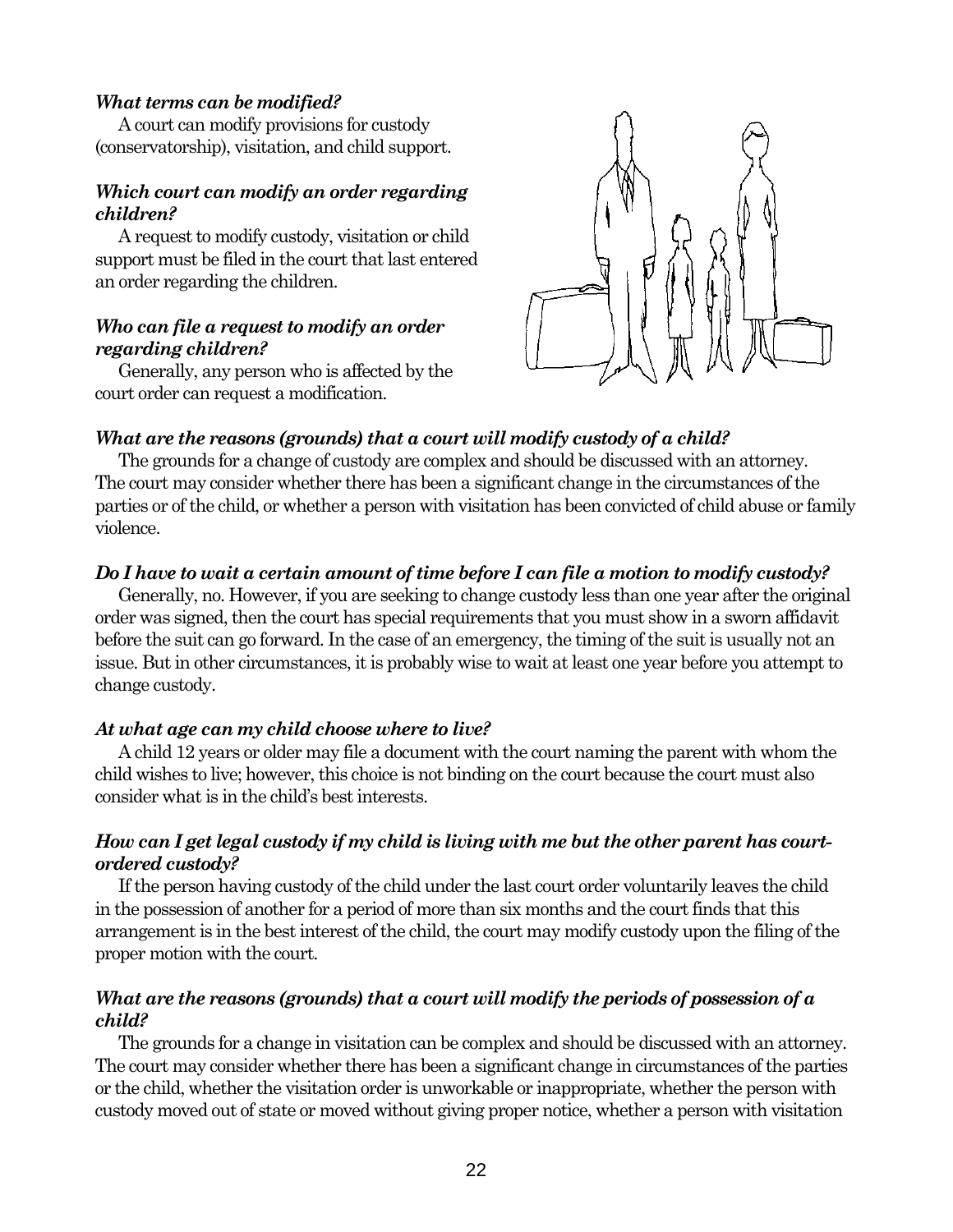rights repeatedly fails to exercise them or whether a person with visitation rights has a significant history of alcohol or drug abuse.

#### *What are the reasons (grounds) that a court will modify child support?*

Child support may be increased or decreased if there has been a substantial change in circumstances of the parties or the needs of the child. Child support can also be modified if it has been at least three years since the last child support order and the new amount calculated under the child support guidelines differs by either 20% or \$100.00 from the amount of support currently ordered.

#### *If I am being deployed on military duty, may I designate someone to exercise my possession periods?*

Yes. If you are being deployed outside the country, you may petition the court to allow you to designate another person who will be able to have possession of the child for some portion of your regular possession periods. This designation will end upon the termination of your overseas deployment.

# **FAMILY VIOLENCE: PROTECTIVE ORDERS**

#### *What is a protective order?*

A protective order is a court order issued to protect victims of family violence and dating violence.

#### *What is "family violence"?*

"Family violence" is an action or the threat of an action by a member of a "family" or "household" against another member of the "family" or "household" that is intended to cause physical harm, bodily injury, physical assault or sexual assault or reasonable fear of such action. Abuse toward a child of the family or household and dating violence are also "family violence."

#### *What is dating violence?*

"Dating violence" is an action or the threat of an action by a person against another person with whom they have or have had a "dating relationship" that is intended to cause physical harm, bodily injury, physical assault or sexual assault, or reasonable fear of such action.

#### *Do I have to give my address and phone number when I apply for a protective order?*

You may not have to give your home or work address and telephone numbers or the address and telephone number of a protected child's daycare or school. The judge will make this decision.

#### *Who can file a protective order?*

- For "family violence," any adult in a household can file for themselves or any other member of the household, including a child who needs protection.
- For "dating violence," any adult member of the dating relationship can file for themselves.
- Any adult may apply for a protective order to protect a child from family violence.
- The Attorney General, the District Attorney or the Department of Protective and Regulatory Services may also apply for any person who is a victim of family violence.

#### *What do I have to show the court to get a protective order?*

In order to be granted a protective order, you must prove to the court that family violence has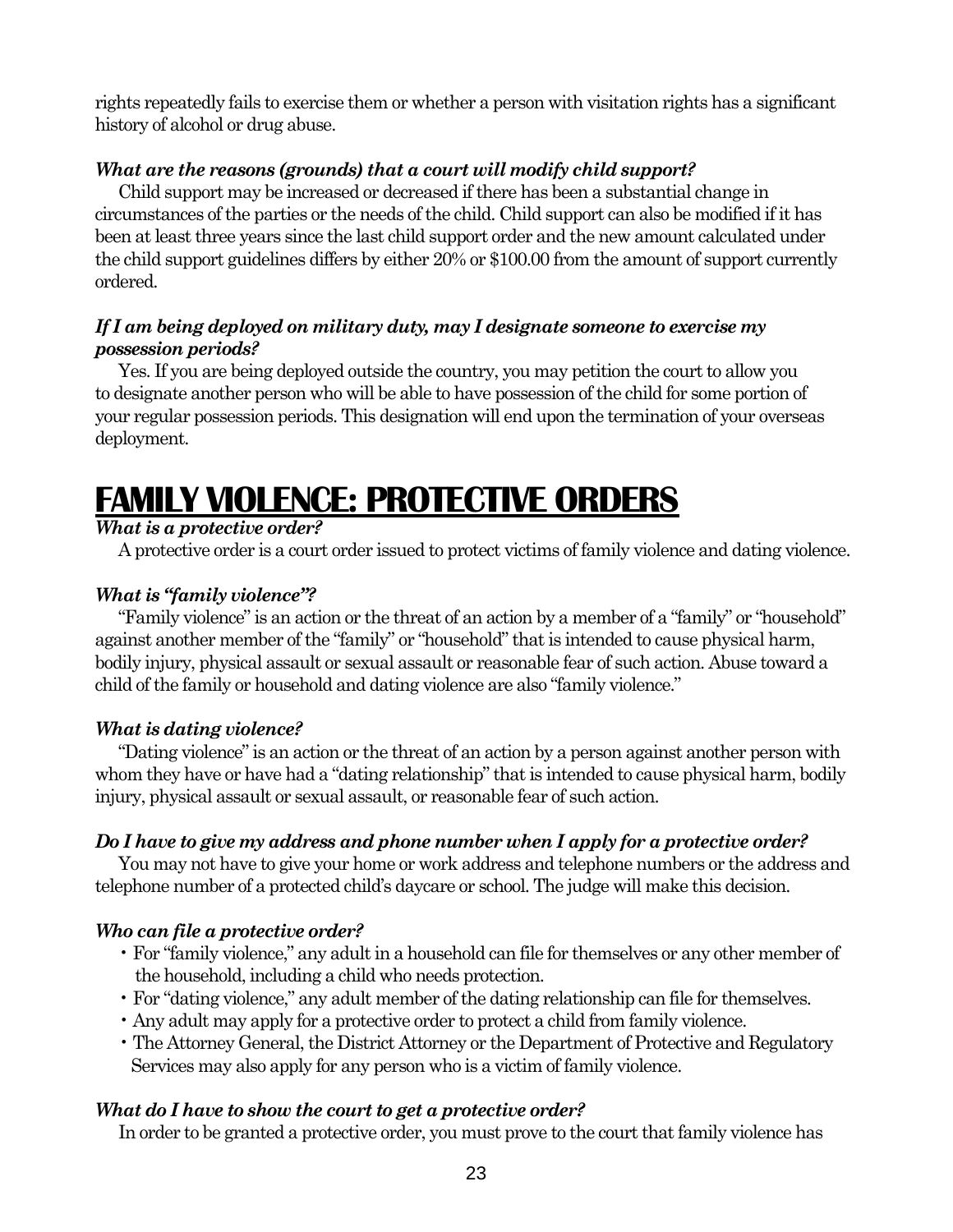occurred and is likely to occur in the future. A victim's testimony may be enough to obtain a protective order, even if there is no police report.

#### *How much does it cost to apply for a protective order?*

There is no fee to the person applying for the protective order, but a person found by the court to have committed family violence may have to pay for certain court costs.

#### *What happens to a person found to have committed family violence?*

The court may issue an order stopping a person found to have committed family violence from:

- 1. committing more family violence;
- 2. communicating directly or indirectly with a person protected by the order;
- 3. going near the home or work place of a person protected by the order;
- 4. going near the home, day care or school of a child protected by the order;



- 5. following, harassing, annoying, alarming, abusing, tormenting, or embarrassing a person protected by the order; and
- 6. having a firearm.

#### *What if a person violates the protective order?*

Some violations can result in the police taking the person to jail if he or she violates the protective order. Additionally, if the person that violates the protective order is in the country illegally, he or she may be deported. Violations of a protective order can result in criminal charges being filed. Those charges could range from a Class A Misdemeanor to a third degree felony, depending on the charge and the history of the violator.

#### *How are law enforcement agencies notified of protective orders?*

The clerk of the court sends a copy of the order to the appropriate law enforcement agencies in the area where the member of the family or household protected by the order lives. The order is also entered into the statewide law enforcement information system maintained by the Texas Department of Public Safety (DPS).

#### *Will Texas courts enforce a protective order from another state?*

Yes, Texas courts will enforce valid protective orders from other states.

#### *How long is a protective order effective?*

A protective order can be effective for up to two years. However, the judge has the discretion to decide to make it effective for any amount of time less than two years.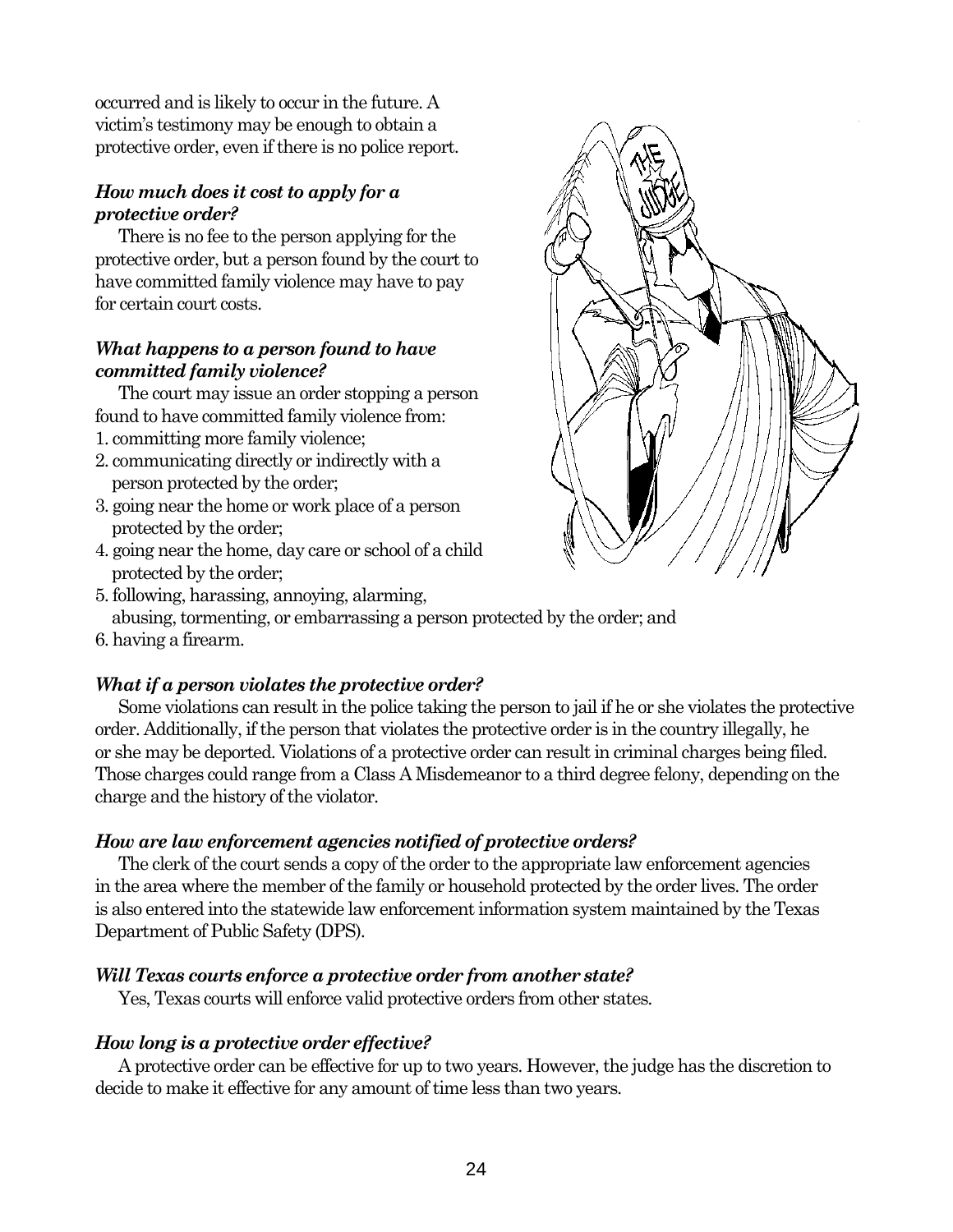# **CHANGE OF NAME OF A MINOR CHILD**

#### *May I change my child's name?*

Yes, with the court's approval, a parent, a managing conservator or a guardian of the child may file a lawsuit (a petition) requesting that the name of the child be changed.

#### *Where would I file a petition to change my child's name?*

File the petition in a District Court in the county where the child resides. If the child has been the subject of a previous lawsuit in a certain court, then the petition must be filed in that same court.

#### *Does the other parent have to know if I file the petition?*

Yes, the following persons are entitled to notice and service of citation when the petition is filed:

- 1. a parent of the child (whose rights have not been terminated);
- 2. any managing conservator of the child; and
- 3. any guardian of the child.

#### *What is required in the petition?*

A petition to change the name of the child must include:

- 1. The current name and address of the child;
- 2. The reason a name change is being requested;
- 3. The full name requested for the child;
- 4. Whether the child has previously been before the court before; and

5. If the child is 10 years of age or older, the child's written consent to the name change must be attached to the petition.

The petition must be sworn to before a notary public.

# **CHANGE OF NAME OF AN ADULT**

#### *May I legally change my name?*

Yes, with the court's approval. If you are getting a divorce you may request a name change within that lawsuit. If you are not getting a divorce, then you file the request as a separate lawsuit.

#### *Where should I file the petition?*

A petition for name change should be filed in a Civil District Court or a Family District Court in the county of your residence.

#### *What is required in the petition?*

A petition for name change of an adult must include, among other things:

- a. Your name and address;
- b. The full name you are requesting;
- c. The reason for the name change; and
- d. Whether you have been convicted of a felony; and
- e. Whether you are required to be registered as a sex offender.
- f. A complete set of your fingerprints on a fingerprint card approved by

the Texas Department of Public Safety and the FBI.

The petition must be sworn to before a notary public.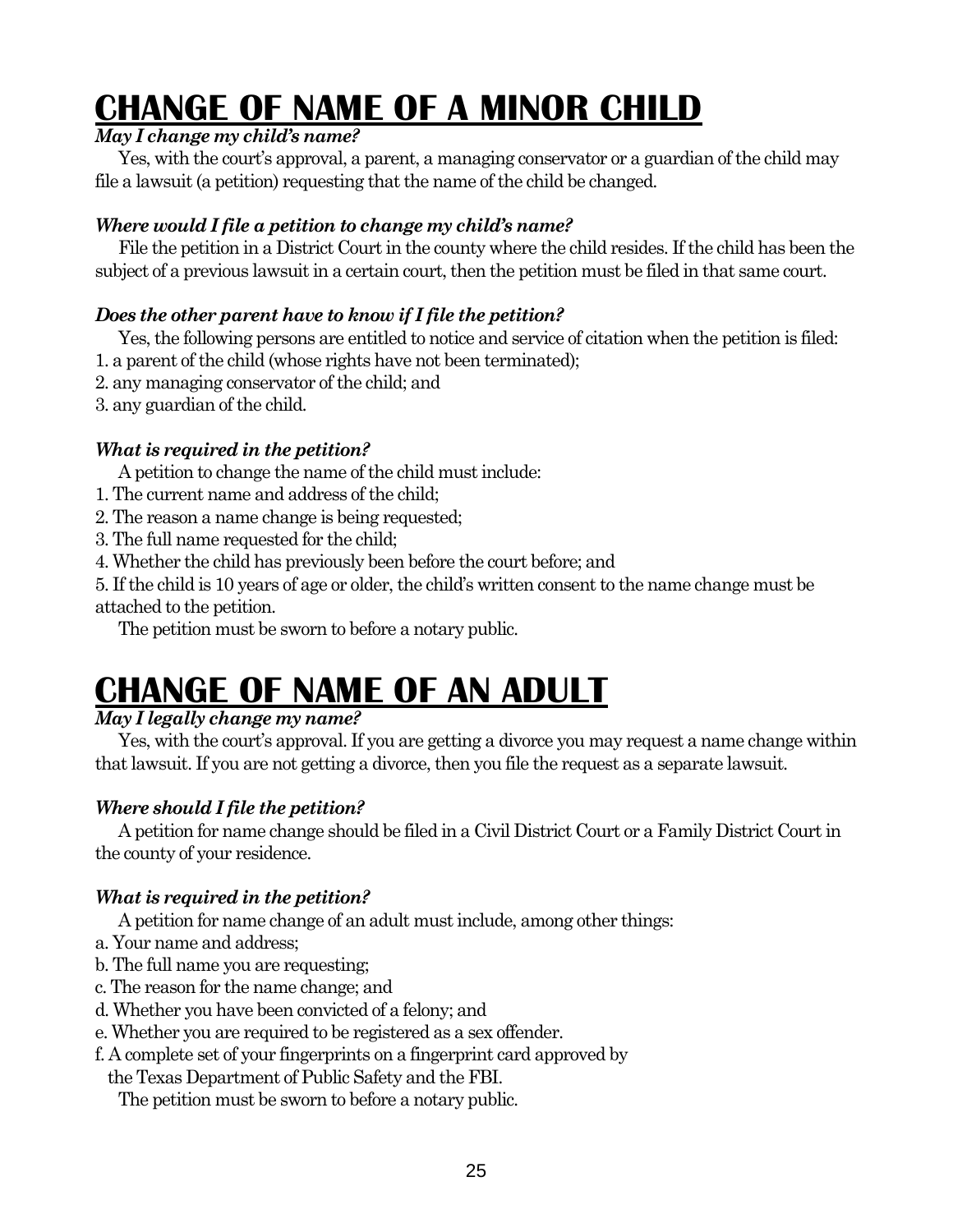# **REMOVAL OF A CHILD'S LEGAL DISABILITIES**

#### *Can a child file a suit so that they are no longer under their parent's authority?*

Yes. A child can file a petition seeking to remove disabilities. In this type of suit, a child may file without an adult.

#### *What is required to file this suit?*

The petition must include:

- a. The name, age and address of the child;
- b. The name and address of each living parent;
- c. The name and address of any legal guardian;
- d. The name and address of the person with custody;
- e. The reasons why the removal of disabilities would be in the child's best interest; and
- f. The reason why removal is requested.

#### *Must the parents consent to the removal of disabilities?*

Generally, yes. Parents must "verify" the petition, which means that at least one parent must sign the petition and it must be notarized. However, if a person with custody or a guardian has been appointed, that person may verify the petition. If these people are unavailable, the court will appoint an attorney ad litem to verify the petition.

#### *Where is the petition filed?*

The petition is filed in the county where the child lives.

#### *Will the court appoint anyone to represent the child?*

Yes. It is mandatory that the court appoint an amicus attorney or attorney ad litem to represent the child at the hearing.

#### *Does the court always grant such a petition?*

Not necessarily. The court has discretion to do what is in the child's best interest.

#### *Can the court remove some, but not all, disabilities?*

Yes. The court's order must state the limited or general purposes for which the disabilities are removed.

#### *What does "general" removal of disabilities mean?*

If a child's disabilities are removed for general purposes, this would mean that a child would have the legal right to act as an adult, including the right to enter into a contract. However, the child would still be subject to statutory and constitutional age restrictions, such as the legal right to vote or to drink alcohol.

#### *If a child's disabilities are removed in another state, must another proceeding be filed if the child moves to Texas?*

No. You may file a certified copy of the order removing disabilities with a court in the county to which the child moves. The order will give the child the same legal rights as if the order were originally signed in Texas.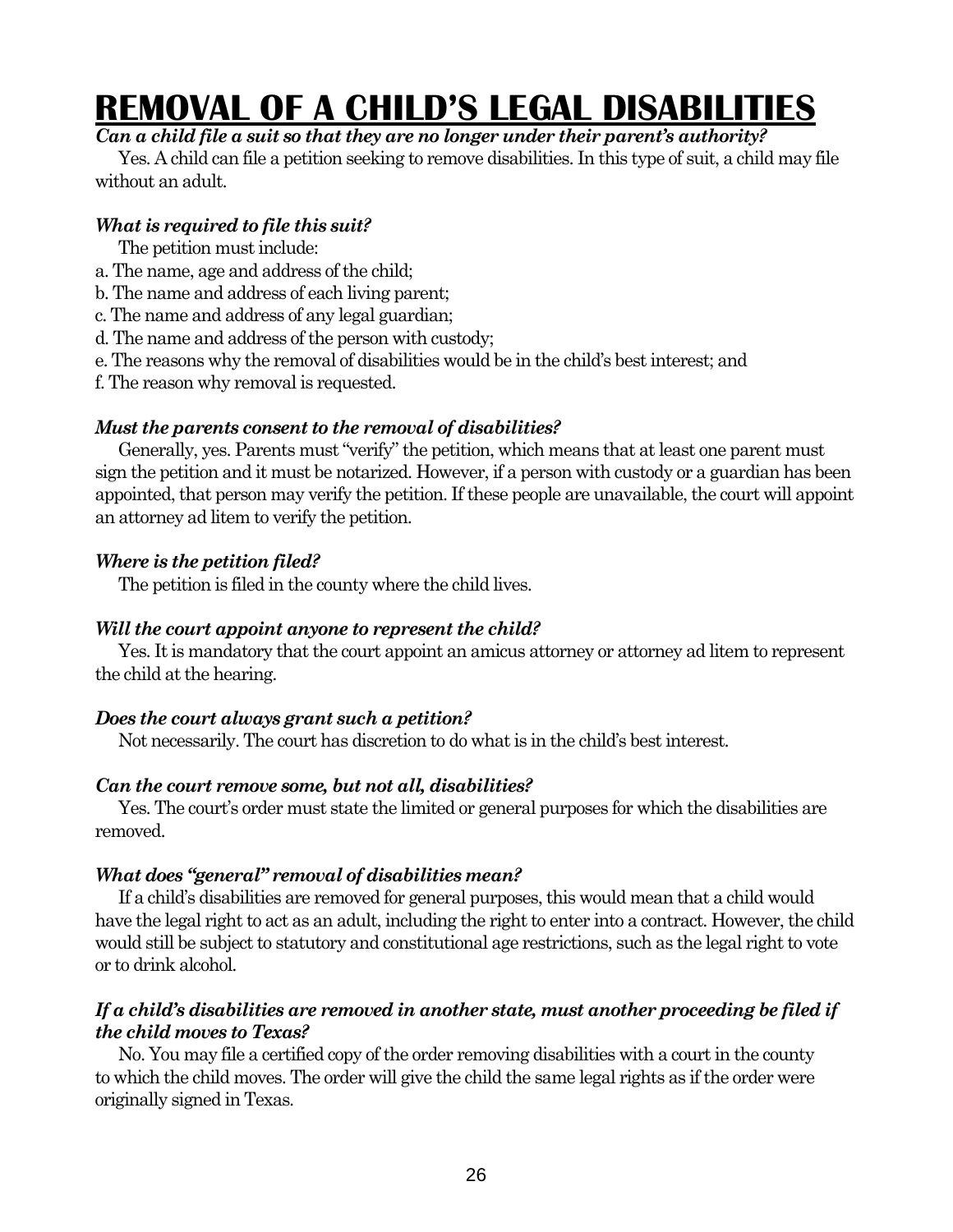#### *Where do you file the order from another state?*

You may file it in the deed records of the county where you live.

# **ENFORCEMENT OF COURT ORDERS**

#### *What is enforcement?*

Enforcement is a lawsuit filed against a person for violating a court order. Court orders may be enforced by different means, including asking a judge to hold a person who violated the order "in contempt of court." A person found in contempt of court may be placed in jail for the violation. Not all court orders are enforceable by contempt.

#### *What orders can be enforced?*

The following orders may be enforced by a family district court:

- a. child support;
- b. access/possession of a child (visitation);
- c. property division; and
- d. spousal maintenance (sometimes called alimony)

#### *When can a court enforce an order by contempt or by other means?*

A court can enforce a child support order by contempt if the motion for enforcement is filed not later than the second anniversary after the date the child becomes an adult or the date on which the child support obligation terminates under the order. Also, a court can enforce a child support order without contempt by confirming the total amount of child support owed and rendering a money judgment for that amount provided the motion for enforcement is filed not later than the tenth anniversary after the date the child becomes an adult or the date on which the child support obligation terminates under the order.

#### *How does a person enforce a court order if the other person is not paying child support or allowing visitation?*

The following agencies or individuals may enforce court orders for child support and/or visitation:

- a. The Texas Attorney General can enforce child support orders;
- b. The Harris County Domestic Relations Office can enforce child support and visitation orders;
- c. Private attorneys can enforce child support and visitation orders;
- d. Child support collection companies can enforce child support orders; and
- e. A court may appoint an attorney to investigate and enforce a child support or visitation order through a "308a appointment" if a person alleges that the order has been violated.

#### *How is the Texas Attorney General involved in family law suits?*

The Texas Attorney General establishes, enforces and modifies child support orders on behalf of the State of Texas and does not represent individuals. The Attorney General must be involved in cases where a person has received unreimbursed public assistance, such as AFDC, TANF, or Medicaid. However, the Attorney General also provides services to persons who have not received public assistance. The Attorney General may use administrative collection methods, such as writs of withholding, federal offsets and child support liens, in addition to suits to enforce child support. The Attorney General may also review and adjust child support orders to comply with the Texas Family Code guidelines.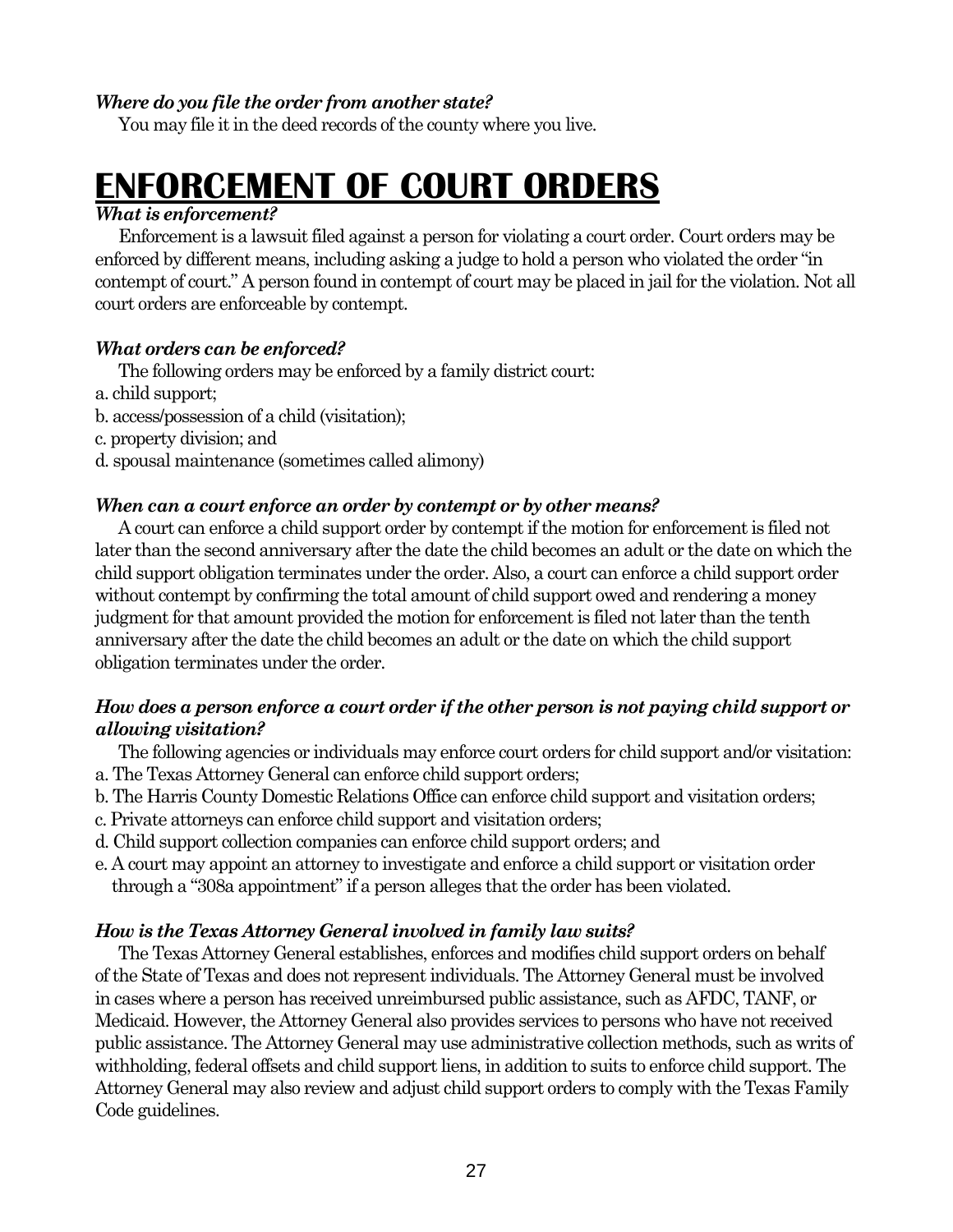#### *What services does the Domestic Relations Office provide?*

The Harris County Domestic Relations Office assists families and the courts through four divisions:

- a. The legal enforcement division provides legal services for parents seeking to: establish paternity of a child; establish or enforce child support or visitation; or, terminate withholding orders for child support;
- b. The family court services division conducts court-ordered social study investigations in adoptions and contested custody/access cases, parenting coordination and parent conferences;
- c. The family dispute resolution division provides mediation services to families involved in litigation regarding custody, possession, child support, and simple property issues that affect children; and
- d. The community supervision unit monitors the terms and conditions of persons held in contempt for violating child support or visitation orders. (Domestic relations offices in other counties may provide different services.)

#### *What is a Friend of the Court?*

A Friend of the Court is an individual or organization (usually a Domestic Relations Office) appointed by a court to monitor and enforce child support and visitation orders.

#### *What is the FOCAS Program?*

Focus On Collections And Services (FOCAS) is an early intervention program appointed by a court to monitor and enforce child support orders. It is a partnership of the Harris County District Clerk, Family District Courts, Domestic Relations Office and the Texas Attorney General.

#### *May I hire a private attorney to enforce a court order?*

Any person may hire their own attorney to represent them in an enforcement suit. Enforcement is, however, a very technical area of family law. Not all family law attorneys handle enforcement cases.

#### *How do I obtain a hearing?*

A motion for enforcement is filed with the court and a hearing for a certain date and time is set on the court's docket. If contempt is requested, the other person must be personally "served" with the motion and ordered to appear in court at the designated date and time. Either a constable or authorized private process server must "serve" or deliver the motion and order to appear. You cannot serve the papers, nor can they be mailed or left at the person's residence. The other person is entitled to at least ten days' notice of the hearing and the alleged violations.

#### *What happens at the court hearing?*

You are usually given an opportunity to settle your case before having a hearing to the judge. If you cannot settle your case, you have a hearing to the judge or associate judge. The other person may be entitled to a court-appointed attorney and, if so, your case may be reset in order to give the attorney time to discuss the case with their new client.

#### *What kind of agreement can be reached?*

In child support enforcement cases, an agreement may include the following:

- a. A judgment for the total amount of support owed, including interest;
- b. A finding of contempt for specific dates that the person failed to pay the support ordered;
- c. Punishment (jail time or fine, or both);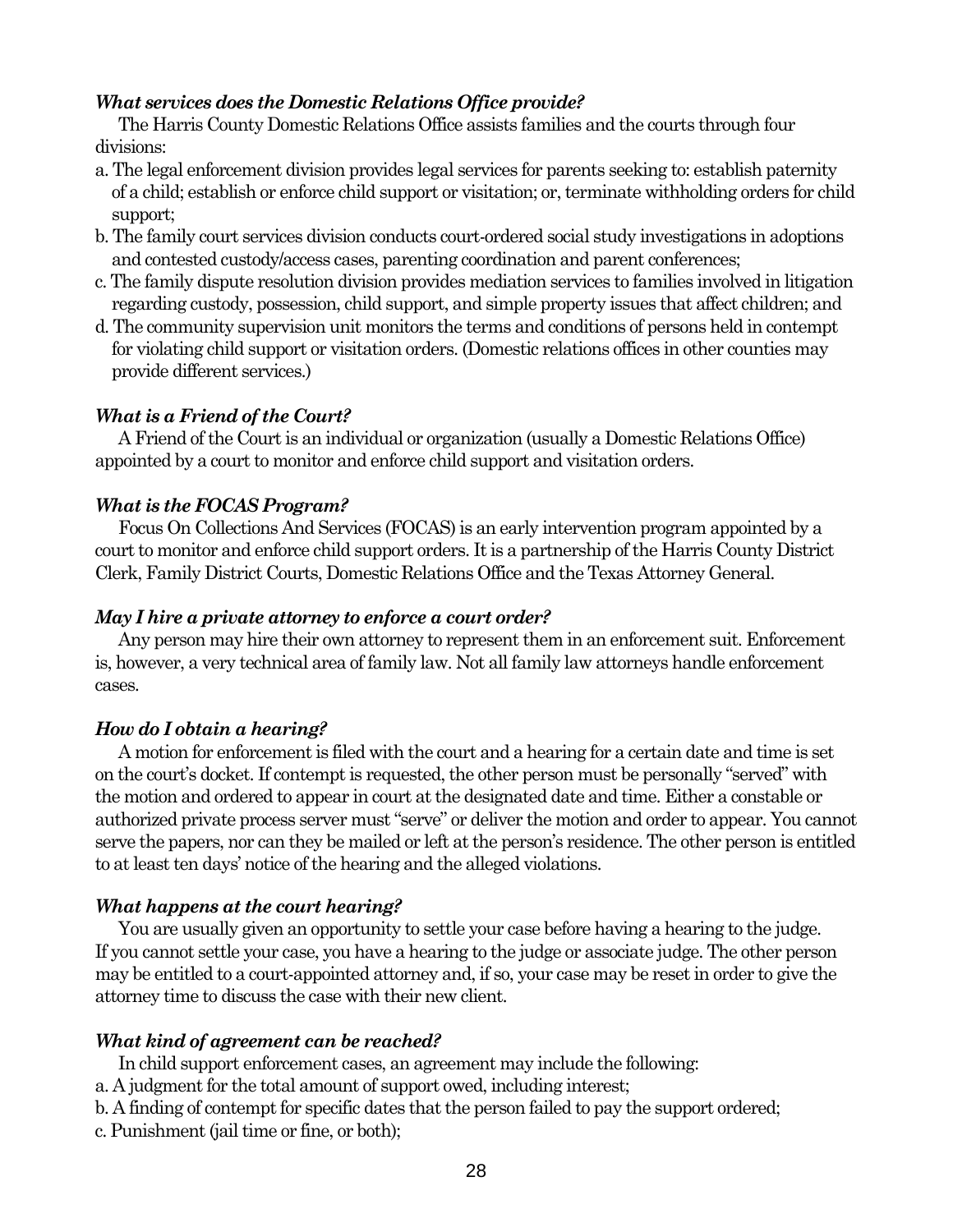- d. Suspension of punishment based on certain terms: payment of regular child support, payment of an extra amount toward the total support owed, and payment of attorney's fees and costs of court; and
- e. A future court date (a "compliance hearing") to determine if the agreement has been complied with and, if it has not, a hearing to ask the court to impose the punishment. In visitation enforcement cases, an agreement may include the following:
- a. A finding of contempt for specific dates that the person failed to allow visitation as ordered;
- b. Punishment (jail time or fine, or both);
- c. Suspension of punishment based on certain terms: allow ordered visitation, allow additional visitation to make up for periods denied, and payment of attorney's fees and costs of court; and
- d. A future court date (a "compliance hearing") to determine if the agreement has been complied with and, if it has not, a hearing to ask the court to impose the punishment.

#### *What happens if the judge hears the case?*

The judge may find a person in contempt and sentence them to jail, or may find the person in contempt and suspend the jail sentence based on certain terms, including ordering them to pay the support owed or to allow the ordered visitation periods. The judge may also order other relief, including a money judgment for the total support owed, a payment schedule for the support, additional visitation for the periods denied, and payment of attorney's fees and costs of court.

#### *What happens if the jail sentence is suspended?*

A jail sentence may be suspended for up to ten years. A compliance hearing may be ordered for the person to appear in court at a later date to determine if they have complied with the terms of suspension (paying support, allowing visitation, etc.) and, if they have not, they may be sent to jail at that time to serve the punishment. If the person fails to comply after the compliance hearing has passed, a motion to revoke the suspension can be filed.

#### *Can the court appoint an attorney to represent a person who has been served with a motion for enforcement?*

Yes. If the motion includes a request for jail time, the court may appoint an attorney to represent a person that the court finds cannot afford to hire their own attorney. Most courts require the person requesting a court-appointed attorney to complete an affidavit regarding their financial status and/ or have a hearing to determine if the person is entitled to a court-appointed attorney.

#### *Are there any defenses that can be raised by a person accused of violating a court order?*

Yes, there are several defenses, counter-claims, and offsets that may apply, but this is a very complex issue and should be discussed with an attorney.

#### *What happens if the other person does not show up for the court date?*

If a person has been properly served and does not appear in court at the designated date and time, the court may grant a warrant for their arrest and may also grant a default judgment for the past due child support. A person cannot be held in contempt without being present in person in court.

#### *Can additional money be withheld from a person's earnings for past due child support?*

Yes. The court can order that, in addition to regular child support payments, an additional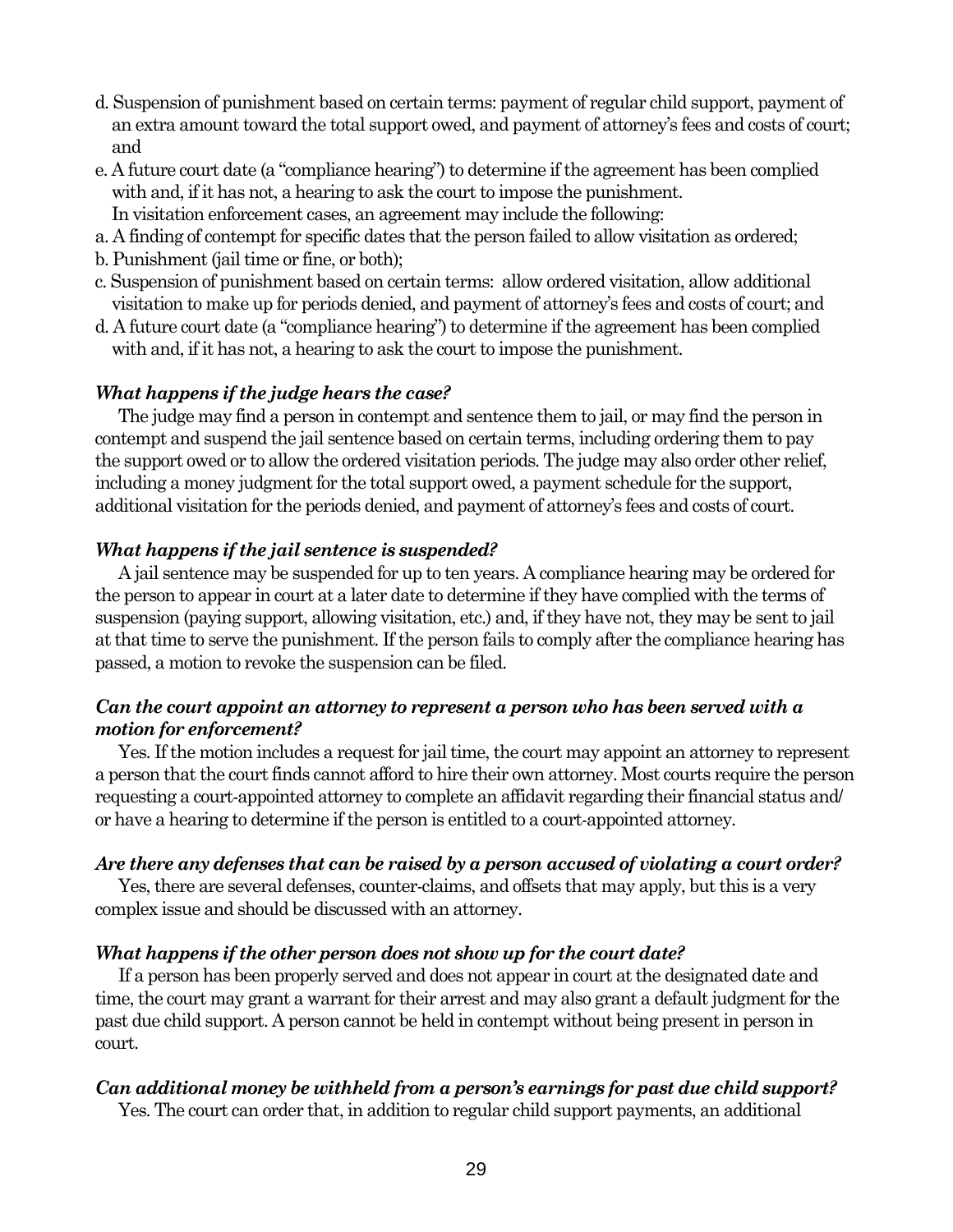amount be withheld for past due child support.

#### *Are there certain requirements for an order to be enforceable by contempt?*

Yes. The court order must be clear and specific. For example, a child support order must order a person to pay a specific amount on specific dates, and a visitation order must order the custodial parent to surrender the child to the visiting parent at a specific place and time. If an order is not properly written, the judge may not be able to hold a person in contempt for violating that order, but the judge may clarify the order so that the order is enforceable by contempt in the future.

#### *Can child support and/or visitation orders be enforced when one or both parties move out of Texas?*

Yes. If the person violating the order or both persons have moved out of Texas, the Texas order can be registered in the state where the person violating the order lives and enforced in that state as if it were an order of that state.

#### *What about when the person violating the order moves to Texas from another state?*

The other state's order can be registered in Texas and the Texas court can then enforce the order as if it were an order of a Texas court.

#### *What if my child support is set too high and I can't afford to pay it?*

You should consult with an attorney about filing a motion to reduce your child support. You may also request that the Attorney General review your child support order and adjust it to meet the Texas Family Code guidelines. However, until you obtain a new order reducing the child support, you are responsible for paying the ordered amount.

#### *In an enforcement case, can the court reduce the total support owed?*

No. The court may not modify or reduce the total child support owed in an enforcement case. Under some circumstances, a person may be entitled to certain credits or offsets. The court must render one judgment for the total child support owed, including interest. The court cannot reduce the amount of ongoing child support in an enforcement case. A person who believes their child support should be reduced must file a motion to modify.

#### *What if a person fails to provide health insurance or reimburse health care expenses as ordered?*

These expenses are considered additional child support obligations and may be enforced. Although some orders for these obligations may not be enforceable by contempt, a money judgment for the total support owed may be appropriate. Specific details should be discussed with an attorney.

#### *What about child support liens?*

A child support lien may be filed in certain cases. Child support liens attach to all real and personal property not exempt under the Texas Constitution, including bank accounts and claims for personal injury, but not a person's homestead. Specific details should be discussed with an attorney.

#### *If someone fails to pay child support, can his or her driver's license be suspended?*

Yes, under certain circumstances. If a person owes past due child support equal to or greater than the total support due for 90 days and has been given an opportunity to repay the support but failed to comply with the repayment schedule, the court or the Attorney General, after proper notice,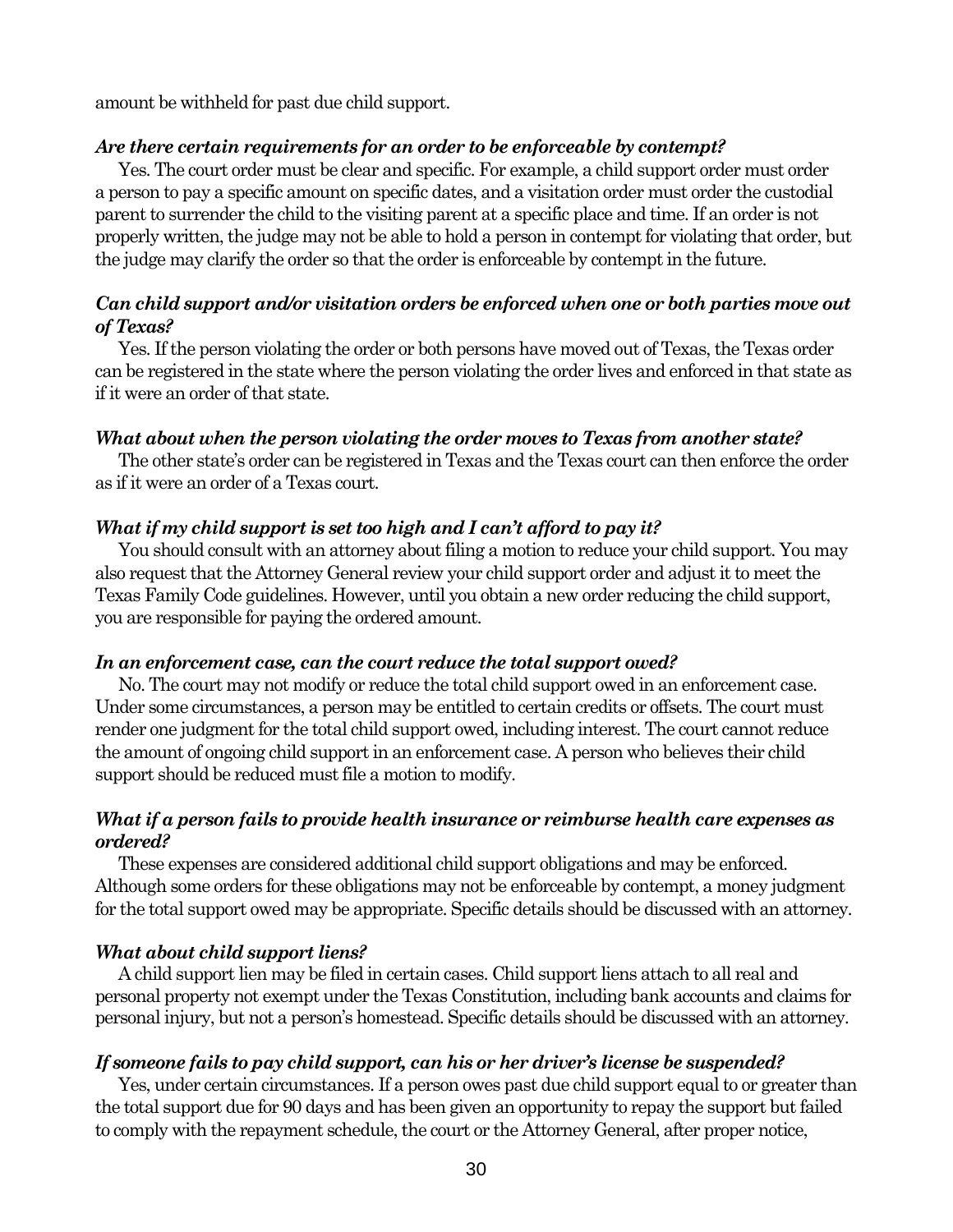may suspend any licenses issued to that person by the State of Texas, including a driver's license, professional license, or hunting and fishing licenses.

#### *If a parent is not paying child support, does the other parent have to allow visitation with the children?*

Yes. One parent's failure to pay child support does not justify denying that parent court-ordered visitation. Likewise, one parent's refusal to allow visitation does not justify failure to pay courtordered child support to the other parent.

#### *What can be done if a child is taken out of the country in violation of a court order?*

The remedies available when a child is illegally removed from the United States are very complex. Specific details should be discussed with an attorney.

#### *What about enforcement of property orders?*

A court has the power to enforce its orders for property division, including ordering a person to deliver specific property, awarding money damages if property cannot be delivered because it has been destroyed, ordering a person to sign specific documents to transfer property, and ordering a division of retirement or pension benefits. The agencies that assist with child support and visitation cases cannot assist with actions to enforce property divisions. Specific details should be discussed with an attorney.

#### *Can the court enforce alimony payments?*

Yes. Spousal maintenance payments may be enforced by contempt. Also, a court may order income withholding for spousal maintenance payments just like child support.

#### *Can I recover my attorney's fees and court costs in the enforcement action?*

Yes. Attorney's fees and court costs are generally recoverable in any motion to enforce a court order. The court may order a person to pay attorney's fees and court costs as a condition of a suspended jail sentence. Also, the order for payment of the attorney's fees and court costs can be enforced by contempt in some circumstances.

# **PARENTAL LIABILITY**

#### *Is a parent in Texas liable for damage caused by his/her child's actions?*

Yes, in some circumstances. A parent is liable for damage to property caused by the willful and malicious acts of a child who is at least age 10 but not yet 18 years of age. A parent is also liable for the negligent conduct of a child if the parent has negligently failed to supervise or control the child and the parent had a duty to do so.

#### *Are there limits on the amount of money a parent must pay if the court finds his child responsible for property damage?*

Yes. In most cases, recovery for damage caused by the willful and malicious acts of a child is limited to \$25,000 per act, plus court costs and attorney's fees. However, in the case of damage to an inn or hotel, incidents in more than one room or on more than one day count as separate acts, each subject to an additional \$25,000 in damages.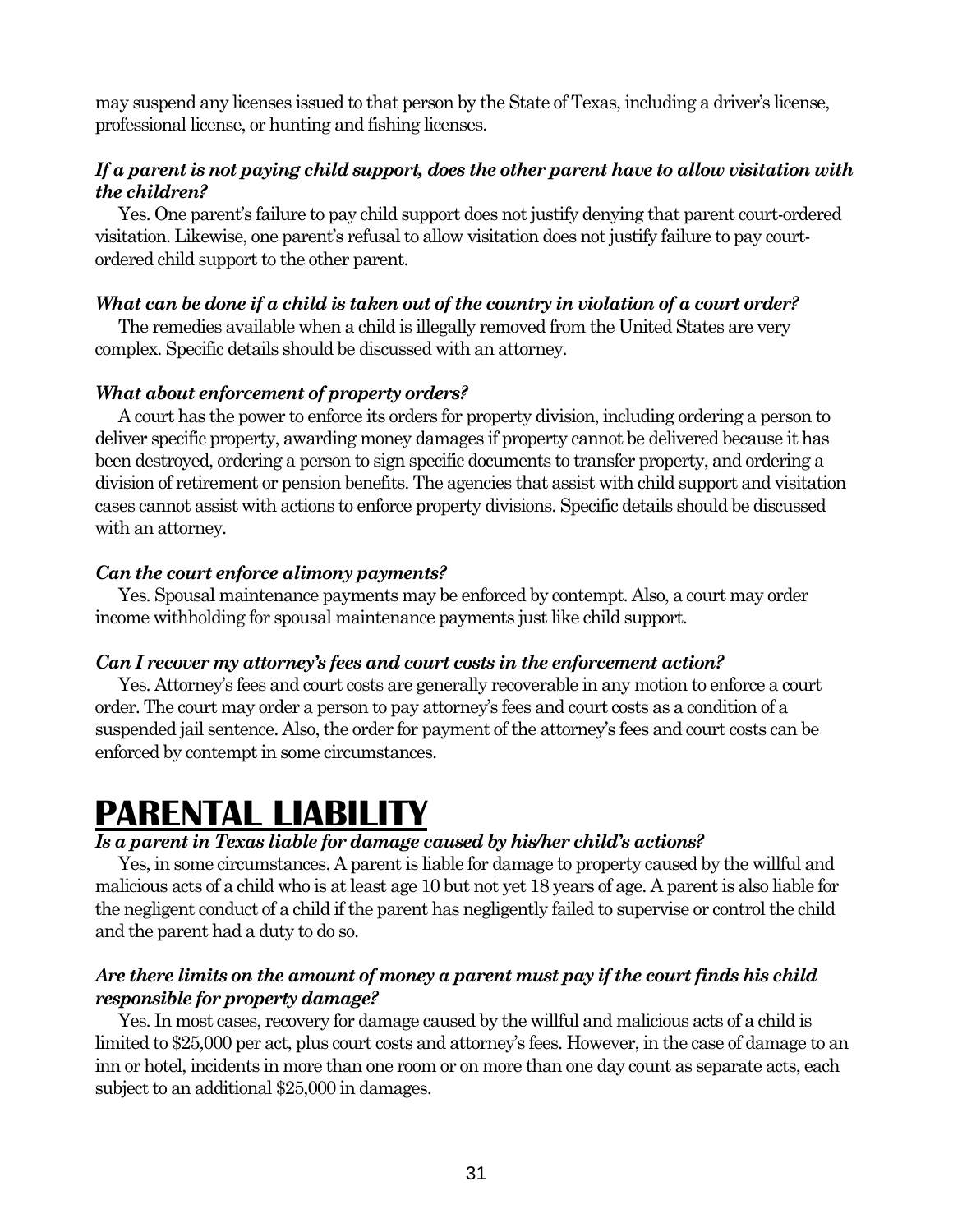#### *Where must such a suit against a parent be filed?*

It should be filed either in the county where the conduct of the child occurred or the county where the parent resides.

#### *Parental Duty to Insure a Child's School Attendance and Liability for a Child's Truancy*

Per the Education Code, Section 25.087, parents are subject to prosecution for their child's truancy. Per the Education Code, a parent should be notified by the school the child attends, if the child has been absent from school on three days or parts of days within a four-week period. The notice must:

- 1. Inform the parent that:
	- a. It is the parent's duty to monitor the student's school attendance and require the student to attend school, and
	- b. The parent is subject to prosecution under Education Code 25.093; and
- 2. Request a conference between school officials and the parent to discuss the absences.

The fact that a parent did not receive the notices described above is not a defense to prosecution for the parent's failure to require a child to attend school nor for the student's failure to attend school. Education Code 25.095

# **CHILD PROTECTIVE SERVICES**

#### *Who is CPS?*

The official name is the Texas Department of Family and Protective Services (TDFPS). Child Protective Services is one part of TDFPS. CPS is in charge of investigating allegations of abuse or neglect and protecting children.

#### *Who governs CPS?*

CPS is a state run agency. CPS has specific time requirements, deadlines and hearing protocols set forth in Federal Law and in the Texas Family Code.

#### *How does CPS get involved with a family?*

All allegations of abuse and neglect are reported to a central intake office in Austin. Allegations can be reported by calling 1-800-252-5400 or making a report online at www.txabusehotline.org. Everyone in Texas is required to report abuse and neglect. Each intake call is assigned a priority level and referred to an investigative worker in the county where the child lives. If a child is at risk of immediate harm or danger, CPS can file a lawsuit to remove the child. CPS can also refer a case to Family Based Safety Services if the parent voluntarily agrees to work with CPS and a safety plan is set up to protect the child from further abuse or neglect.

#### *CPS has taken possession of my child; what can I expect?*

Below is a brief summary of the hearings, meetings, and other requirements as set forth in the Texas Family Code and CPS rules and regulations (see www.dfps.state.tx.us/handbooks/CPS).

*Emergency Hearing* – An Emergency Hearing is held the 1st working day after CPS takes possession of the child or CPS can petition the court before taking possession of the child. An emergency hearing is generally ex parte, i.e., CPS and a judge without a parent being present. CPS must notify the parent no later than the 1st working day after the child has been removed.

*Initial Home Studies* – Before the full adversary hearing (see below) CPS is required to perform background and criminal checks on relatives or potential caregivers named by a parent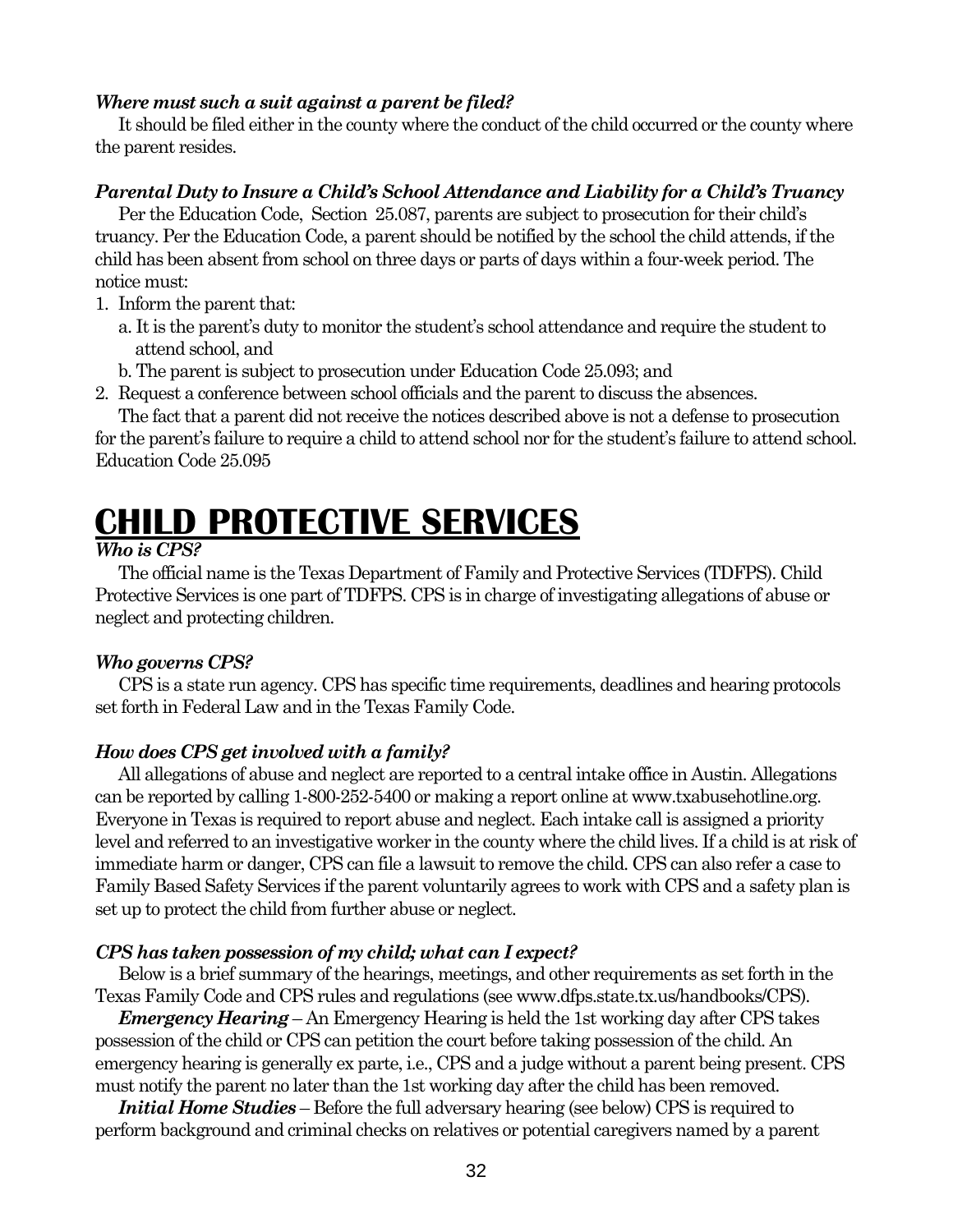on the placement resource form and perform a home study if the relative or caregiver is located in Texas and is found to be an appropriate placement for the child.

*Visits* – CPS standard visitation with a child who has been removed from your home is two hours a month. These visits can be two one-hour visits or one two-hour visit. Additional visits may be available for a child under the age of one.

*Full Adversary Hearing*– No more than 14 days after the emergency hearing (removal of the child) if the child has not been returned, a hearing is conducted to determine if CPS had a legal right to take the child and if there is a continued need for the child to remain in the temporary care of CPS. This is your opportunity to present evidence (call witnesses) to the court as to why your child should be returned to you.

*Permanency Conference or Family Group Conference* – Generally, after the full adversary hearing (see above) and before the status hearing (see below), CPS will hold a permanency conference or a family group conference. At this meeting the long term goal for the child (family reunification, relative adoption, unrelated adoption, or conservatorship), the needs of the child, and the services the parent(s) needs to complete will be discussed. This meeting is held at the CPS office and is not a legal proceeding.

*Service Plan* – No more than 45 days after the full adversary hearing (see above) CPS must file a service plan which specifically lays out the services CPS is requesting the parent to complete in order to achieve the permanency goal.

*Status Hearing* – No more than 60 days after the full adversary hearing (see above) the court shall hold a status hearing to review the service plans developed by CPS.

*Second Permanency Conference or Family Group Conference – Another permanency* conference or family group conference is held around the 5th month after the children have come into CPS care. This meeting generally occurs prior to the initial permanency hearing (see below). This meeting will discuss the needs of the child, the parent's progress towards completing the service plan, and what additional services, if any, are needed for the child and/or parent.

*Permanency Progress Report* – No more than 10 days before the permanency hearing (see below), except the initial permanency hearing (see below), CPS shall file with the court and provide to each parent, the child's attorney and guardian, and the child's volunteer a permanency plan progress report stating the status of the case.

*Initial Permanency Hearing* – No more than 180 days after the full adversary hearing (see above) an initial permanency hearing is held to review, among other things, the status of the child and parent, parent's and CPS compliance with temporary orders and the service plan, the need for the child to continue in care, and whether to set the case for another permanency hearing and/or trial.

*Permanency Hearing(s)* – No more than 120 days after the initial permanency hearing (see above) another permanency hearing is held and other permanency hearings will continue to be held every 120 days until the final trial starts.

*Dismissal Date and Extended Dismissal Date* – The initial dismissal date is 12 months after the full adversary hearing. Under extraordinary circumstances the court can give an additional 6 months. The dismissal date is the date when final trial must be started or the case will be dismissed and the child returned. However, if the child would be in danger of abuse or neglect if returned home, CPS may refile the lawsuit alleging new facts. If CPS refiles the case the above timeline will start over.

*Monitored Return Dismissal Date* – If the child has been placed back in the home of a parent, after the first 18 months the court can extend the case an additional six months for a total of 24 months.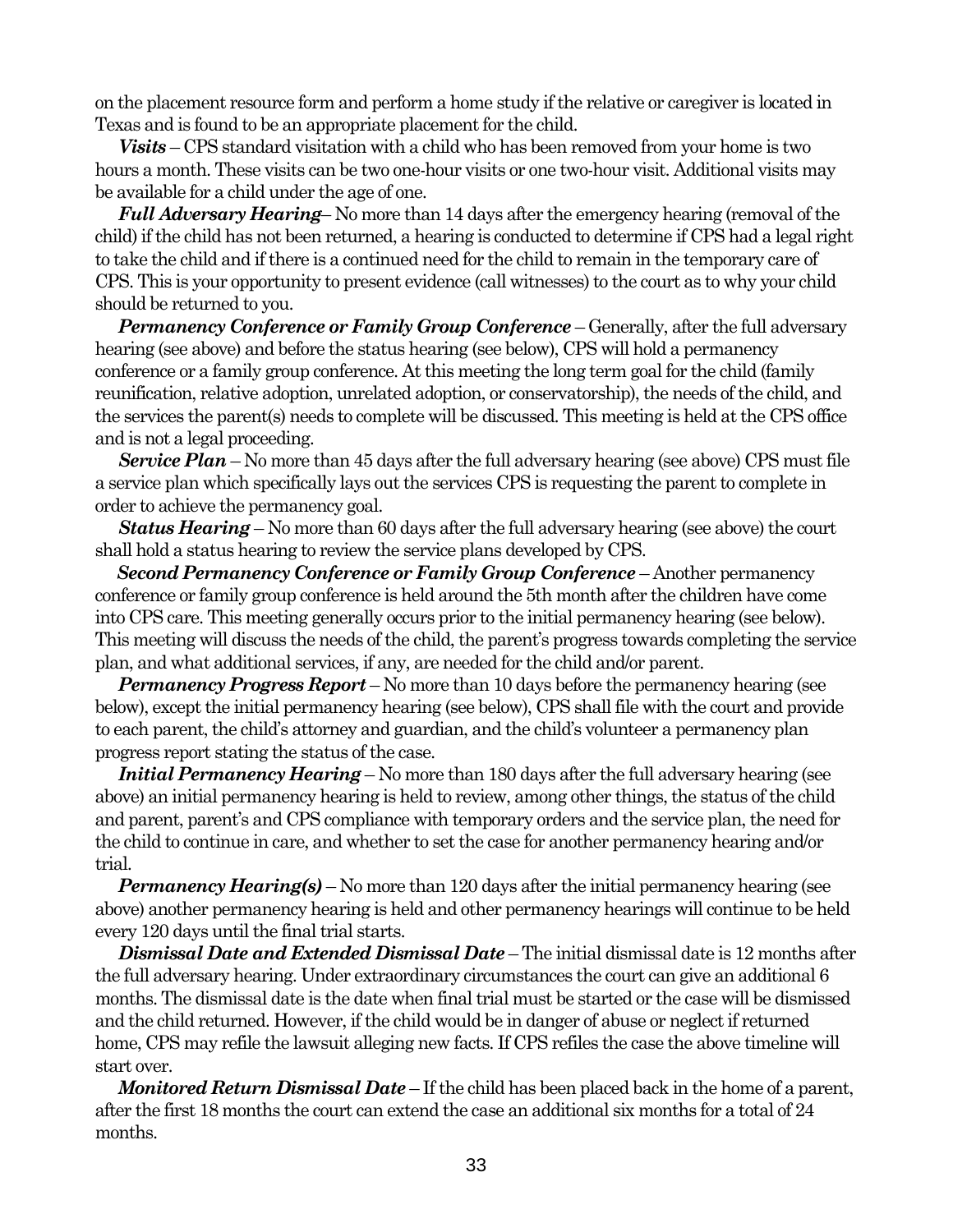#### *What rights do I have if CPS has temporary custody of my child?*

You have a right to be notified of all hearings and permanency conferences or family group conferences. If CPS is requesting termination of your parental rights and the permanency goal is adoption, you can request that the court appoint you an attorney to represent you. The court will hold a hearing to determine if you are indigent and eligible for free legal representation. You have the right to visit with your child unless the court has ordered no visitation. You have the right to be informed of your child's current medical condition and any change of placement but not the location of the placement. You have the right to speak with your caseworker, attorney, and attorney and/or guardian for your child. You have the right to a jury trial.

#### *What rights does my child have while in the temporary custody of CPS?*

Every child in the temporary custody of CPS is appointed an attorney to represent his or her desires or wants. In certain situations an attorney can substitute his or her opinion of best interest for the child's desires or wants. A child may also be appointed a guardian ad litem (CASA or Child Advocates) to represent his or her best interest. A child has the right to meet with his or her attorney and guardian ad litem. A child has the right to speak with his or her caseworker. A child has the right to attend all permanency hearings. In Harris County, most courts require prior permission for a child's attendance in court.

Being involved with CPS can be very scary. CPS will always have an attorney to represent them at every hearing. A parent should consider finding legal representation as soon as possible to protect his or her parental rights.

### **CONSUMER DEBT**

#### *What is a consumer debt?*

A consumer debt is any debt incurred by an individual for the benefit of himself and/or his dependents. Examples include car loans, credit cards, bank loans, personal loans.

#### *Who is responsible for the payment of my consumer debt?*

 Generally speaking, any individual who signed off on the account to obtain the credit is liable for the debt. This can include spouses, children, parents, and other cosigners. An authorized user on the account is generally not responsible for repayment.

#### *Can my spouse or children be held responsible for the payment of my consumer debts?*

 Only if they are co-applicants or co-owners on the account. Texas law does recognize that spouses may be liable for the payment of necessaries, such as food, clothing, shelter and medical attention, however as a practical matter the creditor will only look to those individuals who are signers on the account for repayment.

#### *What can I expect if I become delinquent on the payment of my consumer debts?*

 The creditor will usually begin by making telephone calls to you for collection. These calls will escalate the farther behind you become on your payments. Calls are generally followed up with written demands for payment. Eventually delinquent accounts are referred over to collection agencies or attorney's for collection. If a lawsuit is filed to collect the amounts due, a judgment can be entered against you and attorney's fees imposed.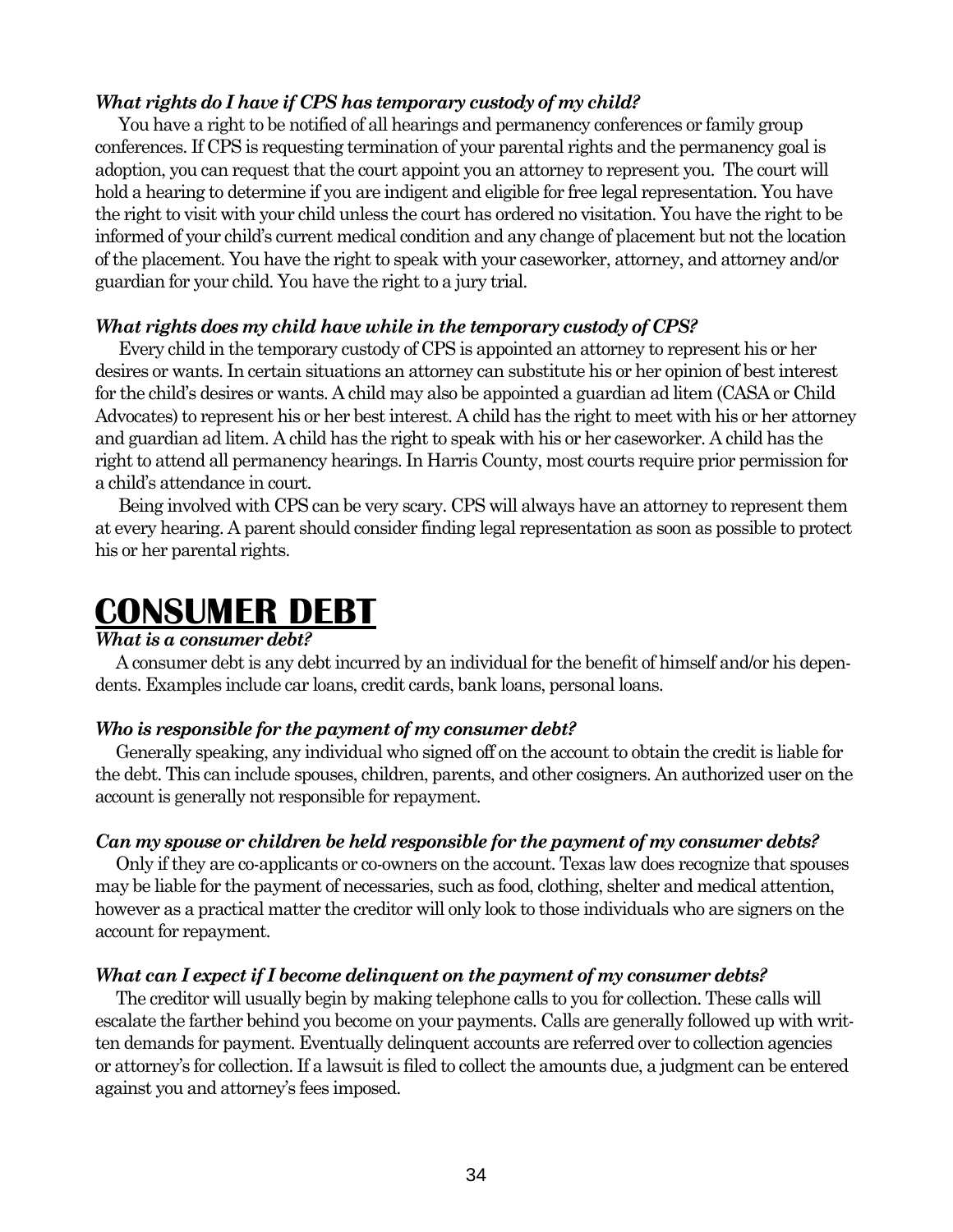#### *How long does a creditor have to collect against me on a consumer debt?*

 Texas law imposes a four year statute of limitations on the collection of any consumer debt. This statute of limitations runs from the date of last activity on the account.

#### *How long will a delinquent account stay on my credit report?*

 Your credit history, whether good or bad, generally stays on your credit report for seven years. If a creditor obtains a judgment against you, that will stay on your credit report for 10 years.

#### *What should I do if I am receiving harassing telephone calls at home or at work?*

 Creditors are governed by the Fair Debt Collection Practices Act (FDCPA). This act protects the consumer from threats and harassment by the creditor. As a consumer you have the right to request the creditor to not call you at home or at work. This request should be in writing and preferably sent by certified mail.

#### *What should I do if I am unable to pay my debts as agreed?*

You have several options. The first would be to attempt to work out an alternate payment arrangement with your creditors. Some creditors are willing to accept reduced payments for an interim period of time or perhaps even reduce your interest rate to assist you with payments. If you are still unable to meet your obligations, you may wantto consider filing a personal bankruptcy.

#### *How do I know if I qualify for filing bankruptcy?*

Bankruptcy is a highly specialized area of the law and the qualifications for filing vary depending on your individual circumstances. You should consult an attorney who specializing in consumer bankruptcy to determine if you qualify.

*For more detailed information on consumer debt and other consumer issues, see the Houston Bar Association's Consumer Law Handbook, available for download at www.hba.org or through the HBA office, 713-759-1133.*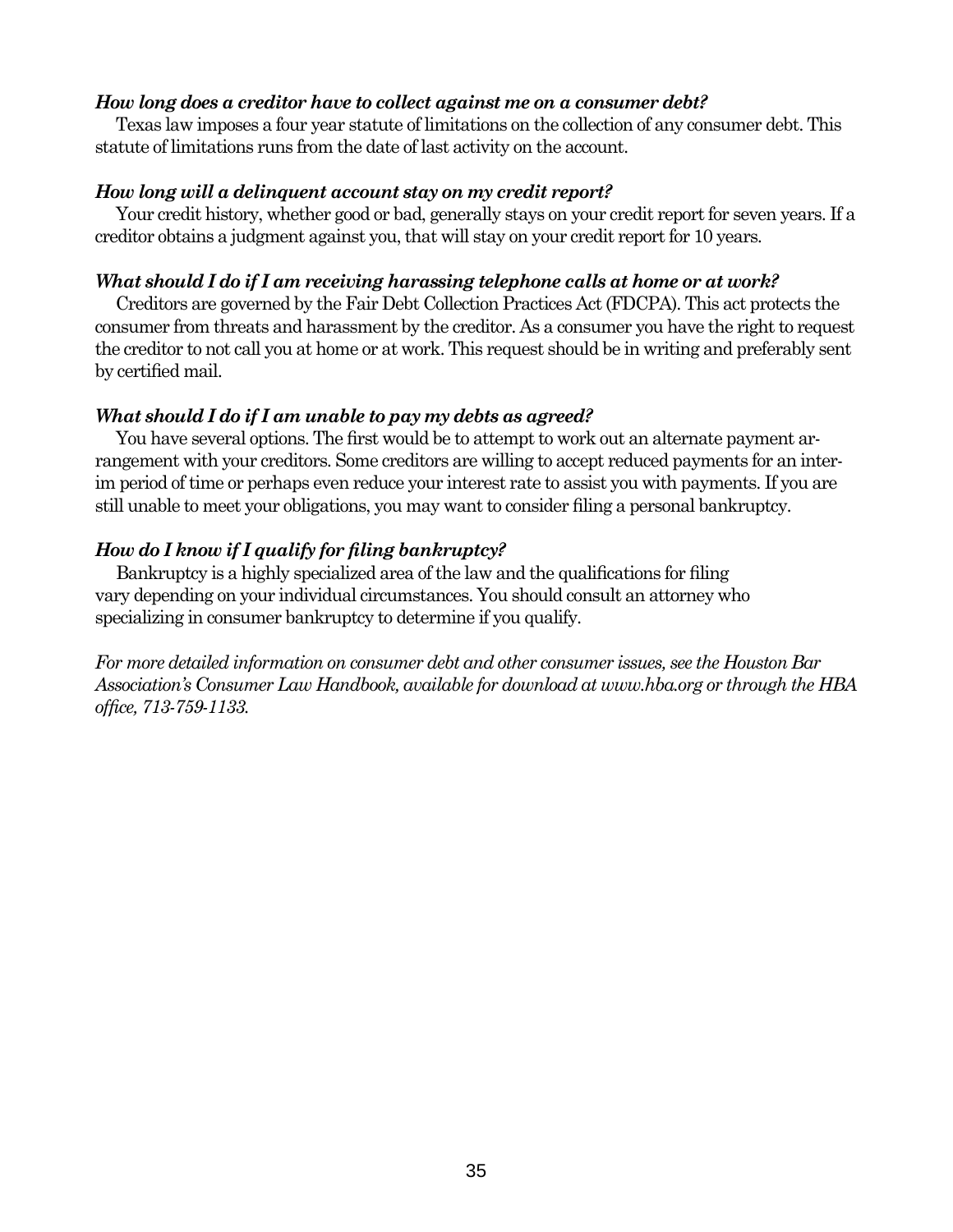# **RESOURCE AND REFERRAL NUMBERS**

| <b>FAMILY SUPPORT GROUPS</b>                                                |  |
|-----------------------------------------------------------------------------|--|
|                                                                             |  |
| www.communityfamilycenters.org                                              |  |
| www.depelchin.org                                                           |  |
| www.learntoparent.org                                                       |  |
| Family Outreach Centers www.familyoutreachclba.org                          |  |
|                                                                             |  |
|                                                                             |  |
|                                                                             |  |
| Family Services of Greater Houston                                          |  |
|                                                                             |  |
| www.familyservices.org                                                      |  |
|                                                                             |  |
|                                                                             |  |
|                                                                             |  |
|                                                                             |  |
|                                                                             |  |
|                                                                             |  |
|                                                                             |  |
| Parent education, workshops; open to all parents: www.jcchouston.org        |  |
| A Counseling Service for personal and family problems: www.jfshouston.org   |  |
|                                                                             |  |
| Texas Children's Hospital parent education groups<br>www.namonline.org      |  |
| <b>CHILD SUPPORT ASSISTANCE</b>                                             |  |
| Enforcement of child support payments that are more than two months overdue |  |

www.oag.state.tx.us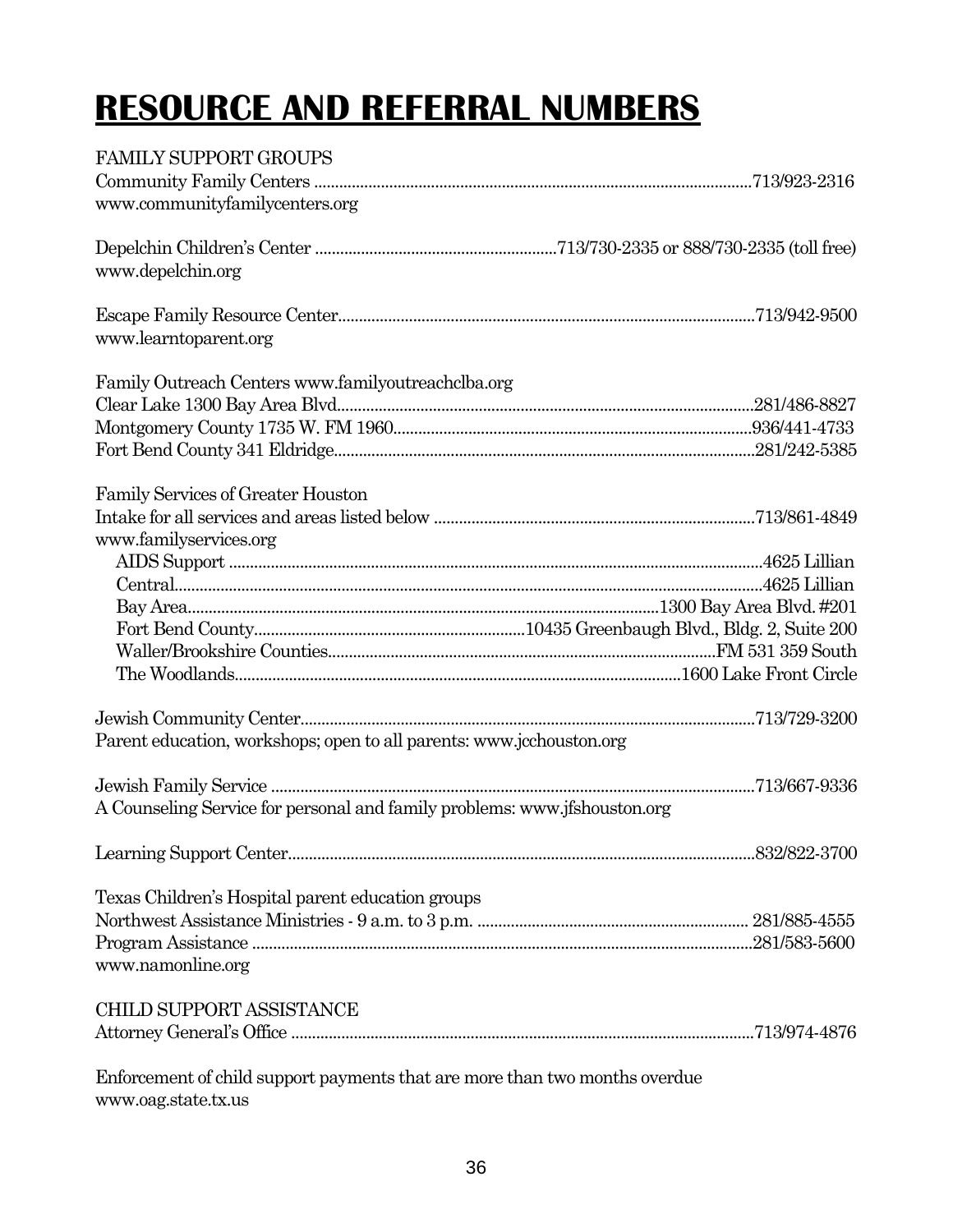| Enforcement of child support payments and some visitation and paternity problems<br>www.dro.hctx.net                                                  |  |
|-------------------------------------------------------------------------------------------------------------------------------------------------------|--|
| For information on an account: www.hcdistrictclerk.com                                                                                                |  |
|                                                                                                                                                       |  |
| www.hcdistrictclerk.com                                                                                                                               |  |
| DOMESTIC ABUSE ASSISTANCE                                                                                                                             |  |
| www.avda-tx.org                                                                                                                                       |  |
|                                                                                                                                                       |  |
|                                                                                                                                                       |  |
| Advocates for the rights of abused and neglected children in the custody of Children's<br>Protective Services. www.childadvocates.org                 |  |
| Program which helps coordinate therapy, treatment, and intervention services<br>for child sexual abuse victims. www.cahouston.org                     |  |
|                                                                                                                                                       |  |
| For placement of children in foster homes and investigating child abuse                                                                               |  |
| www.learntoparent.org                                                                                                                                 |  |
| Family Outreach Centers (for child abuse prevention services)<br>www.familyoutreachcenter.org                                                         |  |
|                                                                                                                                                       |  |
|                                                                                                                                                       |  |
|                                                                                                                                                       |  |
| For crisis intervention and counseling www.familytimecc.org                                                                                           |  |
| Sponsored by the Women's Advocacy Project, provides legal counseling and<br>information about legal rights and options for victims of family violence |  |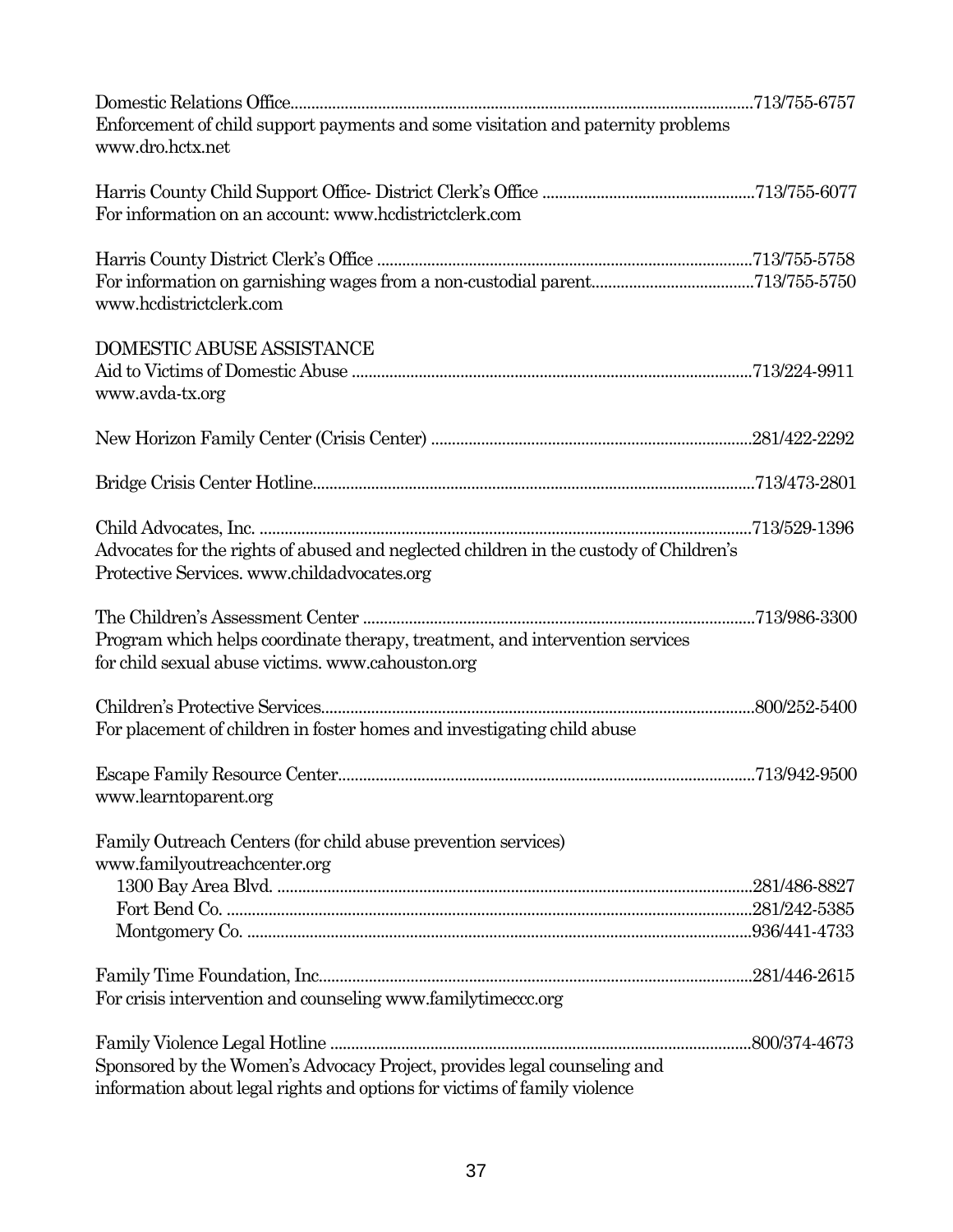| For issues related to parental kidnapping, family violence and protective orders and bigamy                                                                                            |  |
|----------------------------------------------------------------------------------------------------------------------------------------------------------------------------------------|--|
| Offers education, legal advice and support for parents, grandparents and others trying<br>to navigate the judicial system. www.fathers4kids.com                                        |  |
|                                                                                                                                                                                        |  |
| www.hawc.org                                                                                                                                                                           |  |
|                                                                                                                                                                                        |  |
| Emergency Shelter/Domestic Violence Hotline, Houston Area Women's Center                                                                                                               |  |
| Women's and children's counseling www.namonline.org                                                                                                                                    |  |
| Assistance to victims of elderly abuse www.shelteringarms.org                                                                                                                          |  |
| Counseling, support and some financial aid                                                                                                                                             |  |
| CHILDREN'S MENTAL HEALTH SERVICES<br>Offering outpatient services, partial hospital services, residential treatment,<br>for individuals, families, and group therapy www.depelchin.org |  |
| Residential care for abused and HIV children under 6 www.casahope.org                                                                                                                  |  |
| Shelter for youth under 21, counseling, emergency shelter offering food, and<br>clothing www.covenanthousetx.org                                                                       |  |
|                                                                                                                                                                                        |  |
| County Mental Health Mental Retardation Administration www.mhmraharris.org<br>County Mental Health Mental Retardation Administration Crisis Line713/970-4600                           |  |
| http://hcpc.uth.tmc.edu                                                                                                                                                                |  |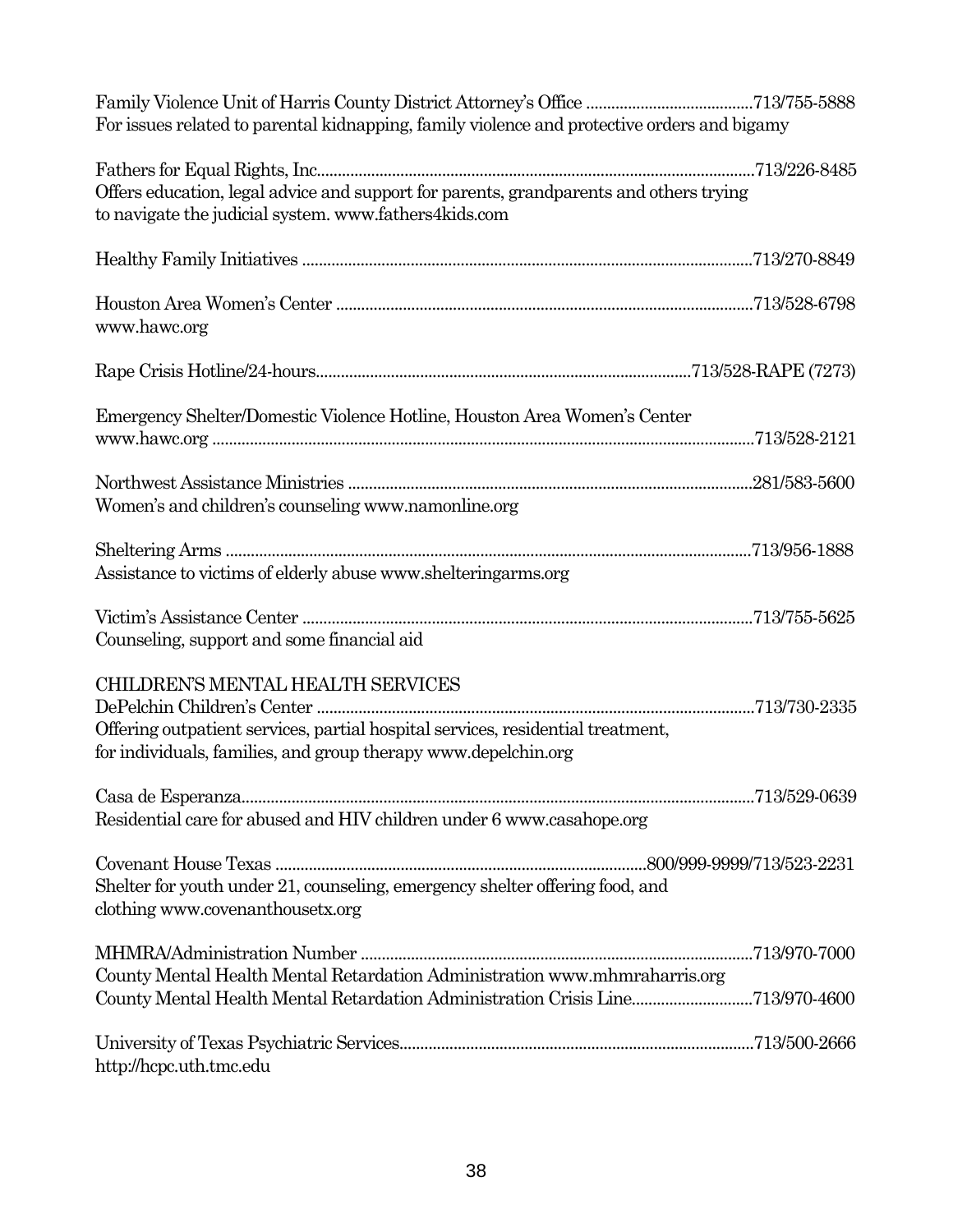| PARENT EDUCATION                                                    |  |
|---------------------------------------------------------------------|--|
|                                                                     |  |
| www.childrencope.org                                                |  |
|                                                                     |  |
|                                                                     |  |
| Children in the Middle www.mdumc.org                                |  |
| Depelchin Children's Center                                         |  |
|                                                                     |  |
|                                                                     |  |
| www.depelchin.org                                                   |  |
|                                                                     |  |
|                                                                     |  |
| Families and Divorce and Building New Beginnings www.icanparent.org |  |
| PARENTING CLASSES AND SKILLS RESOURCES                              |  |
|                                                                     |  |
|                                                                     |  |
|                                                                     |  |
| www.womanshospital.com                                              |  |
|                                                                     |  |
|                                                                     |  |
| www.depelchin.org                                                   |  |
|                                                                     |  |
| <b>Escape Family Resource Center</b>                                |  |
|                                                                     |  |
| www.escapefrc.org                                                   |  |
|                                                                     |  |
|                                                                     |  |
| www.familyservices.org                                              |  |
|                                                                     |  |
|                                                                     |  |
|                                                                     |  |
| www.sapch.org                                                       |  |
|                                                                     |  |
|                                                                     |  |
|                                                                     |  |
| <b>SUBSTANCE ABUSE SERVICES</b>                                     |  |
|                                                                     |  |
| www.alanon.org                                                      |  |
|                                                                     |  |
|                                                                     |  |
| www.alcoholics-anonymous.org                                        |  |
|                                                                     |  |
|                                                                     |  |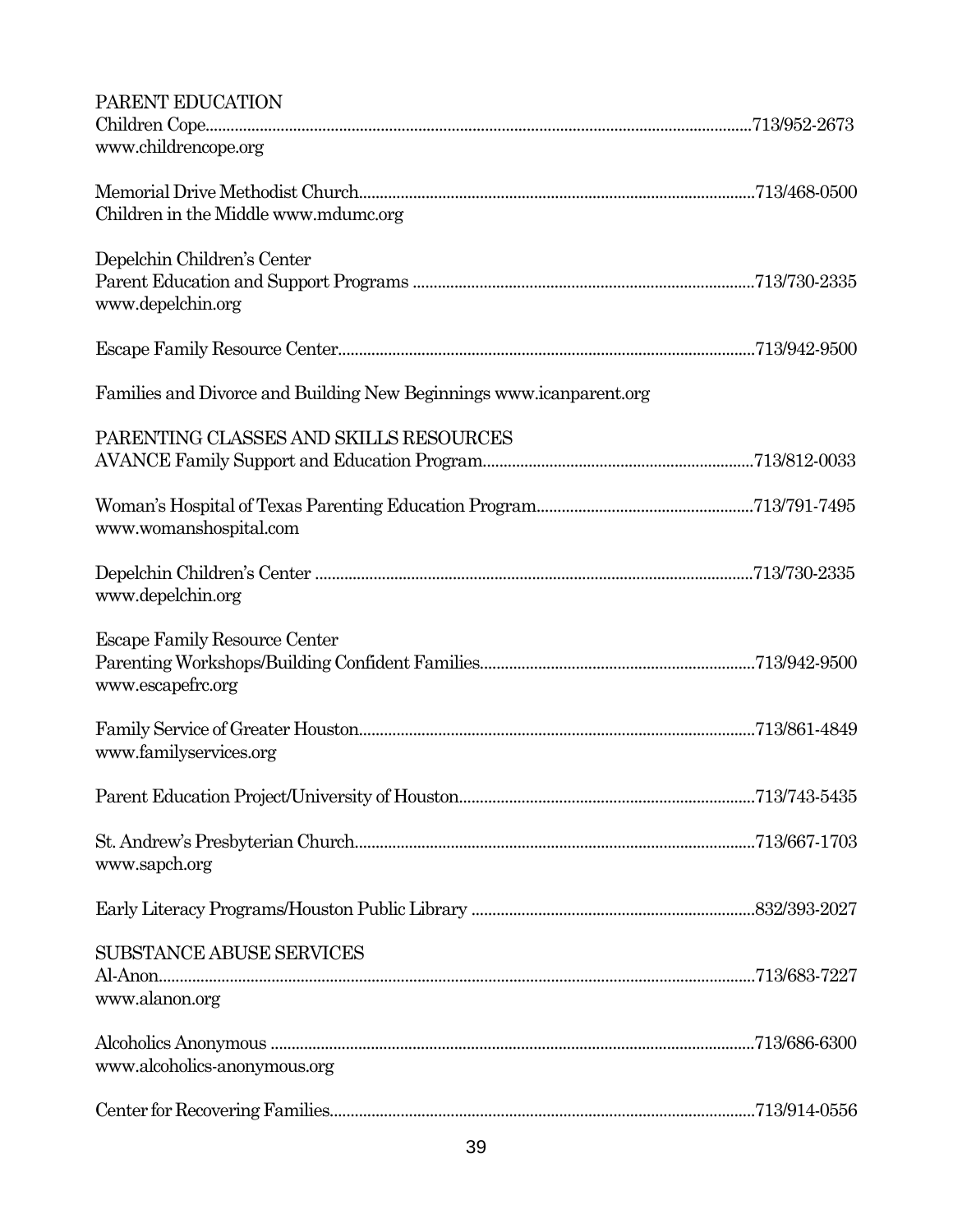| www.council-houston.org/Services_Programs/Center_for_Recovering_Families.aqf                                                                                                |  |
|-----------------------------------------------------------------------------------------------------------------------------------------------------------------------------|--|
| www.council-houston.org                                                                                                                                                     |  |
| <b>LEGAL SERVICES AND INFORMATION</b><br>www.drchouston.org                                                                                                                 |  |
| www.lonestarlegal.org                                                                                                                                                       |  |
| Legal advice over the phone, 5 p.m. to 9 p.m., 1st & 3rd Wednesday of each month<br>www.hba.org                                                                             |  |
| www.hlrs.org                                                                                                                                                                |  |
| www.hvlp.org                                                                                                                                                                |  |
| In the basement of the Family Law Center, 1115 Congress. A booth where the public can ask for<br>simple legal advice for family law in person. Hours: 8:30 a.m. - 3:00 p.m. |  |
| Hispanic and Mexican-American Bar Association's Consejos Legales 713/759-1133<br>Spanish language legal advice over the phone, 6 p.m. to 8 p.m., 1st Thursday of each month |  |
| Vietnamese language legal advice over the phone, 5 p.m. to 7 p.m., 3rd Tuesday of<br>each month                                                                             |  |
| Handles simple, uncontested divorce, will & probate matters, social security disability cases and<br>name changes                                                           |  |
|                                                                                                                                                                             |  |
|                                                                                                                                                                             |  |
|                                                                                                                                                                             |  |
| www.hcdistrictclerk.com<br>www.cclerk.hctx.net                                                                                                                              |  |